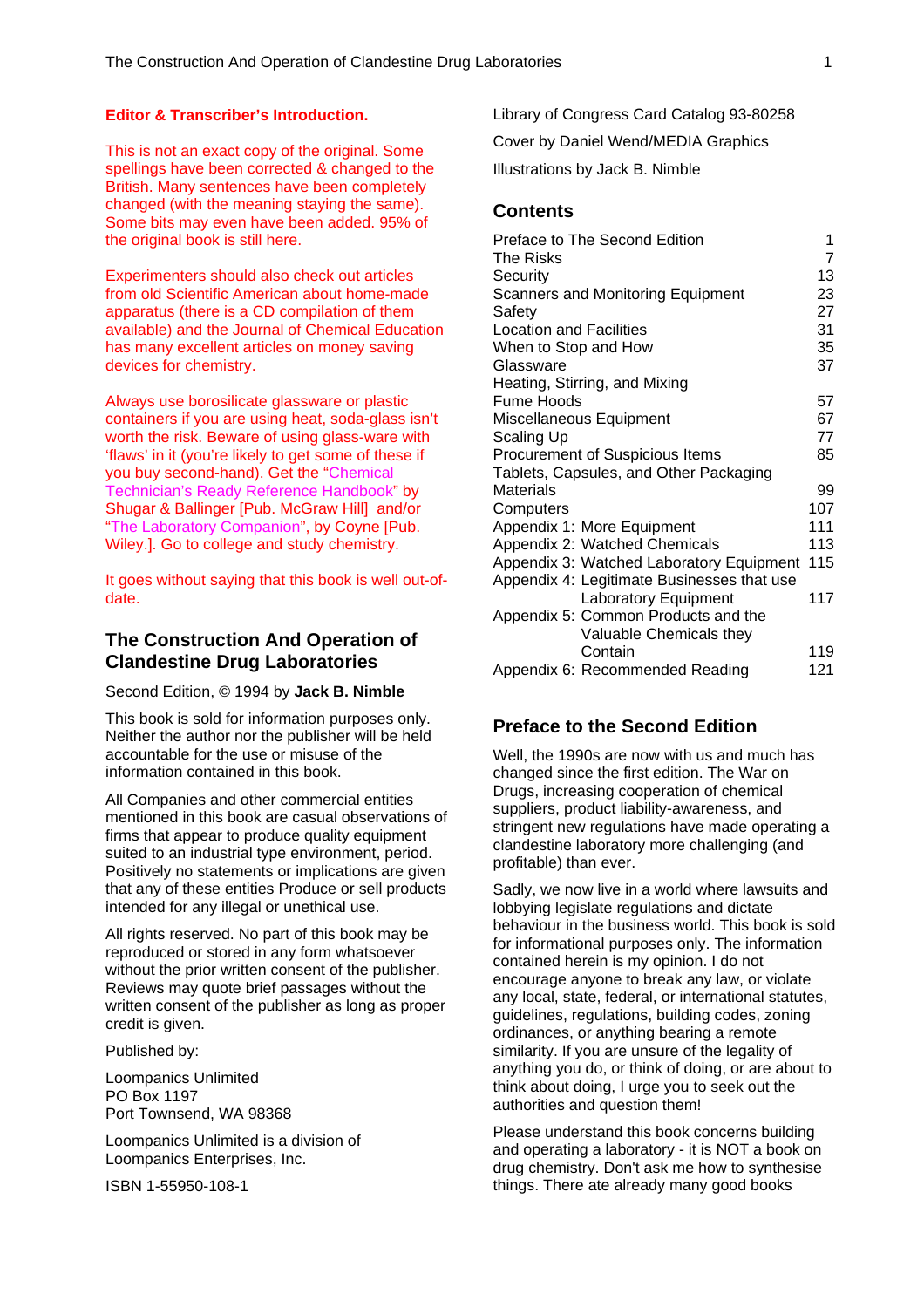available in that arena. Michael Valentine Smith's Psychedelic Chemistry is one of particular merit. It could use a better index, but it's still excellent. All procedures include scientific literature references, so you can dig up the original publication. For the phenethylamine (amphetamine) class of drugs, Dr. Alexander Shulgin's Pihkal is "the book." His philosophy on drugs is illuminating too. I am also grateful to the many persons who have shown me their laboratories in recent years - their ingenuity and mistakes are fully reflected in this edition. If I can be allowed to generalise, these labs seem to divide into two distinct categories. One, you just want to hurry up and get the hell out of before something blows up, or the police dynamite the door. The other kind, you just have a deep down feeling that everything is cool. There are no nasty smells, the property fits in with its surroundings, there isn't powder dried all over the counter top, scores of tin cans everywhere with remnants of "bad batches," or empty chemical containers in the trash with the labels still on them. Which category do you fall into?

I've been criticised on occasion for not presenting the reader with enough specifics. I would like to respond to this. My attempt in this book is to introduce the reader to various ways a clandestine laboratory is built and operated, with a variety of materials and situations. I have included specific examples of how these methods have worked well for myself and others. If you are a person who must have a specific diagram in front of you, listing every part and its exact specifications, as well as instructions that tell instructions that tell you exactly where to buy glass jars and plastic spatulas - you'll probably be dissatisfied with this book. I would be surprised if you ever actually operate a successful clandestine laboratory. I would also guess that you were probably looking for a book that you can pick up and read that will make you an expert chemist. This hobby requires that you be resourceful. You should have things like a chemical compatibility chart on your wall for reference; and, you should be able to recognise the differences between polycarbonate, polyethylene, Teflon, etc. Such knowledge means you don't dissolve that kitchen cup you're about to pour your solution into. I've included many more sources of information in this edition.

Like anything else, you will only become good at chemistry through experience. A degree in chemistry will certainly give you a flying start, but you must learn most of it through experience. Most drug manufacturing procedures fall under the category of "organic chemistry. This means simply the chemistry related to carbon compounds. Organic chemistry is a very seat-ofthe-pants type of science. Most of the learning

takes place in the laboratory, not on a chalkboard. I have many times duplicated a published procedure exactly as described -down to the identical equipment, identical quantities, and same sources of the reagent chemicals nearly always to find a significant difference in yields, temperatures, reaction times, etc. It is only through experience that you learn to steer a straight path through these perplexing moments with a solid feeling for what is correct procedure.

And let me take a brief moment to interject something that you will probably be surprised to find in an underground-drug publication: a discussion of ethical behaviour. You will of course do what you want to do, but let me enlighten you just a tiny bit about "responsibilities."

All drugs are not created equal. You must always remember that your fellow humans are trusting you greatly (sometimes ignorantly) when they ingest your creations. It's easy to look at that semi-pure powder and convince yourself it's good enough, and forgo the final rinse or recrystallization. Don't be the brown-powder fool who proclaims: "Hell, man, it never made me sick..." Many people are hypersensitive to the byproducts you neglect to remove from your batch. Of course, you have no control over the quantity people will take, if they will abuse it excessively, have a bad trip, freak out, etc. If you manufactured motorcycles, people would buy them and drive like marauders, and, eventually, someone would get hurt on a machine you made. Perhaps it was their recklessness, or perhaps it was that axle nut your assembler forgot to tighten. Perhaps you manufacture kitchen knives? Eventually, someone will cut themselves, even use one of them to commit suicide or murder. My point is: you simply have to do the very best that you can do, and always remember that others (many you will never meet) are trusting you greatly. You owe it to all concerned to always deliver consistent purity and dosages.

One final word on this subject: your choice of product. Exactly what are you making? Personally, I would have a big problem manufacturing crack, ice, methyl-fentanyl, etc., for mass distribution and consumption. These are a special breed of drugs that seem to perpetually torment the user and imprison the dealer. Leave these substances to the fools dumb enough to make them. It is my sincere hope that the information I present here is used with good intent. Clandestine chemistry can be grossly profitable. It is unfortunate that good ideals are often lost in the midst of huge profits. This book is for those wonderful people who value freedom and the human spirit above money and power. Perhaps if these people begin to voice their opinions mote, the day of responsible drug use,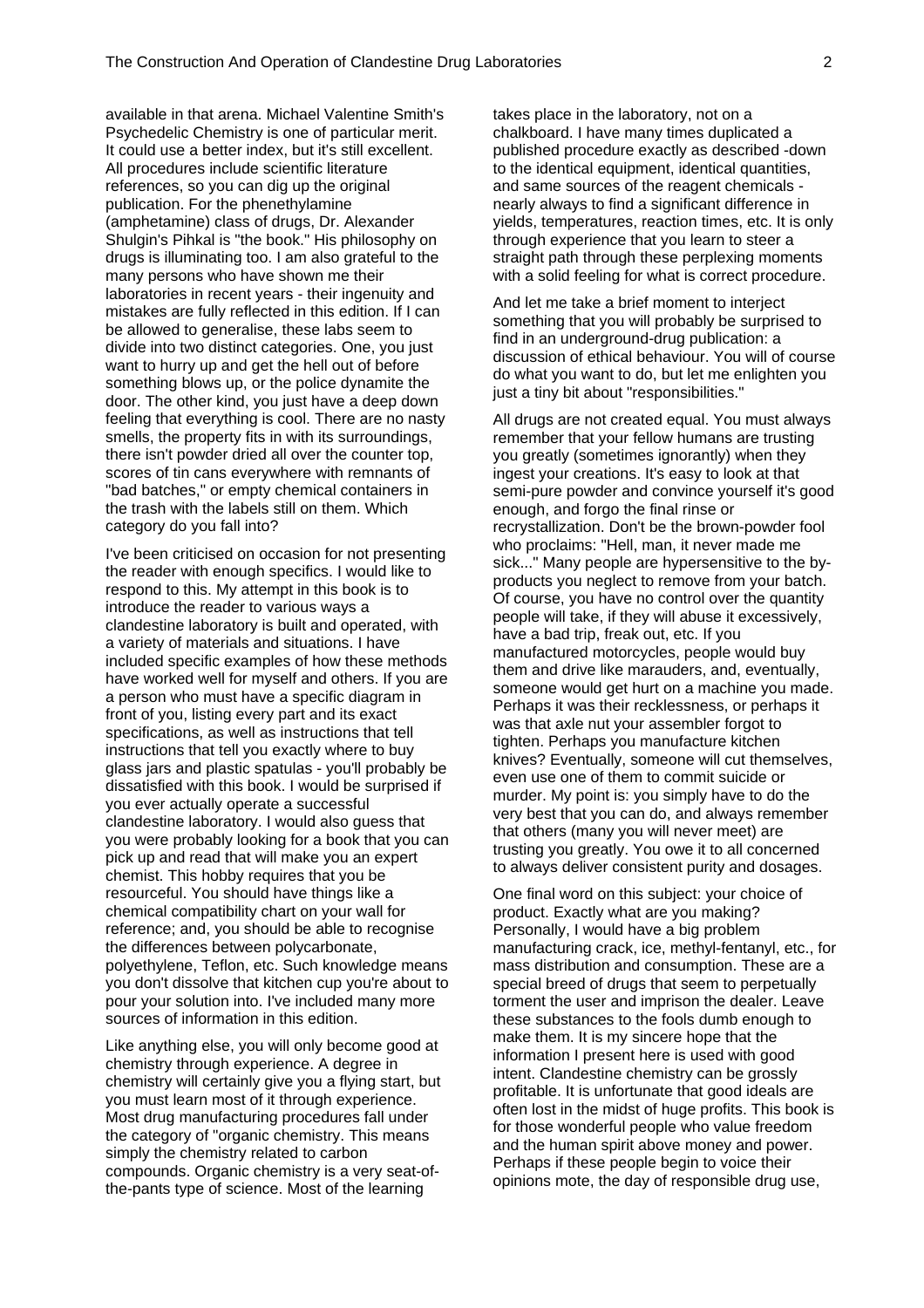manufacture, and control will become a reality. Enough said.

Manufacturing drugs can involve a certain degree of risk, which varies from country to country. Unfortunately, I have had several acquaintances who have lived through the nightmare of a bust. In this second edition, I share some of their "why and how" stories with you.

This edition also seems to breathe a more militant tone than the first. This is not really intentional. It is simply a reflection of the environment surrounding clandestine labs at this time. The War On Drugs, Inc. has become an entire industry, sucking up billions of dollars and feeding itself with lots of high profile media coverage. Drugs are blamed for everything: poverty, crime, AIDS, even threats to national security. Everyone has seen the crack-house busts on TV, with police agents decked out in full tactical gear and armed with automatic weapons. You've seen them storming into private homes, often with small children inside. They seem to never show one of the 45 percent that end up in no arrests. And you hear them proclaiming loudly that they're winning this "war!" The entire criminal legal system is clogged daily with thousands of minor drug possession charges. Judges are often handing out 20 years to life for drugs while rape and violent cases settle for less than 5. Even a death penalty for drug "kingpins" has been proposed.

Well, I doubt seriously if things will change anytime soon. I have stopped spending so much time worrying about when the Drug War will be declared a truce, and I have omitted much of my bitter treatise on drug politics from the first edition.

I am not suggesting I have the answer to drug abuse. I wish only to illustrate how the present system consumes valuable resources and worsens the problem, in spite of a few good intentions.

The clandestine laboratories described in this book don't have to be used to make illegal drugs. They could be used to manufacture medicines and useful chemicals in war or survival situations. This book contains what I know about setting up and operating clandestine laboratories. It is sold for informational purposes only. The Risks

## **The Risks**

Throughout this book I put great emphasis on the DEA, and less on local enforcement agencies. Why? If you're a careful, proficient chemist, you probably won't get busted... the odds are tipped in your favour. But if you do, even though you're careful and proficient, it will probably be from a lead developed through your chemical (or lab

equipment) suppliers, which generally cooperate with the DEA rather than local units. If you are a sloppy crank lab, your neighbours will think you look suspicious and call the local police. They'll come out, go through your trash looking for clues, probably find some, probably smell your lab, and even go in on probable cause. If you are busted as a result of a larger investigation working its way backwards from some street dealer who plea-bargained, it could be the DEA, or perhaps a local task force. Most communities have these task forces, (which are part of the local police network), set up for the specific purpose of performing drug-related raids. Many of them are trained and equipped like the Green Berets or Special Forces. They enter premises with battering rams that will break solid concrete, shoot tear-gas and noise makers in through the windows, and use automatic weapons. If you find yourself vying to "prepare" yourself for an encounter with these guys, then I seriously question your sanity and intelligence. Not being discovered in the fist place is the only sensible place to put Your efforts.

Never underestimate forensic science when you think you're disposing of evidence. Fingerprints, traces of saliva, hair, skin cells, foot prints, nearly anything you deal with can be traced back to you. There is no way to eliminate all the holes. The most important thing is not getting discovered in the fist place. Keep traces of drugs off the things you throw in the trash, or anything else that will be accessible to other people (even envelopes and paper!). There are cases on the books where agents scraped the residue of a drug intermediate (even precursors) out of containers that chemists have left outside or thrown away. This evidence easily leads to probable cause.

Most drug users, dealers, and manufacturers are sent to state penitentiaries. In a few cases, such as federal tax evasion, money laundering, federal analog laws, and similar federal raps you may go to a federal prison. These are a bit better, as a general rule. But don't count on it just because you're manufacturing some exotic analog. You'll probably still spend time in a hell-hole state facility.

Fortunately, as of this writing, the justice system is being forced to release non-violent/non-repeat offenders to make room in crowded prisons. This is just one more reason not to have lots of guns and ammo laying around in your lab.

Prison is a horrible environment to spend your life in. It's even a horrible place to visit someone you know. Fortunately, I have never spent a single night in a jail cell, but I've talked with and visited many who have, a couple of them very good friends. I will share a few of their stories with you.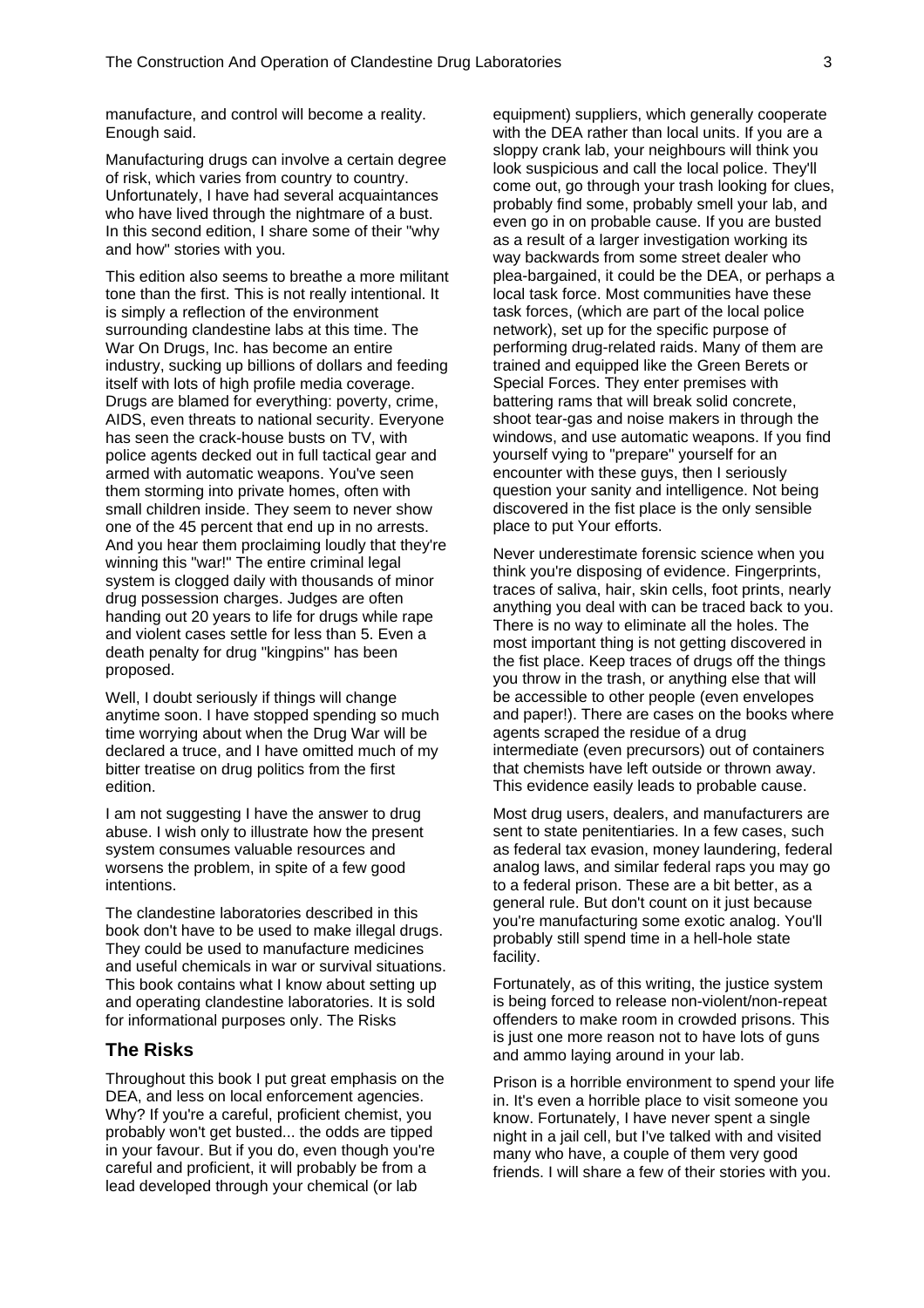I have changed only the names and places, to protect their actual identities.

Blake had been a clandestine chemist off and on for several years. Though careless sometimes, he generally knew what he was doing and took the time to understand chemical reactions and achieve precision in his work. He had a solid background in sciences, and was an excellent user of libraries and other research aids. He had made good profits in previous years from several mega-large batches. Bored one summer, he decided on another "final" batch, utilising some of the chemicals he had left, but ordering more primary precursors. His old supply leads proved to be okay again, and he received his orders without incident. Cash in hand, he rented a large farm in a tiny rural community. He spent very little time on the farm, visiting only once or twice a month, usually entertaining friends with "product." The final big batch turned into many little ones. While away, a nosy landlord entered the property, and noticed empty chemical containers along the side of a barn. He wrote down the names of all the chemicals and took them to the sheriff. The sheriff turned that information over to the local police and with a few phone calls they quickly surmised exactly what he was making. The investigation was snowballing already. Several spills around the property were also analysed and proved to have either traces of drugs or intermediates. Probable cause galore! They waited for days, watching the place like hawks video cameras, night-vision scopes, etc. They let him return, watched him a few days until they determined he was manufacturing, and raided. He had everything right there - precursors, labware with his fingerprints all over it, gallons of wastes (indicating previous activity), notes, product, etc. It was all over. He spent most of his legal slush fund trying to convince the local court that he was at least one step above a child pornographer. In a larger city, he faced a court of appeals, almost penniless, with disastrous results. He is currently serving a 15 year sentence.

Michael was a true researcher. He made drugs of all types simply for the chance to try something exotic. He kept detailed notes on many of the never-before-taken substances he made. He didn't really need the money, but it brought in a lot anyway.

Michael had an attorney on retainer since his entry into the illicit drug business. And this proved worthwhile, at least partly. Like Blake, he moved his operation to a remote farm, one owned by his family. He pulled off several gargantuan batches of various exotic drugs them, then kicked back and enjoyed life awhile. A year later, he opted for a final "one last batch." Indeed it was his last

batch. An old acquaintance from down south showed up one day. They talked about the good old days when he used to bum up his kitchen. His acquaintance told him of a friend that worked for a chemical company that had an "inside line" on anything he needed. Michael was delighted! An introduction was arranged.

The guy arrived a week later with his acquaintance. They all ate dinner together, and Michael began to feel he could trust this guy. He spoke the same language, reminiscing about old drug tales. What Michael did not know was that this guy with an inside line was a DEA agent, and his old acquaintance had offered information on him as part of a plea bargain to get out of a methamphetamine possession charge in another state. He was raided at 5:00 AM in the morning, just as the birds were beginning to sing.

At first it looked as if his attorney had been successful - he was immediately out on bail, and the prosecution failed to prove probable cause. But the DEA wasn't giving up, and they had the taxpayers' resources to fight the case down to stems and seeds! He fled, a penniless fugitive, before his final court date. He has never been seen since.

Dana was with Robert as he made a batch, like so many times before. They left for a few days to take a break. The two of them were busted together in their house/lab after the landlord noticed water running out the garage door, and went in "in good faith" to repair the leak. They returned to find an unwelcome party waiting. Robert fled before his court date, leaving Dana to face charges alone. Her attorney attempted to prove that she was not aware of his activities, but her fingerprints were all over the glassware and counter surfaces. She was released after serving four years of a 15 year sentence. This bust could have been avoided altogether if the lab had been more obscure.

Coby was a dealer for many years before he dipped his wick into the clandestine manufacturing business. Four years later he was busted with evidence leading back nearly three years, and involving over 300 hours of telephone tapping, including many cellular telephone taps. The obvious message from his situation is that way too many people were involved.

A trip to a law library will yield many hours of interesting reading about drug cases. Many of the cases will surprise you, often the simplest, most absurd mistakes led to the bust.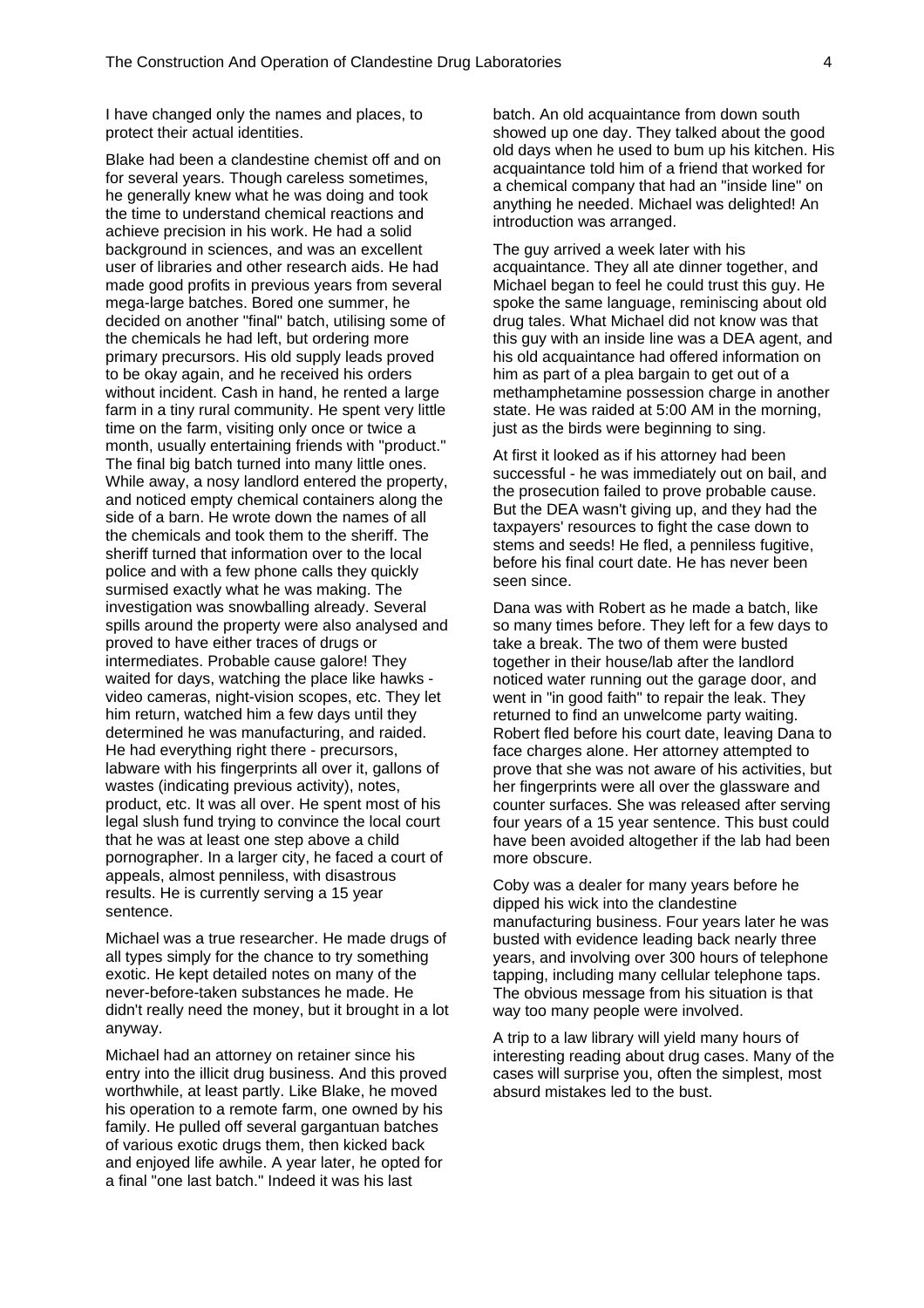### **Security**

One of the finest skills to master is silence. Unconditional silence. Mistakes made here will cost you time in the slammer, maybe even your life. I cannot stress enough how important anonymity is.

I have backed off a bit from my stance in the first edition that anything but a one-person operation is insane. That's unrealistic. At some point or another you will have to deal with someone else in the course of business. Just use these reminders as guidelines: Few chemical procedures require more than two hands. Working alone means no one to snitch on you later. It also means no one to argue profits and operations with, and no one to seam some of the harvest while you're not watching. Few chemists, if any, are caught who truly act alone. The many voices of experience echo: "work alone." But working with someone is fun, and it makes for great conversation and stories a few years later when you're sitting around having a beer:

"...that time when we dumped that 55 gallon batch down the drain thinking it was waste... and that time we improvised the outboard motor for an emergency stirrer.. and that time the landlord walked in the back door, and that time we... "

Security also means unobtrusive behaviour on your part. Cover all your tracks. Have good ruses ready for any nosy person. If a neighbour complains about an odor, say you spilt some carburettor cleaner or plating bath or something else like that. Act as if the smells are equally noxious to yourself, say "sorry," and shut down completely for a while. Never leave glassware, empty chemical containers, chemistry books, or lab equipment in sight of others. Do not ever have chemicals or lab equipment sent to your residence or place of manufacture. Postal and DOT regulations require conspicuous warning labels on many chemical shipments. Packages are often left with neighbours if you're not home. Also, never leave these empty shipping containers out on the curb or alley to be taken off as trash. Tear off all labels, put them in opaque trash bags and throw them in a dumpster across town.

Always completely eliminate visibility into your working area. Police now routinely use video cameras and night-vision scopes to obtain search warrant evidence. Frosted glass is good, and allows light to enter. The spray-on glass frosting has a tendency to flake oh. A white curtain lets light in, and blocks the view even if the window is broken. Aluminium foil is overkill and looks suspicious. I've seen some people put up a curtain then fasten a flat black piece of plywood behind that. From the outside, it looks like a

normal room with the lights off all the time. It also provides protection against anyone entering through the window.

Perform smelly distillations and evaporations during late hours when most people are asleep, and do them under a fume hood. Foul weather is another good time as few persons will be outside. Rain also has the remarkable ability to cleanse the air of odours. The chapter on fume hoods discusses the elimination of odours in detail. Beware when working with ether. Its strong and distinctive odor has blown the cover of many clandestine labs. It's also extremely flammable. Use an alternate solvent unless you have the proper equipment and facilities. Ether is a smelly, dangerous solvent. I discuss ether in more detail in a later chapter.

Keep drugs out of your laboratory. Store them in a secure, obscure, and confidential place after manufacture. Thoroughly wash all glassware and equipment with a good detergent. Follow with an acetone (or similar) rinse afterwards. Your tax dollars have purchased elaborate, expensive equipment that forensic narcs use to detect molecular-sized traces of most drugs. Don't ever underestimate the prowess of forensic chemists! The World Trade Centre bombing in 1993 was a good example of how much information is buried in residual evidence, even after an explosion. People who tell you that setting your lab on fire (to destroy evidence) when you hear the doors being kicked in are not informed. You'll only add an arson charge to your legal troubles.

Watch spills - clean them up thoroughly. Don't leave drugs in various stages of production laying around to be completed "later." Finish up, cleanup, and get the stuff out of your laboratory. Be able to pack up your entire operation (chemicals and fancy equipment, that is) on a moment's notice. Have with you at any given time only the chemicals and equipment you need for a given procedure.

Know where the toilet is, and be prepared to dispose of as much contraband as possible on a second's warning. Even though you may still have evidence around, you'll be much better off in court with 0.23 grams than with 2 pounds.

Watch for surveillance too. Physical surveillance is not hard to spot if you continuously look for it. Cats, vans, and recreational vehicles are notorious as tools of surveillance used by narcs. Wire taps and pen registers are common as well. Never discuss any aspect of drugs on your telephone. Avoid suspicious innuendoes and lingo too. Should you suspect surveillance, stop then. Cease operation for several months. Surveillance is very expensive. It involves a lot of time from highly paid persons. Even pen registers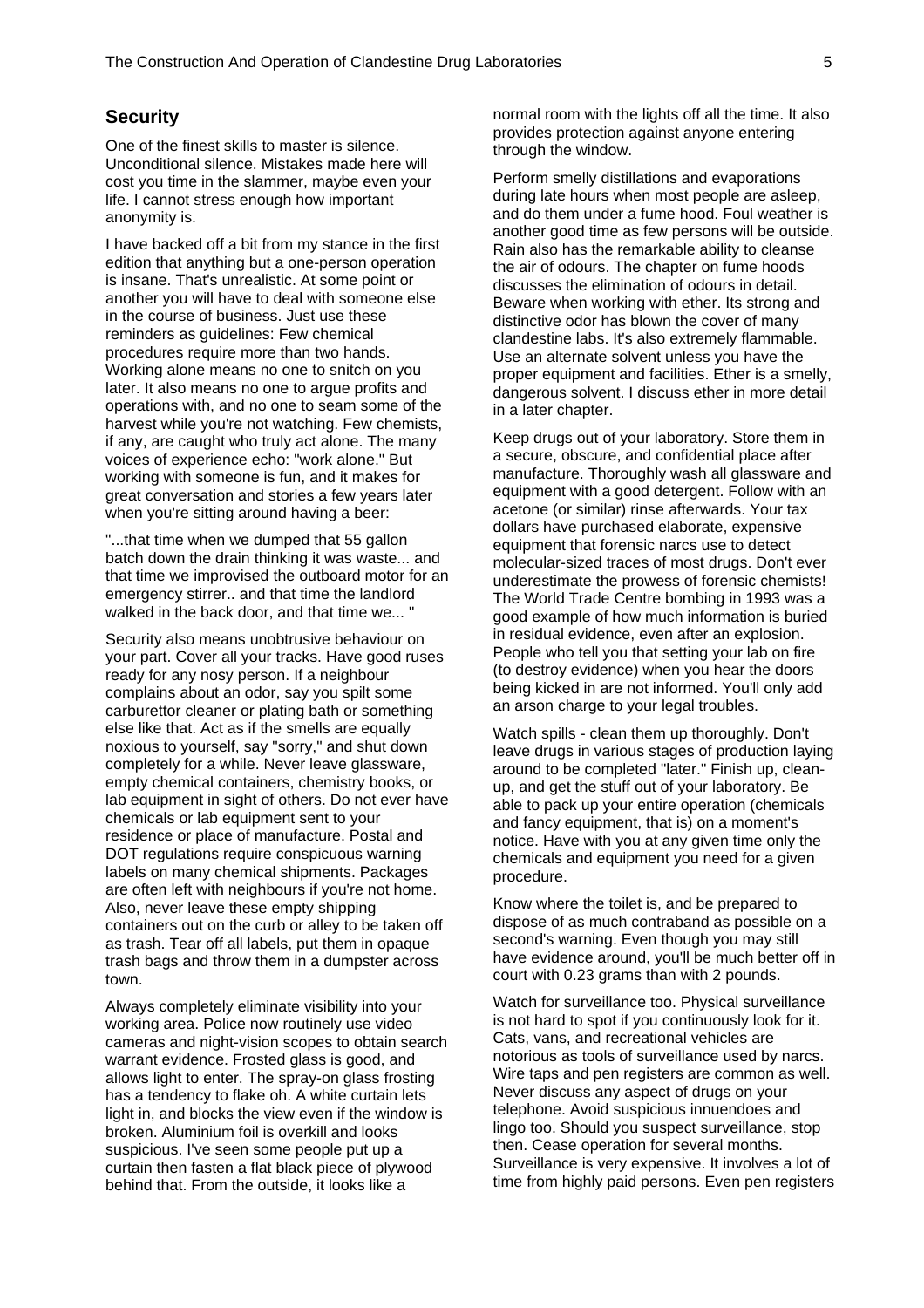(a listing of all numbers dialled on a particular phone) require much time and money to analyze. For these reasons, surveillance is usually ceased if positive evidence is not being produced. Be irregular. Never make promises about exact delivery times, sales, etc. Maintain the ability to stop at any time. The added margin of security is well worth any inconveniences from an irregular schedule. Think ahead and you won't be sorry later - and always consider very carefully taking on a partner.

What are the communication requirements of the clandestine chemist, and how can they be safely satisfied? Later I will discuss the use of an answering service. Never give a chemical company your home telephone number, or any other number that can be traced directly to you. Finding to whom a particular telephone number belongs is a simple phone call for any local, state, or federal official. You must also be very selective about whom you place calls to from your phone, as this information (the actual numbers that you dial) is also readily available without a warrant. Caller-ID is available in many areas, displaying your number on someone's phone before they even answer it! This is where a handful of quarters and a payphone with some privacy are important. Be sure to prepay more time than you ever expect to use. It would be awful to have a recording say, "You have one minute left, please deposit 75 cents for three additional minutes," just as you were closing that deal on 20 lbs. of a hard to get precursor.

Few persons know exactly how many wiretaps are made each year, and while I personally suspect the number is small, you should always assume that everything you say on the telephone is being monitored. The consequences of an unknown phone tap are usually devastating. And what about cellular phones? While they may provide a degree of ambiguity regarding the exact origin of a call, they are more easily monitored, and present fewer legal obstacles for the authorities to intercept. In fact, there is an entire hobby developing in this country of monitoring cellular and portable phones. More than once, the police have got solid leads and developed usable evidence based on the numbers stored in confiscated cellular phones (and pagers). Nearly all cellular phones remember the last number you dialled so you can use a "redial" button. Also, a new technology known as "cellular mapping" has recently become available that allows the location of a cellular phone to be generalised, even the movement from "cell" to "cell" as a moving caller progresses. The most disturbing thing of all is that they can apply this type of "trace" to calls made months (even years!) ago, using the information the telephone company can provide. The bottom line? Try to use telephones of any type (and

pagers) as little as possible. When you must use them, use pay telephones.

Drug laboratories are busted all the time. The typical scenario is a speed lab in a garage with dozens of jars laying around, no exhaust fan, empty drums in the alley, souped-up cars in the driveway, etc. Watch the news and you can learn from others' mistakes.

Often, busts occur because of the lab's audacity, not from a police investigation. I was watching the news recently, and a laboratory in Los Angeles was busted when neighbours noticed noxious yellow smoke seeping out from under the garage door. The fire department was called, and they were inside the garage before the resident even knew they were there. Inside was really a mess: loose exposed wires, clutter all over the floor and dozens of half-full chemical jars. If you have a fire or other disaster, it is usually legal for emergency crews to enter by force, and any evidence found is considered obtained in "good faith." Keep everything neat and clean. Believe me, I tried it all different ways, and neatness always works best. You'll make more product, you'll be under less stress while you work, and you'll sleep better at night.

Similar circumstances arise if your place is burglarised or vandalised. This problem is compounded if you have a monitored alarm that goes off. I would stay away from alarms. The best insurance is to keep the lab hidden even from a burglar that's already inside. A heavy door and lock are a must. My favourite dead-bolt is the nearly pick-and-drill-proof Medico. Combined with a steel door they provide a very secure passageway. Don't forget windows either. Frosted glass is great, but suppose someone throws a rock through the window? Is your lab still out of view or is a giant peephole now visible from across the street, right into your workspace?

Out in the country, a large dog (or two) are great for keeping people away from your operation. No one is likely to smell anything if they can never get closer than 500 yards to your lab. In the city, they are great to have inside while you are gone, to prevent burglary. Even the most desperate soul will not likely enter the premises should they hear barking inside. My personal favourite lab dog is the Rottweiler. Their appearance is very intimidating, they become very attached to their "pack" (you), and they seem to naturally develop a "protect and serve" disposition. Like no other breed, they can smell out trouble. Females are especially loyal. For a lab dog, seek one that is laid-back and not hyper. Treat your dog well, and never ever let them "sample the batch." Dogs are much more sensitive to many drugs than humans, and probably wouldn't enjoy it anyway. Besides, you want them on their toes to listen for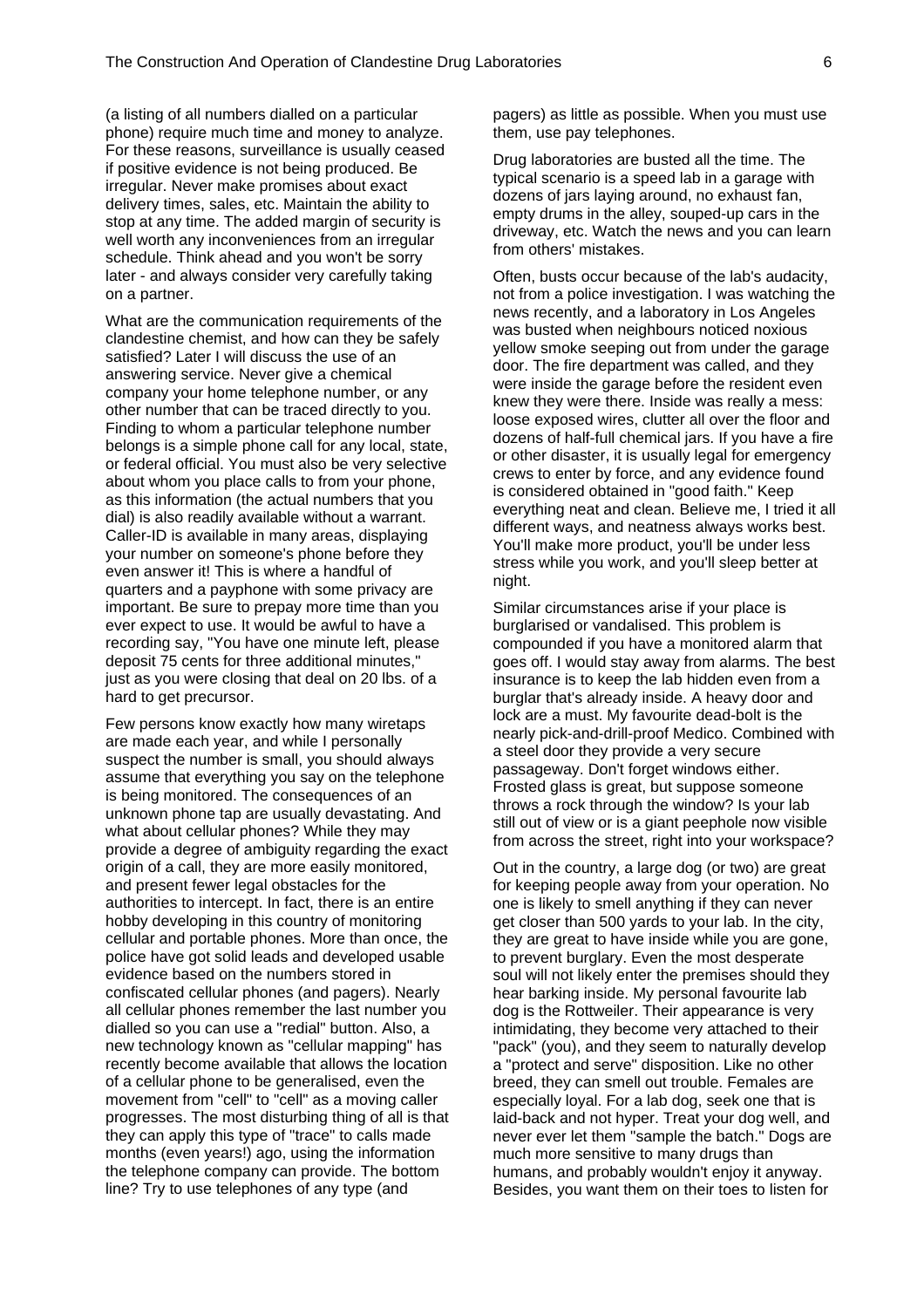intruders. They're also great company, help calm your nerves, don't rat on you later, and don't really care if what you're doing is legal or not. I recommend dogs.

Safety and security are tightly related. Take a look around and ask yourself, "What is the worst disaster that could happen here?" And then ask, "Could it contain itself?" Ideally, your lab has a high ceiling, concrete or brick walls and a cement floor with a drain. Kept clean, this environment will handle all but the biggest mishaps without taking your house with it. One fairly new product to hit the market in recent years are the selfcontained Halon fire extinguishers. These units mount against the ceiling, or inside a cabinet. They are equipped with a fuse that melts at 160 degrees F. They then flood the area with Halon gas, which quickly quenches nearly any type of fire and leaves no residue - so you might even salvage your batch. Afterwards, they're refillable. Make sure you get one for the proper size area you wish to protect (their capacity is rated in cubic feet), and remember they only work best in enclosed places. So keep one or two inside your fume hood, another inside your flammable solvents cabinet, etc. They are cheap insurance. At least consider a large manually operated Halon extinguisher.

Anyone who has experienced a clandestine laboratory fire knows what an absolutely terrifying experience it is. It usually happens very suddenly, and as you struggle frantically to get it under control your mind is racing through many thoughts. Is it bad enough to call the fire department? Should I try to destroy as much evidence as I can first? What can I tell them this place is? Should I just get out now while I can, and before my solvent cabinet explodes? The entire scenario runs its course in minutes, even seconds - your life and freedom are put right on the line. You might die, you might go to jail, you might lose your lab and all possessions, or you might put it out, continue your synthesis and be just fine. I have experienced one fire, and that wised me up quickly. I vowed never to put myself through that trauma again. A teal grey-hair grower.

Also on the subject of security, I have included the details of an engineering marvel. This device is a kick-in proof, battering-ram proof door that an enterprising gentleman has constructed. This son of rubbed me the wrong way at first, as I think efforts should go into not being discovered in the first place. But I was so impressed with this device I just have to share it with you.

From the outside, this door looks rather innocuous. But the secret lies on the other side. It still requires a firmly seated jamb, so I wouldn't recommend it in a wood frame house. The lamb

(frame) of this door is fitted with many automobile valve springs that absorb the impact of any blows and return it instantly to its original position.

This entryway looks like an ordinary commercial steel door on the outside.

It is especially easy to construct using a "pre-hung' steel door and jamb.



- A Metal brackets are bolted into wall with long masonry bolts.
- B 11-15 springs are a good number Adding more makes the mechanism too stiff and forces the door to absorb more energy.
- C Strips of 1"x1"  $x \equiv$ " angle steel greatly reinforce the door itself.
- D The door jamb is "floating it is held in place only by the great force of the valve springs. The stops in front of the door limit its forward travel.

This one was constructed with a rather thin ( $\equiv$ inch) piece of steel as a cover for an ordinary wood door. Angle iron was used to reinforce it from the back. We tested it, and the door won. Using a 3 inch pipe 5 feet long and filled with cement, we rammed and rammed until we could ram no more! We marred the surface of his door up quite a bit, though no structural damage occurred whatsoever.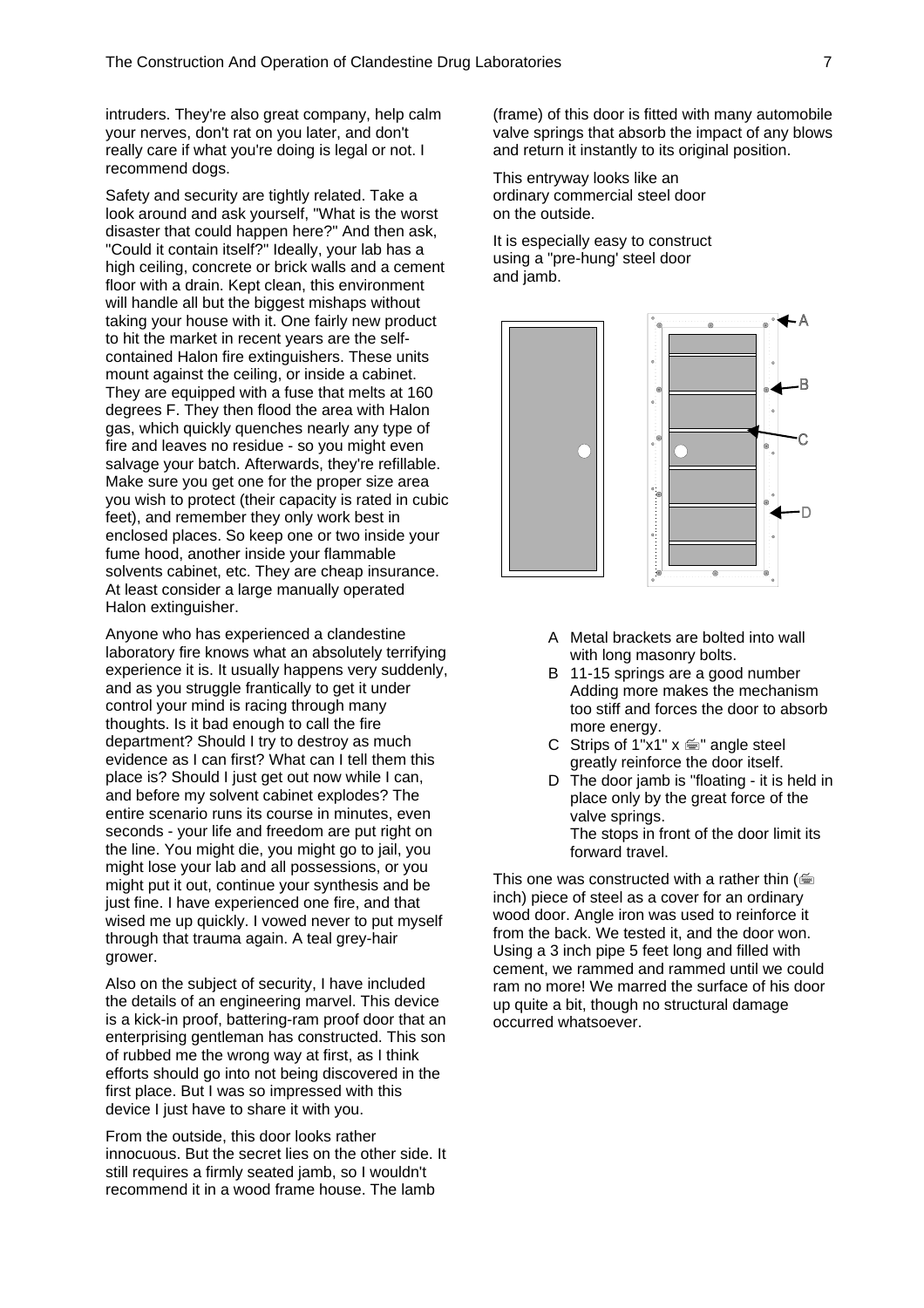

A door like this could buy you some precious time to dispose of contraband until they figured another way into your place. This door is the only thing like it I've ever seen. People who just reinforce a door with steel often find out that a battering ram will punch the whole door right through a brick wall - there's nothing to absorb the energy. I'm sure many improvements could be made to the design of this door. This same gentleman was already working on a "cuttingtorch proof" door! If he's successful, and I ever see him again, I'll share his ingenuity with you again in a future edition.

### **Scanners and Monitoring Equipment**

I've been monitoring the DEA's communications for nearly seven years now. (In fact, I am listening to them as I write this!) And how things have changed the past three years! Back in the old days you could eavesdrop on their every move in fact, an acquaintance I know of avoided a bust entirely because of scanner monitoring. But they are more careful about what they say over the airwaves now. And Motorola now manufactures digital encryption equipment that provides live, real-time scrambling of their most sensitive communications. Even more unfortunate for the clandestine operator are the recent advancements in Low Probability of Interception (LPI) radio. One of these LPI advancements is "spread-spectrum" radio. In this mode the radio's frequency changes randomly several times per second across a wide range of frequencies even across an entire band! The receiving radio knows which frequencies to constantly switch to from a random seed number that is sent the instant the microphone is keyed. This technology is the future of government radio. Perhaps in combination with digital encryption it may very well be the ultimate in airwave security. Another LPI technology is "trunking." This mode resembles cellular telephone technology in that the radios hop from frequency to frequency based on their proximity to numerous antennas

spaced across the locality. And like cellular phones, they put out very little power (usually less than one watt). So unless you are close to the unit, you will not hear it.

But I told you I was listening to them as I wrote this. How? Well, several big problems remain for government agencies. First is money. This decade is one of declining budgets and tightening of belts. Spread spectrum radio equipment is very expensive, and it takes a highly trained (and highly paid) technician to install, program, and maintain it. Even Motorola's digital encryption (DES/DVP) equipment is expensive, and costly to maintain. Trunked radio systems are cheaper, and they are somewhat harder to intercept than standard equipment, but they must maintain close proximity to their antenna network, and they can be monitored most easily if they are in close proximity. This allows the clandestine operator not only to monitor their transmissions when close to your lab (the most important time to listen anyway!) but also to determine when they are close to your operation (even if scrambled). If you hear encryption on a trunked frequency, I would start flushing quick!

I definitely hear more encryption, but surprisingly little for how long the technology has been available. Encryption sounds like unmodulated static for the length of the transmission, followed by a short high pitched "beeeep. Interestingly, they often encrypt only one side of the transmission. Often too, they don't seem to know their encryption mode is not on. Coupled with a voice activated tape-recorder (these cost less than 50 dollars) you are provided with a concise synopsis of their daily communications and activities, the portion you are monitoring, that is. I highly recommend scanners.

Most DEA radio activity will be found between 418 and 419 MHz. They also operate some in the 162.5 to 163.7 range. I have heard them a couple of times in the 417.400 to 418.000 range. IRS and other federal agents like to hang out around 415 to 418 MHz. Most good scanners allow you to search between an upper and lower frequency limit. The trunking radio systems, which really are not very common, will be found above and below the standard cellular telephone frequencies. Most large cities (even many small ones) have a scanner monitoring club that publishes a listing for that area. Such a list is a good place to start, but remember that the Feds change their frequencies often and it may not be up to date. One nice thing is that scanner monitoring is a perfectly legitimate (and popular!) hobby - there's no need to be shy when asking questions down at the local radio store. Most scanner buffs are conservative, upstanding, voting citizens! Really good scanners have a "search and store" feature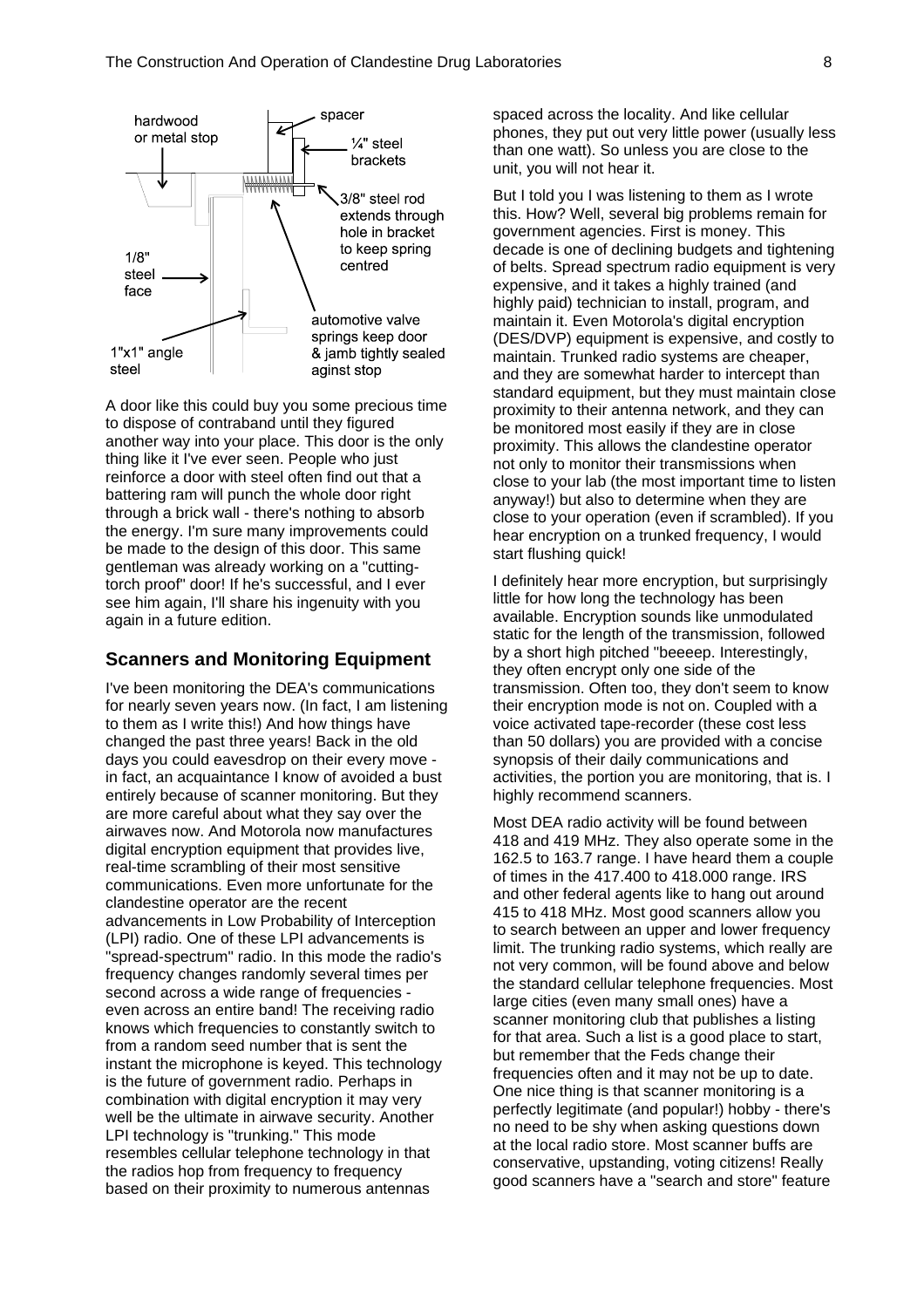that compiles a database of activity and the frequency it occurred on - all while completely unattended!

My recommendations for scanners? Good basic units are Radio Shack's higher end "Pro-" series (the "PRO-2006, "PRO-43," etc.). They scan fast, and cover the new 800 MHz band. They go on sale often for 100 dollars or more off. For a bit more money, the Ace AR-2500, at 500 dollars is an excellent radio. It receives everything from short-wave to 1500 MHz... no gaps. And it has an RS-232 port on the back. This allows you to hook the unit up to a personal computer and do such things as search and store and logging. For instance, when the scanner stops on a specific frequency, your computer screen can instantly log the frequency/date/time/length of the transmission, tell you if you've heard stuff on this frequency before, and if you have, display any notes (example: "DEA ch. 2, local Los Angeles") you have on it.

Also good, though a bit dated, is the ICOM R-7000. It has a built-in search and store mode, not requiring the connection of a computer (although it has an RS-232 port should you want one for some of the bells and whistles mentioned earlier).

A base antenna mounted outside is a must. You wouldn't believe the difference you'll notice from the telescoping antenna that comes with most radios. Base antennas are cheap less than 20 dollars), and you should mount it as high as you can without it being obtrusive. I have mine painted dark flat brown and stuck up in a tall tree. It's invisible even when you're looking for it.

Whatever you decide to do, don't ever let your scanner give you a false sense of security. NEVER assume that you are hearing all there is to hear; you most certainly are not. Use scanners as just another information gathering tool in your quest to take the fewest risks you can.

### **Safety**

Dangers inherent to organic chemistry cannot be ignored. An accident is an excellent way to draw attention (from friends if you're lucky, from the police if you're not).

Strong acids and bases can severely bum skin. They can also easily blind you. Safety goggles are cheap insurance against the loss of your valuable eyes. Neoprene gloves offer excellent protection from most chemicals. If you have large amounts of concentrated acids, bases, or reactive reagents, transfer working quantities into smaller containers for use in your immediate working area. If a procedure requires a diluted solution, perform the dilution away from other chemicals. Be very careful doing reduction

reactions with chemicals like lithium aluminium hydride. When a procedure calls for the maintenance of a low temperature or an inert atmosphere, don't compromise! Hydrogen peroxide, especially above 20% concentration, is extremely harmful to your eyes. Concentrated ammonia is also dangerous. It can often be replaced by another, less noxious base, like NaOH or KOH.

Ether seems to always present dangers in a clandestine lab. Learn to respect this highly volatile solvent. Its vapors are heavier than air and can travel downwards to an ignition source. Eliminate all sources of sparks in the area. Florescent lamps, thermostats, telephones, motors, clocks, non-mercury switches, breaker boxes, and relays are notorious sources of ether ignition. The thermostats on many "laboratory" hot-plates spark. Steam baths with a remote source of steam are the safest source of heat if you're using ether. Never store ether in the freezer or refrigerator to retard evaporation! The sparks from the fan or thermostat will cause a violent explosion. Even static charges can trigger ignition. (There are very expensive, specially designed freezers for storing flammable solvents, but I won't get into them here.) All conduit, cases, and metal housing should be well grounded. A fume hood is a must for this solvent. Be very careful around ether, if you really must use it at all. It can often be replaced by methylene chloride, chloroform, methyl ethyl ketone, or others as a reaction medium. Its high volatility, sweet aroma and low toxicity make it best suited as a final rinse for many drugs.

Acetone is another popular, flammable solvent that most labs find it hard to be without. Acetone can sometimes be ignited by travelling through the air at high velocity. For this reason, never pour it through the air from a high distance. Even more dangerous is pumping it from one container to another and letting it fall into the bottom of a 55 gallon container. This is especially pertinent to large scale operations. Whenever trucks or railroad cars are filled with acetone, they are pumped with a tube that extends all the way to the bottom of the tank so that no solvent flies through the air. My pals at the solvents supply house educated me about acetone. Very flammable.

A few more suggestions: use pull ties to secure loose cords you might trip over. Never leave a heating operation unattended, especially during evaporation of solvents. And, keep a good fire extinguisher near by and keep it charged.

I doubt seriously if clandestine labs contribute significantly to global pollution, but you can reduce the impact to your own yard and water table. Large manufacturing companies dump all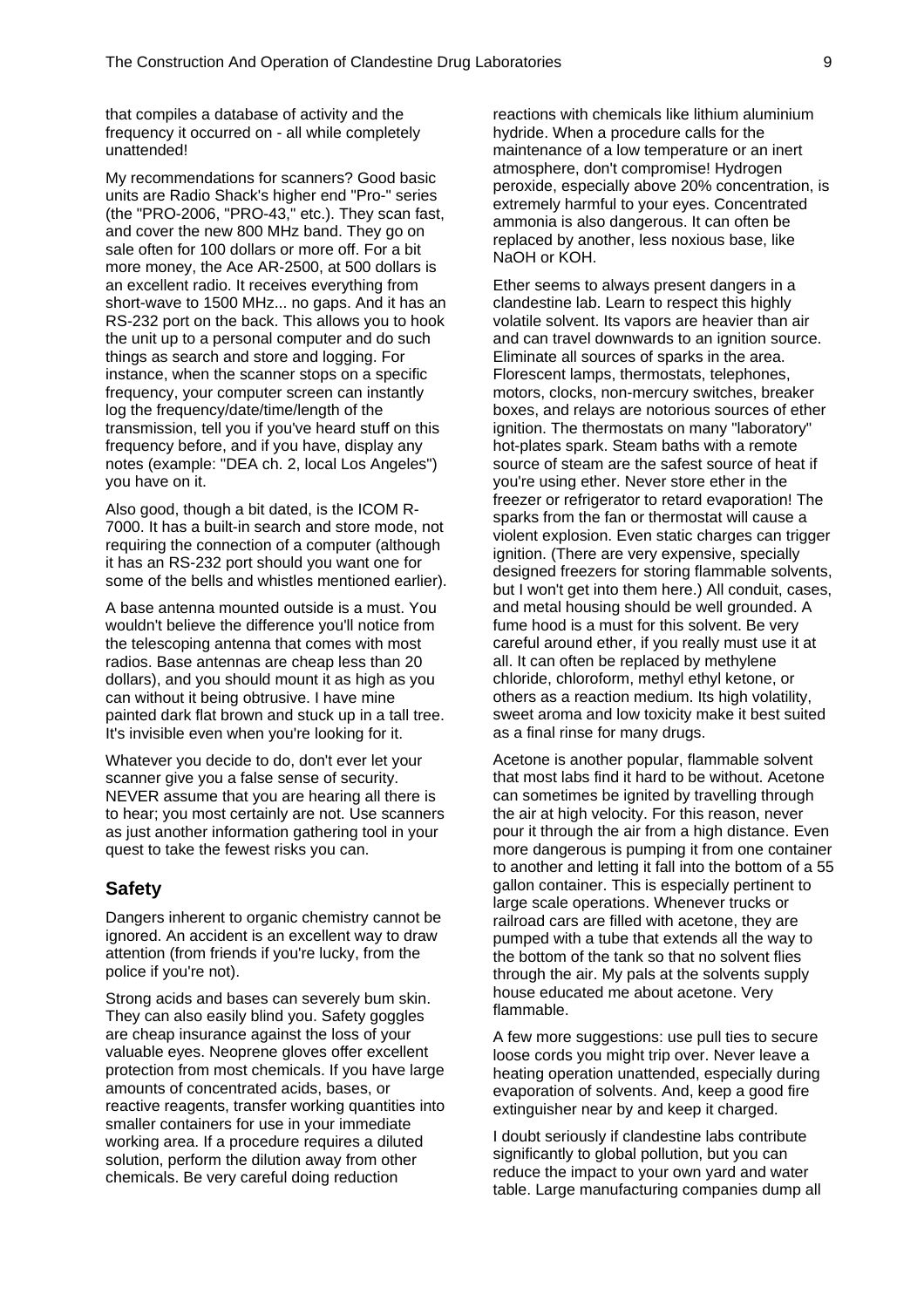their crap into rivers or leaky underground tanks, or they bribe public officials. Fortunately, as a relatively small operator (compared to say, Bayer) you do not have to use these measures. The media loves to pump up the public's anger when they show drug lab busts on m. They zoom in the cameras on a spot of dead grass and say, "The owner of this lab dumped acid and toxic poisons on the ground... just 500 feet from where your children play!"

Always neutralize your waste with lye or muriatic acid (whichever is appropriate) to pH 7. If you have both acidic and basic wastes, consider using them to partially neutralize each other (then use lye or acid to finish). Using a rotary evaporator, or even a simple, home-made "still" can greatly extend the use of your solvents. It simply makes no sense to set a volatile solvent outside to evaporate when you could dry it faster with a still, AND recapture pure, clean solvent for use again. You'll spend less money, breathe fewer fumes, and make fewer risky trips to the chemical store. Reclaimed solvents are as good (often better, more pure) than new ones

Safety is not only critical for the prevention of injury. It's also important for maintaining secrecy. Think ahead!

# **Location and Facilities**

Most of us lack the financial resources required to construct an ideal laboratory. A large commercial building with a basement on a 300 acre secluded lot would be great. As likely as not, your laboratory will be a compromise between what is available and what you can afford.

Basements are wonderfully suited. Water and drain lines are easily accessible. Walls and floors are usually concrete, which is non-flammable and easy to keep clean. Basements are also easily concealed from the rest of the building or house. Persons unfamiliar with the particular building may not even know a basement exists. The entrance door can be made to look like an ordinary closet (with a lock on it, of course). Sounds are deadened.

Windows are usually minimal. And security is usually easier.

With careful planning, however, you can put a lab nearly anywhere. Security and safety are of course the primary concerns when looking for a location. A large, walk-in closet could even work if only small quantities were being dealt with. A garage is good too, provided you have private access. Whatever the location, be certain of several things before you begin or sign a lease. First, that the area is accessible only to you. Don't locate the lab in a place others will walk through

to get to circuit breakers or other areas. Be sure visibility is impossible from any window, angle, hole, door, etc. Make certain that adequate arrangements are made for the safe and thorough removal of fumes and odours. Be certain that running water is available (a 5-gallon jug of distilled water can be elevated above the work area and tapped with a siphon). Also, have a toilet (or large drain with water supply) nearby to dispose of products in an "emergency." Last, be absolutely certain you can lock up the lab securely while you're not there, and while you're inside working. Ample room is nice if you can have it. I once constructed a small laboratory in the pantry of a tiny bathroom. It was well organized and even had a fume hood built into one of the shelves. I tripped over one of the power cords, jerking a hot plate and beaker of nearly completed product to the floor. This lab never produced a gram of usable product. Don't crowd yourself.

I particularly discourage anyone from putting a lab in an apartment building. Thin walls, neighbours on all sides - it just doesn't make sense. Locate a house, a farm, a small commercial building, a workshop or some thing similar if you plan to do any serious work. Commercial property has an added plus in that you can blend in easier. In any city's industrial district there are always people loading and unloading drums, creating foul odours, and working late hours. I must admit, it's hard for me to enter any establishment without envisioning its use as a clandestine lab. I often enter places that could easily be making drugs right in front of me and I'd never know: people carrying bottles and drums, horrid smells, etc. These places operate every day of the week, year after year, and no one questions a thing. There is no reason you can't operate a clandestine lab with a similar facade.

Wherever you choose, always rent or lease. It will be confiscated from you if you're busted and you own it. And never pay your landlord in cash, it will arouse suspicion. Get a bank money order from the same bank each time and pay at the same time each month. You'll be in like Flynn this way!

### **When to Stop and How**

Someone once asked me if I had ever come "close" to getting caught. This doesn't normally happen unless you're very lucky. If you are suspected of illicit manufacture or distribution, you are investigated and apprehended as soon as possible. Since the first edition, there seems to be less and less required to obtain a judge's grant of a search warrant. Such "evidence" can even be a lie from an informant they've cut a deal with.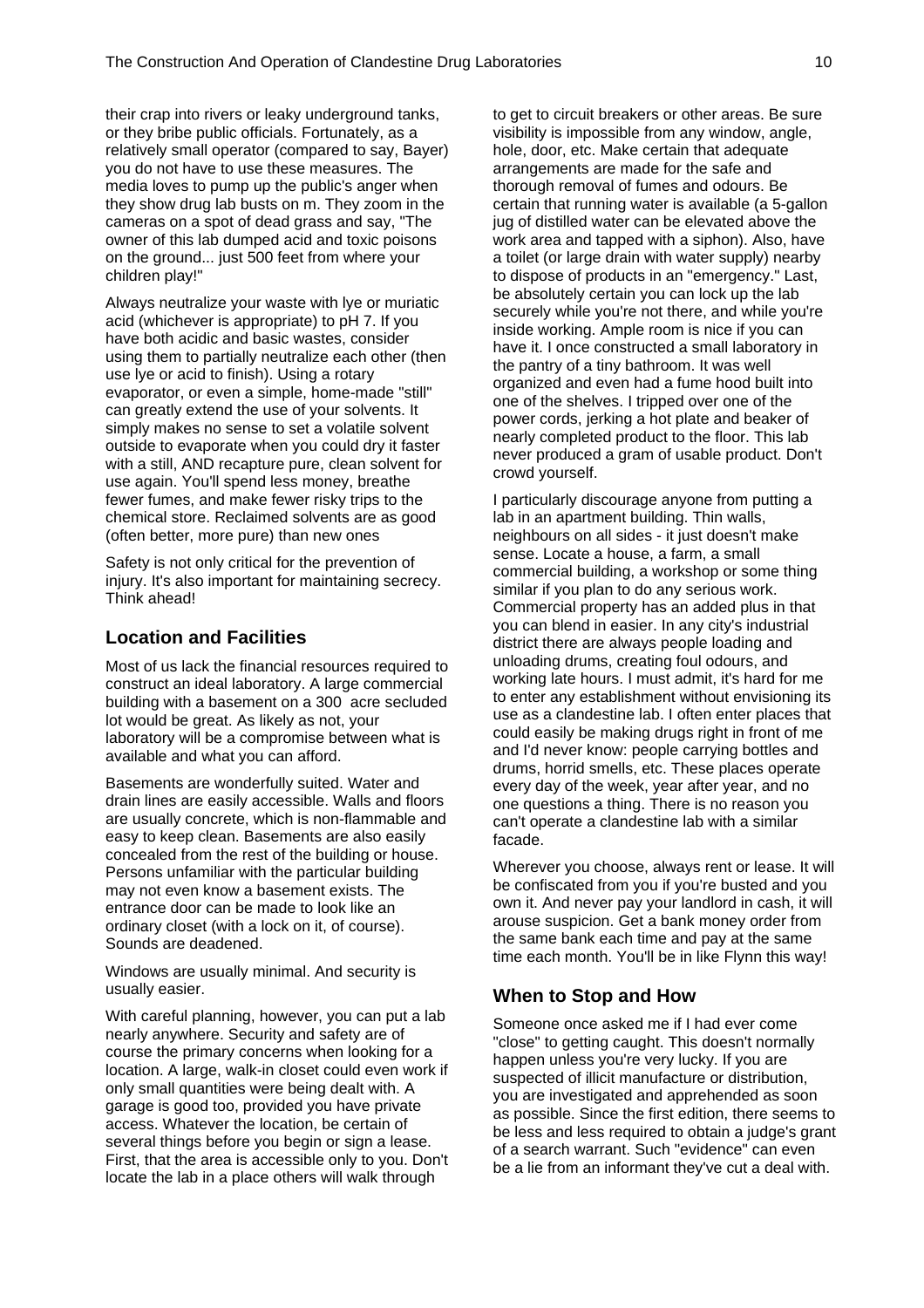If you make a consistent effort to eliminate evidence of all types, you'll have no regrets.

Several years ago I made the mistake of working with a partner who had "less than sealed" lips. That realisation came when I was approached by a third person who claimed they heard I was a "chemist," and asked if I knew of a "recipe" for crank. That was the time to stop, and I did. I was later able to bring that bad "rumour" to an end.

If anyone but you becomes involved or informed, it is time to stop. If you are working with a partner, then things are a bit more complicated. Regardless, if you ever hear something about yourself from someone you didn't tell it to, a big red flag should stand up! If you're asked any unusual questions by anyone that imply "chemical manufacture," consider stopping If neighbours complain of bad smells, stop. If your precursor shipment was accidentally signed for by someone who knows your real identity (i.e., a neighbour), stop. If your answering service gets odd calls, stop. If just about anything happens, stop! Get rid of any products (which you shouldn't have around much anyway), wash up glassware and equipment, and lay low a few months.

History tells that too few clandestine chemists do stop. Many get right out of jail and immediately start manufacturing again. I know of numerous individuals either on the run or incarcerated because they didn't stop - most of them in spite of blatant warning signals. Either proceed with your operation flawlessly or pack up. If someone is on to you, it's just a matter of time. This is the voice of experience.

It's a also a great idea to stop frequently anyway even when things seem to be going well. An ongoing, continuous operation is usually a time bomb.

#### **Glassware**

Never keep academic papers or chemistry books of any kind on your property if you are making "stuff". Memorise. Try to use anything but commercial glassware if you can. A surprising amount of chemistry can be done with spaghetti sauce jars and various types of tubing. Even holes can be drilled in spaghetti sauce lids and brass pipe fittings soldered, for various operations involving gases.

For example, I performed the entire syntheses using nothing other than sauce jars and a large Pyrex juice dispensers as containers. One sauce jar has two fittings attached to it so that an outlet tube for gaseous reagent could be attached, plus an inlet for air from a fish tank bubbler. The Pyrex juice dispenser was used to contain the ethereal solution of another reagent.

Though you can (and should) use almost any glass containers, you will probably need to purchase a few scientific glassware products. This is the major expense of a laboratory, as most persons lack the expertise to construct such equipment. A good glassware kit is essential. It enables you to efficiently distil substances under reduced pressure, and monitor precise temperatures. These capabilities are essential. Vacuum distillation is a far cry from boiling off unwanted components in a saucepan using a meat thermometer. The typical glassware set also contains equipment to accurately add controlled amounts of one component to another, under inert conditions if necessary. Under vacuum, solvents and reagents can be quickly evaporated and the fumes discharged in a safe manner. Good glassware also facilitates the separation of needed chemicals from commercially available products (this is discussed in more detail later). High quality distillation equipment is the centrepiece of a drug laboratory. This is even more important now than when the first edition was published, because of the unavailability of many chemicals. Good distillation equipment permits the recycling of solvents, sparing you the high-risk affair of purchasing large quantities of solvent.

Glassware required:

25-1000 mL. flasks, Vacuum Adapter, Gas Inlet Tube, Separatory Funnel, Thermometer Adapter, Ground Glass Stoppers, Distillation Column, West-Condenser, Claisen Adapter, Connecting-Adapter, Thermometer. 1000 mL 3-neck & 2-neck flasks 500 mL 3-neck 2-neck flasks

For typical set-ups for syntheses consult an organic chemistry lab manual.

**Reflux.** This setup is used for reactions which must be gently boiled for long periods of time Evaporated liquid is returned to the boiling flask

**Simple Distillation** This setup is used for purifying solvents and rapid separation of components with widely differing boiling points.

**Steam Distillation.** This is widely used for separating volatile oils from plant material The oil comes over with droplets of condensed water in the receiving flask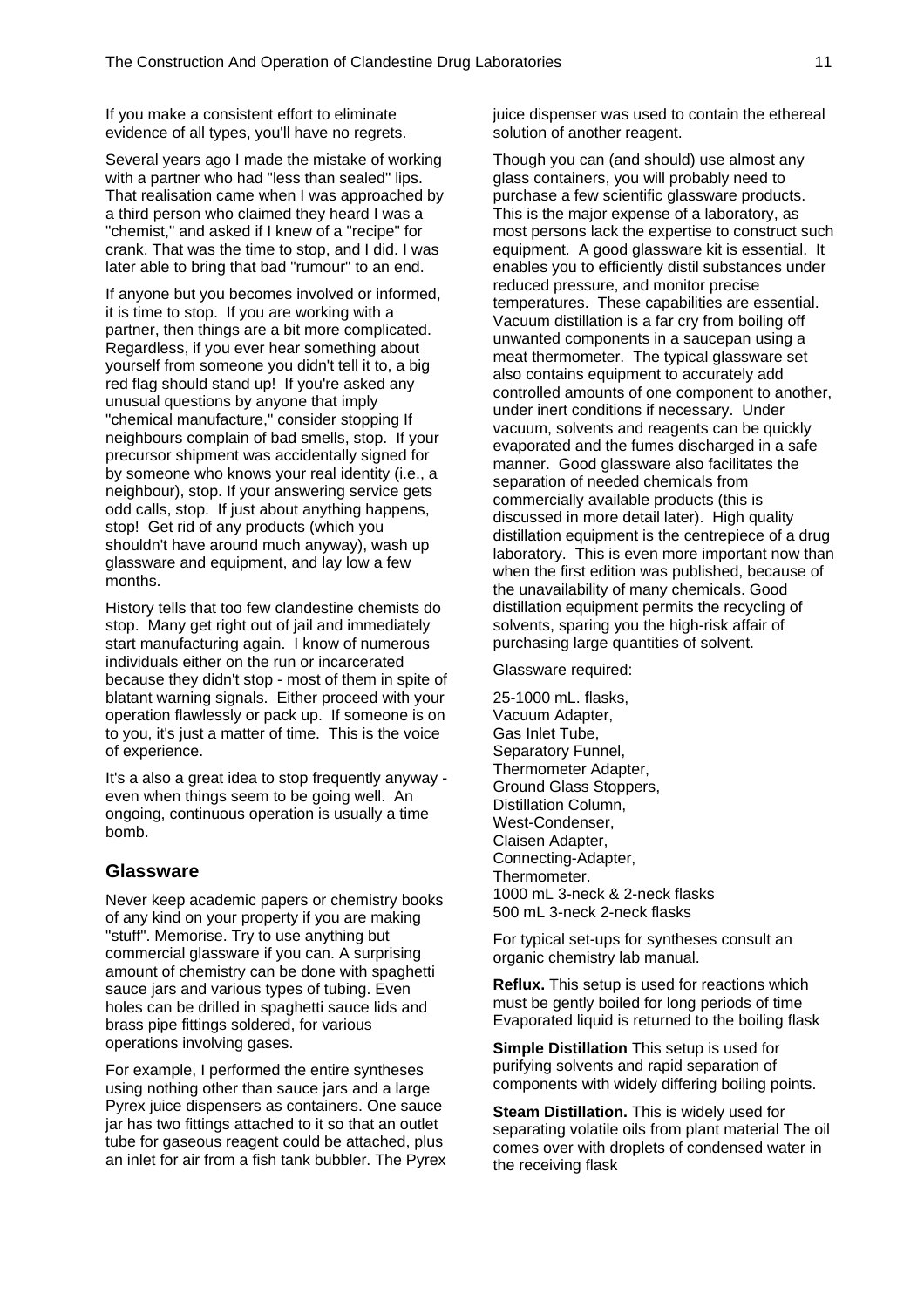**Reflux with addition** This popular setup allows the controlled addition of one liquid to another. while monitoring temperature. An inert gas such as nitrogen is often bled in from the 3rd neck. if needed a magnetic stirrer is often used as well.

These glassware kits are available from many laboratory supply outlets. I've also seen them at paraphernalia smoke-shops at outrageous markups. Obtain the universal type, with ground glass joints. If you can't find one, browse a current journal (at the library) on "laboratories." You'll find ads from glassware manufacturers as well as sources of other equipment you may wish to invest in. The Thomas Register is another excellent place to look, and nearly every library has it. Obtain an accurate thermometer for use with the glassware set. Be certain you know the submersion it was designed for. Seventy-five millimetres (75 mm) is needed for doing distillations on most glassware sets. This is very important: a "total immersion" thermometer will give false readings if not fully immersed.

In addition to this universal kit, you will probably want to add a larger size boiling flask, say 1 L or 2 L. Both are even better. You'll also want a larger separatory funnel. Large sep. funnels are expensive. A solution to this dilemma is to shake small quantities of the mixture in the small funnel and transfer them to a converted jug.

For powerful solvents, like tetrahydrofuran, methylene chloride, or acetone, you'll probably need a glass jug. Glass lugs of one gallon capacity, and glass water jugs of 5 gallon capacity (carboys) make excellent large separatory funnels. The bottom of these containers is cleanly cut off as follows: (see Figure opposite) the jug is "scored" with a metal triangular file several inches. The score should be straight (use tape as a guide) and extend about  $\frac{1}{4}$ " to  $\mathbb{B}$ " the way through the glass. A piece of nichrome wire, available at hardware stores, is pulled straight (if coiled) and wrapped tightly once around the jug, passing precisely on top of the score. Overlap the wires slightly (but don't let the ends touch!) so that no gap remains, and apply current to the wire. You can either plug it directly into 110 volt house current or: run it through a power-stat. The wire will glow red hot and almost instantaneously you'll hear a soft "tink!" The thermal shock will make a remarkably clean break. If it doesn't work right away, remove the current, make the score longer, and try again after the glass cools.

- A carboys, wine bottles, and other glass jugs can be easily cut to make large separatory and filtration funnels.
- B Using tape as a guide, score a notch several inches long. It should extend about ¼ of the

way into the glass. A small triangular or flat file works well for this.

- C Wrap the entire circumference with one turn of nichrome wire, crossing directly over the score, use tape to secure if necessary, wires should come close but not touch! Take your hands off the nichrome wire and apply power. The wire should fit tightly against the jug when it heats up.
- D The end will usually break off cleanly the first try. If it doesn't, make your score a little bit longer and try again.
- E With a stopper and valve fitted to the mouth, these jugs make good separatory funnels. Use a stirrer for mixing. Use a gallon jug (glass or polyethylene) with bottom cut out. This has a metal tube brazed to jar lid (if metal). Caution: excess heat will destroy thin lid! Connect metal to glass with small piece of rubber. polyethylene, or Teflon tubing. Use a glass tube to view separation point. To control fluid flow use a pinch clamp on tubing or valve **Glassware**
- F A perforated metal, glass, or polyethylene plate epoxied into the bottom makes a large filter funnel.

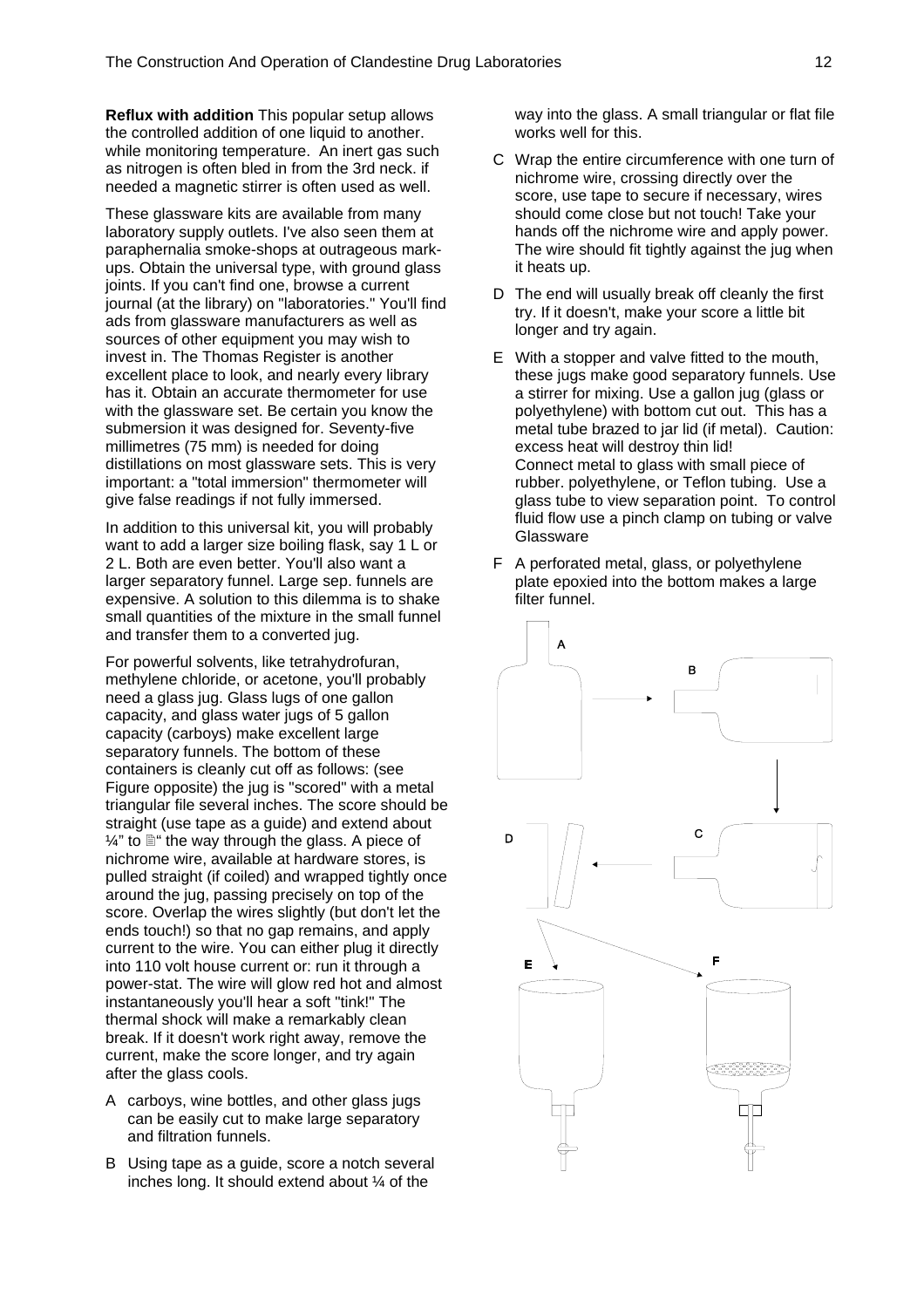This procedure is remarkably reliable, and is in fact how commercial glass workers cut large tubing as a matter of course. Sanding with silicon carbide sandpaper will make the sharp edge smooth, if desired.

Turn the jug upside down and you now have a large funnel. You'll need to put an operable drain on the bottom (which was formerly the top). This can be a tight-fitting rubber cork with a glass tube and a pinch clamp, or you could use epoxy putty and fit a stainless steel ball-valve. You'll also need to make a stand for it. Larger size separatory devices are discussed in the scaling up chapter.

[Editor's Note – you don't need to use a carboy to make the filter. A filter funnel and bowl with a flat bottom, made out of PP or HDPE, will be much easier to work with. A pattern of holes is drilled into the bottom of the bowl which is then glued onto the filter funnel. If you use a carboy as the filter flask be sure to cover it with thick clear plastic sheet so that if it collapses under vacuum stress you won't have broken glass flying into you.]

For containment and storage purposes, regular glass jars make excellent beakers. Glass saladdressing and BBQ sauce bottles, as well as jugs can be used in place of Erlenmeyer flasks. The large, 5 gallon glass water carboys are indispensable for storing large quantities of corrosive chemicals. Get into the habit of saving glass jars from the foods you consume.

A wonderful (and expensive) luxury is a "rotary evaporator." These devices take the hassle and wait out of evaporating large quantities of solvents. They spin the boiling flask in a hot water bath under vacuum, making the solvent spread over the entire inside surface of the glass. This increases surface area, and reduces violent, erratic boiling. They have large condensers that quickly recycle solvents into an easily removable receiving flask (to be reused of course).

Courses in glassblowing used to be required in every chemistry curriculum. Up until 50 years ago, chemists were expected to make all their glassware. Nowadays, this skill is confined to a small handful of specialized, professional glassblowers. Every now and then, a course in glassblowing is offered at some community colleges. If you find one, sign up for it immediately! Skills in rudimentary glass working are priceless to the clandestine chemist especially with the crackdown on sales of laboratory equipment. An excellent book on elementary glassblowing is Creative Glassblowing: Scientific and Ornamental, by James E. Hammesfahr and Clair L. Strong. This inexpensive book covers everything from the

basics to making exotic scientific apparatuses. The tools required are minimal.

Even if you don't "blow" glass, you can get a few assorted pieces and bend them with a propane torch to make simple stills and condensers. Get soda lime glass to Practice with. All laboratory ware used to be made with this glass before the development of "hard" borosilicate glasses. Soda glass can't take extreme thermal shock, but you can work it with an ordinary propane torch. Pyrex is great stuff but you'll need an oxygen-enriched flame to soften it. You can also buy pre-made ground glass joints and stopcocks. These make the fabrication of many items simple. Bethlehem Apparatus Company in Hellertown, PA sells all kinds of glass working tools and kits. Bulk glass tubing, rods, and pre-blown flask blanks can be found inexpensively in the Thomas Register under "glass.

# **Heating, Stirring, and Mixing.**

This sort of equipment is perhaps the easiest and most economical to construct. Heating mantles are easily constructed using nichrome heating element wire and a suitable cement. Asbestos cement is great. It's also nearly impossible to find since the carcinogenic properties of asbestos have been publicised. Refractory (fireplace) cement or mortar is available from building material and hardware stores. It makes a fairly good substitute. You can also use "kiln" mortar, available from some art supply and ceramics stores. In a larger city, look in the yellow pages under "refractory. Here you'll find many businesses that cater to those who use high temperature equipment and Supplies. They have excellent materials for the construction of heating devices, including glass wool, high temperature tapes and adhesives, and a variety of cements. These places also sell fireproof sheets of rigid board (Transite, Marinite) that make excellent liners for fume hoods.

**Heating mantles** can be made several ways. You can either start by packing the cement around the flask, or by pressing the flask into a mold filled with the cement - see Figure. A plastic margarine dish works fine for the latter. The flask can be removed as the cement begins to harden, and the nichrome wire pressed into the surface of the cavity. The flask should then be placed back into the cement as it shrinks during the drying process. Use large brass screws pressed into the cement to connect the nichrome wire to the power cord. The heat can (and should) be controlled by a variable transformer (power-stat). Be certain it is capable of handling the wattage consumed by the length of nichrome wire you have selected. Use a moderately long cord on the heating mantle to place the power-stat away from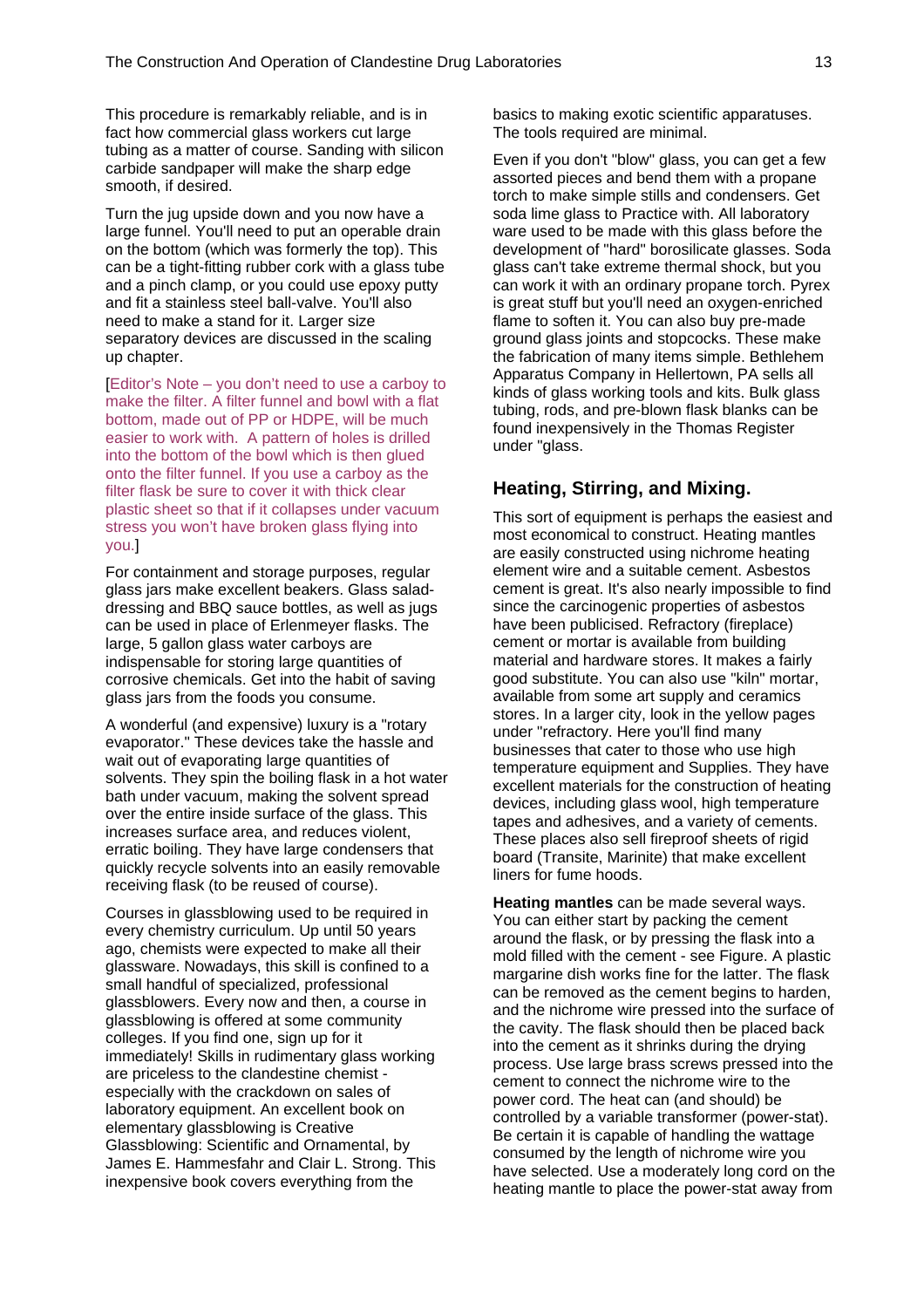any flammable fumes. Make sure the connections of the cord to the mantle are tight. A coat of paraffin on the flask will facilitate removal. Better still, is a "mold release compound." There are several types, any of which will work. The best for this purpose has graphite in a water based suspension and comes in a spray can. Look for these release compounds at art supply stores and businesses catering to those involved with ceramics and casting.

### **Some typical heating mantles**





- A heavy brass screws are set in cement to connect unit to power-stat, plastic dish used as temporary mold for cement
- B bottom of coffee can is used for support with optional insulation to isolate the nichrome coiled heating element.
- C nichrome coiled heating element is set into refractory or fireplace cement with a jar or beaker for support during drying.

Coat the bottom of a round bottom flask with paraffin or, better still, with a slurry made from powdered pencil leads and enough  $H_2O$  to make a brushable paste.

A mechanical heat control can be a source of sparks!

Detail of thermostat: most inexpensive units have a bi-metal, open contact device that shrinks and expands with the temperature. If you're using flammable substances, solder this contact closed (or remove it completely) and control the temperature with a power-stat of suitable size. The power-stat can be located outside your fume hood. Also solder any switches or replace with sparkless mercury types.

Small hot plates can be made sparkless by soldering the internal thermostat closed, and using a power-stat of suitable size to control the heat (See Figure). Of course, if you are not working with flammable fumes, there is no reason a regular hot plate won't work.

Don't underestimate a **steam bath**. They are excellent laboratory heating devices. They produce very even heat that never exceeds  $100^{\circ}$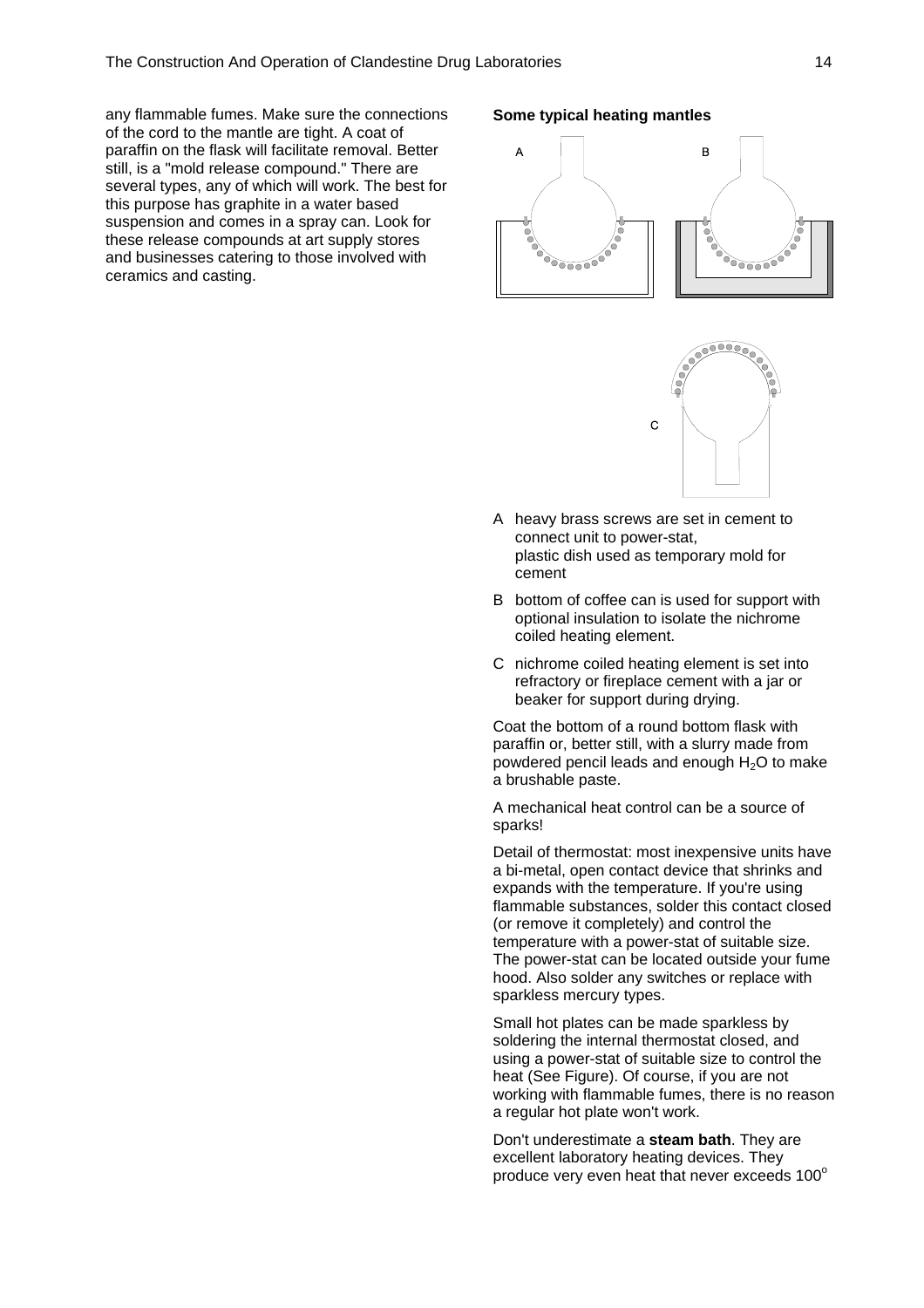C. This is perfect for drying residual traces of water and solvent out of your Product under vacuum. Steam baths also produce no sparks, and are excellent as a heat source for distillation of low-boiling point solvents.

- A The simplest steam bath can be made from a coffee can. It has a hole cut in the top slightly smaller than the flask to fit in also a small hole in side for excess steam to escape. The unit is filled  $\mathbb B$  to  $\mathcal V_4$  full of water and heat is applied to the bottom.
- B A steam source could consist of a pressure cooker with a ¼" copper, brass, or stainlesssteel tubing brazed or soldered on the top hole. An optional valve can also be present to control the steam flow in the steam line. Don't remove any relief valves which are needed to relieve excess pressure.
- C ¼" copper, brass, or stainless-steel tubing can be brazed or soldered to top of any strong can. cut ¾" inch hole in can and shake out contents. Provide a ¾" steel or brass plug for filling this hole.





Steam baths are easily made using a low profile coffee can. (see Figure) Cut a hole in the top with tin snips. Make it large enough to allow the desired submersion of the flask or beaker. A steam generator can be made by adapting a pressure cooker or a heavy metal can of most any type. A wall-paper stripper unit makes an excellent steam source.

**Pipe heating tape** can supplement another heating device, and is useful in some circumstances. These are sold in building supply and hardware stores for the purpose of thawing frozen pipes. Most of these tapes have a built-in thermostat that allows operation only below 35 degrees F. Solder the thermostat closed and control the heat with a power-stat. Pipe heating tapes are quite versatile as they can be wrapped around any size or shaped vessel. They do not however, provide the even heat of a good heating mantle. Unless you obtain one made from glass wool or asbestos, they are not suitable for high temperatures.

Though a bit messy, **oil baths** are the method of choice for many heating applications, and they are easily constructed. The high temperature is evenly dispersed over the vessel, eliminating hot spots that cause excessive bumping and foaming. You can instantly control the heat by varying the immersion of the vessel. These baths can be constructed by simply placing an oil container over the heat source.

Another method is to place a nichrome heating element directly into the oil and use a power-stat to control the heat. Several loops must be made in the nichrome. A candy thermometer can be clipped to the side to indicate the approximate temperature of the oil.



The deep fryers sold in department stores make excellent oil baths. They are compact and transfer nearly all of their heat into the oil. Their internal thermostats make sparks, but you can bypass the thermostat and use a suitable powerstat if you are using it around flammable vapors. For temperatures up to 200° ,C mineral, vegetable, or peanut oil are suitable. For higher temperatures, use silicone oil. Silicone brake fluid makes a substitute after some of the lower boiling adulterants smoke off. Oil baths are well suited to distillation, as they provide a constant, even heat.

With any oil bath, be certain to support the oil container and other related equipment well. Hot oil all over your legs can ruin your whole day!

Avoid Bunsen burners and other open flame heat sources. They not only supply a source of ignition for fumes, but distribute their heat unevenly. This sharp concentration of heat in one spot can cause glass to break from thermal shock.

[Editor's Note: An inexpensive heater for an oil bath is to use 125 ohm, 5 watt resistor. This is place directly into the oil bath.]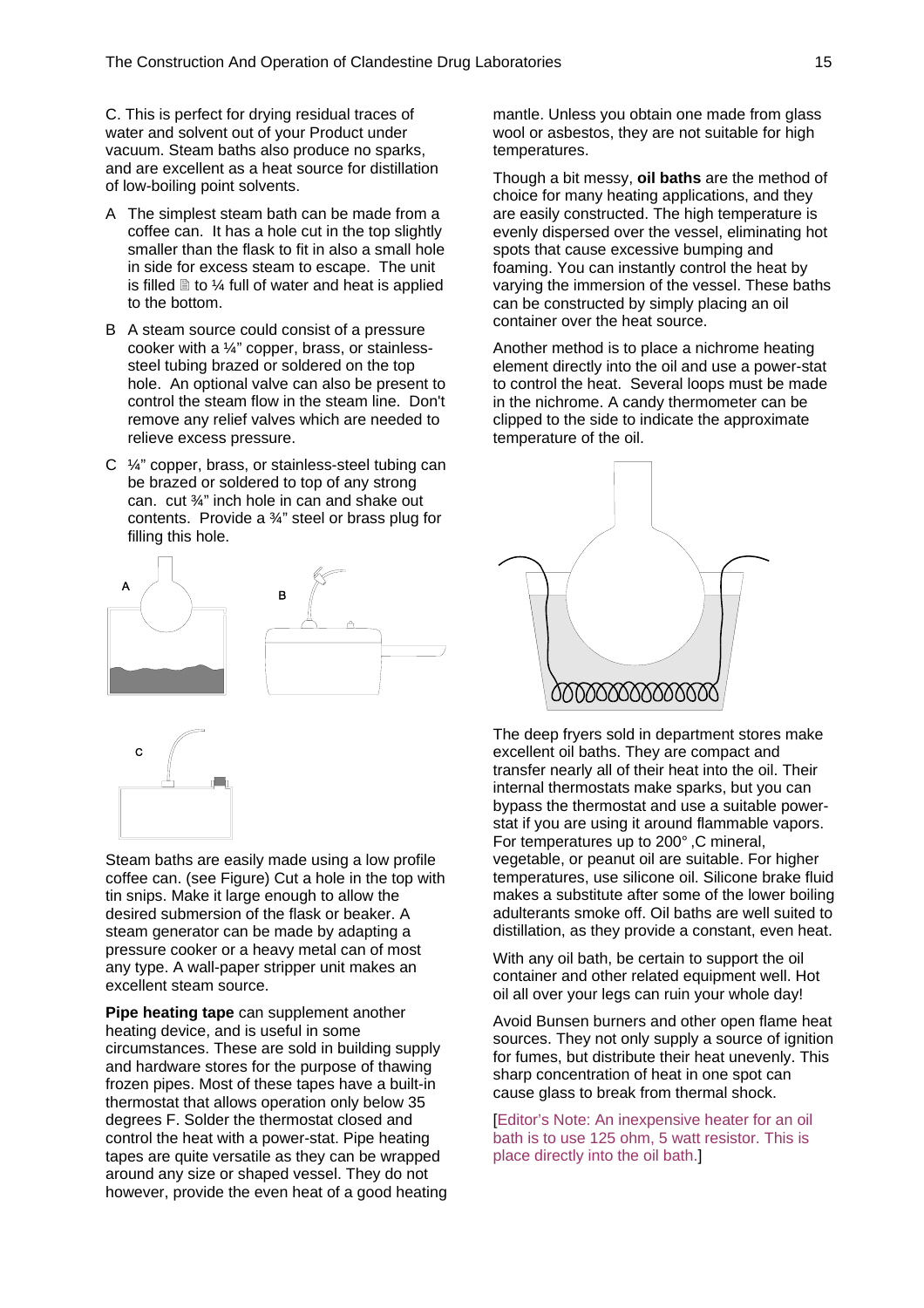Distillations seem to give many readers lots of trouble. Here is my method for hassle-free operations in this endeavour: Keep the quantity small. A 2000 ml flask is the largest you should use for most procedures. A 5000 is the absolute maximum, and only for low-boiling liquids. Always use a heating mantle, rather than an open flame. A flame heats one single hot spot on the flask, this makes the boiling quite violent. A heating mantle (either home made or purchased) provides a steady, even heat. You can even blanket the top half of the flask with glass wool for more effective retention of heat. Stir the liquid during the distillation. This makes a remarkable difference! The distillation proceeds faster too. The easiest way is with a heating mantle placed on top of a magnetic stirrer. Some commercial heating mantles have a magnetic stirrer built in (expect to pay around 600-800 dollars for one of these gems in the 2000 mL size). Another way is to use a 2 neck flask and have a glass or Teflon stirring rod enter through the second opening. You can either stir with your hand (the poor man's method) or you can use a stirring motor. Whichever way you go, you'll be amazed at how much improved your distillations are when done following these guidelines.

Stirring and mixing equipment are easily obtained at second-hand and thrift stores. Garage sales are good too. Old metal blenders cost laboratories hundreds, but they are easy to find second hand for a few dollars. The old milkshake mixers are great for quick immersion into a flask or beaker - a great aid when trying to get some solid powder into solution.

Magnetic stirrers can be easily made from a turntable or tape recorder (small AC induction motor) motor and a coffee can mounted on rubber-feet. The top consists of a plastic lid, or better  $\equiv$  inch aluminium plate. You can use a ceiling fan speed control on some of these motors, but others require the speed-controlling mechanism in the original device. You might find it convenient to mount the speed controller in the base of the unit. The mains cable is insulated from the can with a plastic or rubber grommet.

Wadded up chicken wire or a coat-hanger serves to hold the motor in position while the foam sealant dries. Foam sealant adheres vigorously to all surfaces and eliminates the need for complicated shimming and mounting hardware. Epoxy putty, used by plumbers, is an excellent alternative. It hardens to rock hardness in about 5 minutes and can be moulded like clay. This great stuff has many uses in the construction of laboratory equipment.

You can purchase stir bars or make your own by sealing a bar magnet into a heavy polyethylene drinking straw (or tubing) Seal the ends with a hot iron or melt them shut with a small flame You can also use glass tubing, if available.

It's probably best to purchase stir bars. The Teflon coated type is inexpensive and available at scientific supply companies. You can, however, make your own stir bars from sections of polyethylene tubing (the opaque white variety) or thick drinking straws. Melt the ends shut around a small bar magnet. You might even make a "spinning ring" by moulding a ridge around the central circumference while the tubing is soft. This feature is found on commercially made stir bars, and is especially useful for stirring large containers with irregular or rough bottoms.

For stirring thick slurries or viscous reactions you will need something more substantial than a magnetic stirrer. A direct drive or "wobble" stirrer serves this purpose. These stirrers are used in the synthesis of the DMT class of drugs, which form a plastic-like intermediate. Don't be misled by the illustration of the wobble stirrer. Your first reaction might be: "Hell, man, I'll just stir it with my hand." But reactions often take hours, and vigorous stirring over the entire period is essential if good yields are to be expected. Construction details of a wobble stirrer are shown in below.



Unless your motor is very small, a reduction is not necessary. Again, a ceiling fan speed control can be used to vary the speed of most small induction motors. If necessary, a small piece of bicycle inner tube can be stretched over the mouth of the flask (the protruding part tucked inward) to protect it from the vigorous movement of the stir shaft. Polyethylene tubes to enclose the stir shaft can be obtained from a "Winder" or other spray bottle. A wooden frame, finished with marine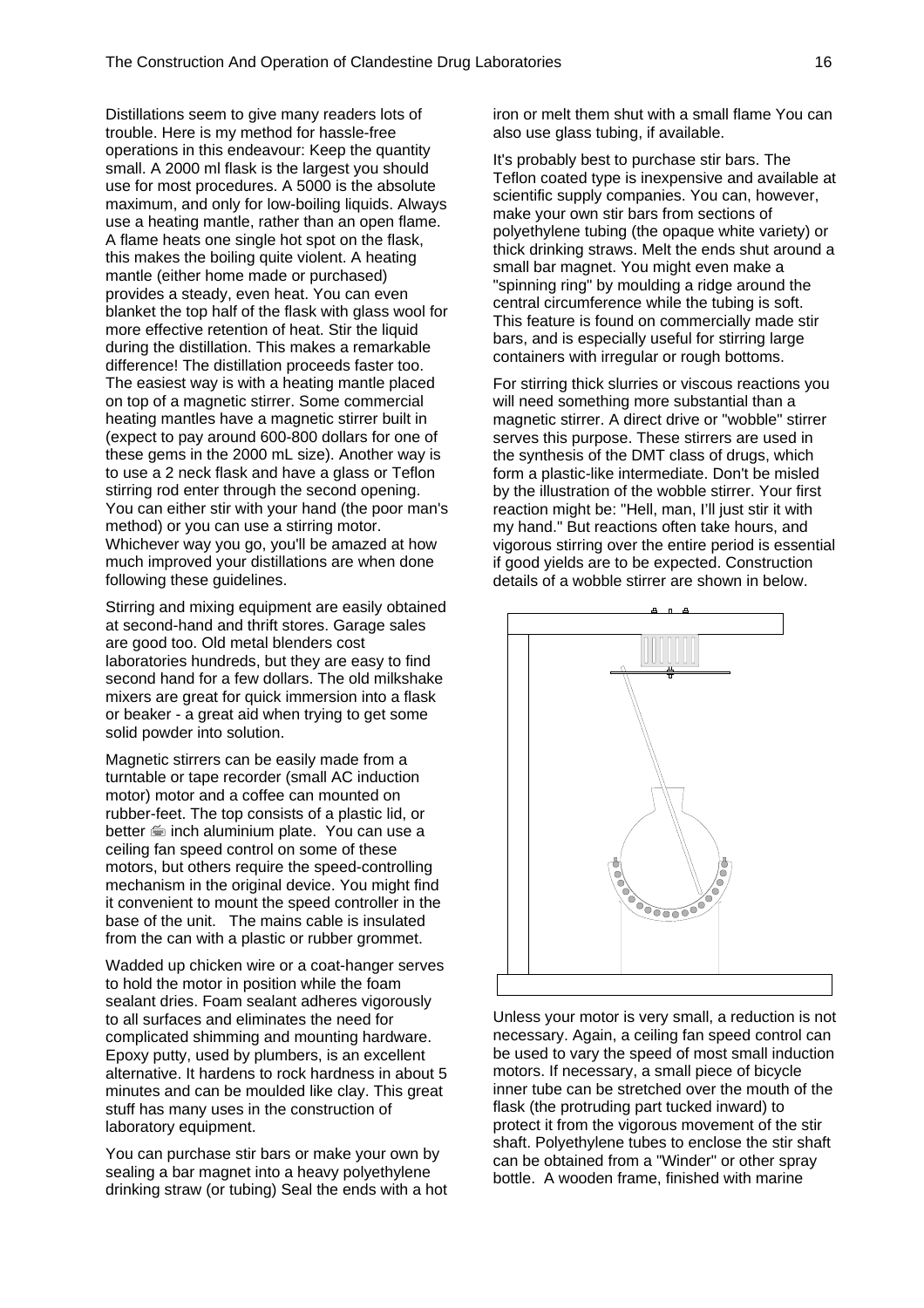varnish has a small induction motor attached which rotates a round wheel of steel, wood, plastic, etc. The stir-bar is a polyethylene tube welded over a rod and sealed inside for stiffness.

The round bottom flask must have a short neck. Heating is provided by a heating mantle (nichrome wire embedded in cement with screw terminals for connection to power-stat).



Shown in the figure above is a simpler model that can often suffice. It does not vibrate the flask or slosh as violently as the wobble version.

This alternative stirrer is easier to construct and works just as well for many applications. A 1/4" or 3/8 " drill chuck is attached to a motor and  $\sim$  1/4" polyethylene or stainless steel rod has a hinged paddle so it fits through mouth of the flask. To fit the paddle file notch in rod for paddle and secure it with stainless steel rivet or pin.

Certain flammable solvents can be used with caution in sparkless mixers such as a blender. Ethanol is okay, especially if diluted with some water. This is done all the time in bars when mixed drinks are made. This procedure is frequently called for when you must grind up a crude plant product prior to extraction. Never do this without good ventilation, and never use ether, acetone, or similar highly volatile solvents. At the very least, use the setup with a large plastic bowl connected via a flexible tube to an extractor

motor. This acts as a hood for extracting fumes. Much better of course is to perform the entire operation inside a fume hood with the blower on.

I've mentioned several terms in conjunction with motors in this chapter. I'd like to discuss briefly the various types of motors and clear up some confusion that Often arises. AC Motors fall into two broad categories:

**Universal AC/DC** (with brushes) and brushless induction motors. The first type is usually found in small power tools like drills and saws, and has the advantage that its speed can be easily adjusted by use of an inexpensive speed control. Its major disadvantage for the laboratory operator is that the brushes produce sparks that will quickly ignite flammable vapors. **Brushless induction motors** as a general rule produce no sparks. They are divided into several types: "open drip proof," "totally enclosed fan cooled," and "explosion proof." An explosion proof motor produces no sparks and it must by definition be able to withstand an internal explosion. Furthermore, it must not allow the internal flame to escape. Be sure you really need one of these expensive motors before you go out and buy one. You can usually eliminate their need by keeping motors out of the area when you use flammable solvents. One place you might consider one is in the exhaust fan of your fume hood, but that will be discussed in detail in the next chapter, on fume hoods. **Induction motors** have the disadvantage that it is difficult to control their speed. They rely on the frequency of the incoming line (60 Hz) to establish speed. True, a ceiling fan controller can control some small induction motors, but you'll quickly overheat most large ones.

# **Fume Hoods**

Fume hoods are very important to the clandestine laboratory operator. Most importantly, they protect you from toxic material and flammable vapors. However, they also allow the efficient removal of suspicious odours from your vicinity.

Thick sheet-rock is an acceptable material for construction of fume hoods, provided it is painted with several coats of epoxy paint or marine varnish. Sheet-rock is flame retardant, cheap, and easy to work with. Wood or metal sheet-rock studs can be used to reinforce the sheet-rock if desired. Use caulk or joint compound to seal the seams up well. Wood can be used as well, provided you line the interior with "stove-board," refractory board, or sheet-rock. In fact, any large wooden box can be used provided you protect the interior. Asbestos board is unavailable nowadays, but the ceramic fibre replacements Transite, Marinite) make excellent building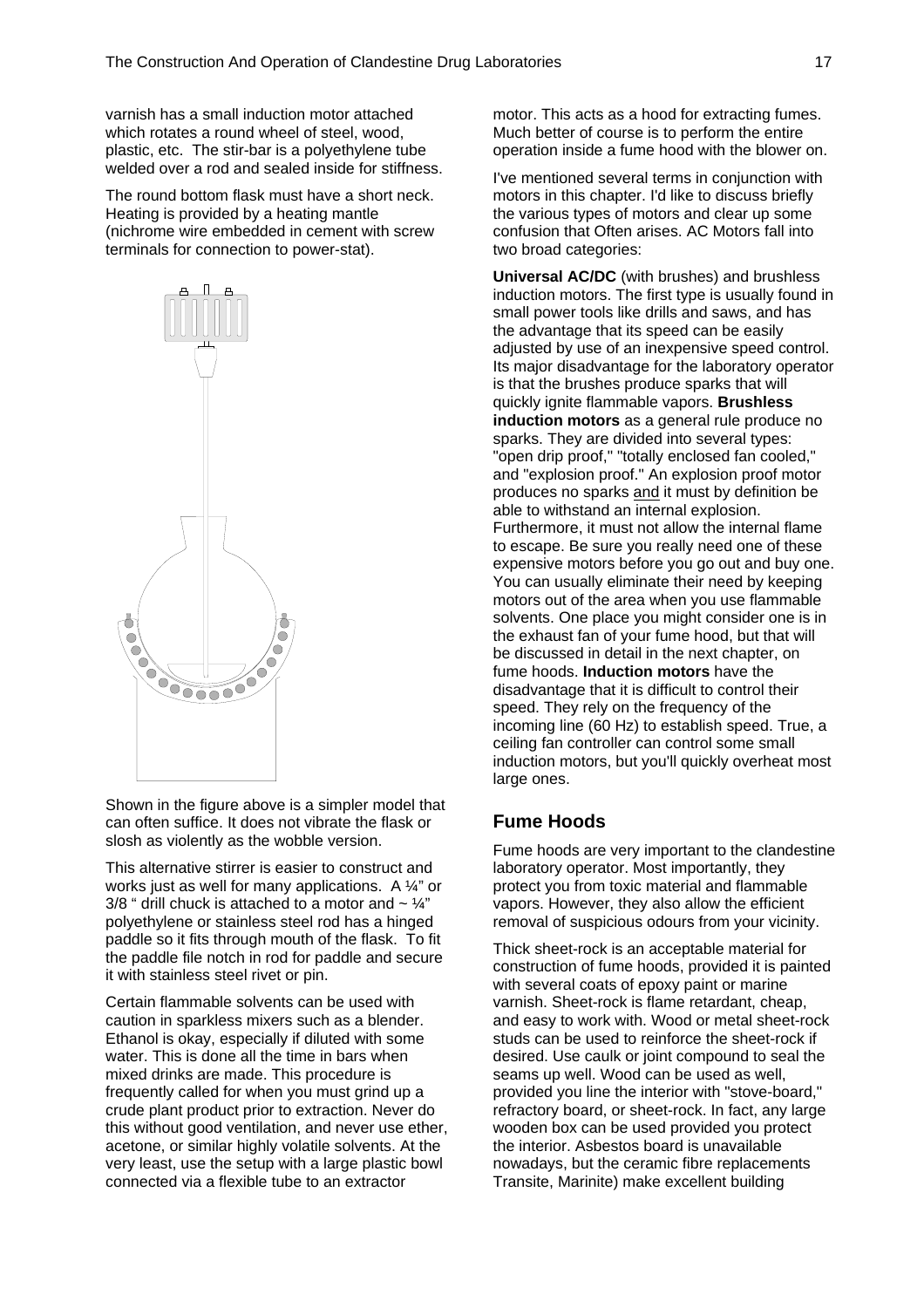materials for fume hoods. Figure 16 shows the dimensions for a suitable hood from standard 4 x 8 foot stock. You will have to trim the edges to allow for the thickness of whatever material you select. Placement of the baffle is important: one inch off the bottom and two inches from the back. These dimensions produce a hood of the minimum recommended size. A hood about 5 feet wide is the ideal size.

A 4' x 8' sheet-rock (heat resistant) or plywood is used. The back is  $2' \times 3'$ , the sides  $1\frac{1}{2} \times 3'$ ; the top & bottom  $2' \times 1\frac{1}{2}$ .



A more elaborate fume hood shown has two sliding doors: a clear sheet of ¼" Plexiglas and an outer solid door that locks closed. I built this hood in a tiny garage and it was a complete joy to work with. The Plexiglas was lowered to within 10 inches Or so of the work surface so I could reach in with my hands to work. A light inside provided perfect visibility to an odor free work area, and I was protected from any exploding debris by the Plexiglas. A Halon fire extinguisher was kept mounted nearby and could easily extinguish a major fire in this enclosed, fire-proof space. When not in use, the outer door slid down and locked, completely concealing the contents. It actually looked just like an ordinary workbench when it was all locked up. I strongly recommend you do your chemistry in a hood similar to this. It will lower your risk factor significantly.



A small bar sink is useful mounted inside one of these hoods. You can then have your aspirator pump operating under the hood as well. If you're short on space, a 5 inch piece of 4 inch PVC pipe coupled to a standard 2 inch drain pipe makes an excellent cup sink. You can mount it directly under a spigot and have your aspirator empty into it. Most commercial fume hoods have a "cup sink" very similar to this mounted in them.

A sparkless fan should be used for your exhaust fan. If you really want to do it like commercial labs, use an explosion-proof blower. With one of these, you could safely work a reaction that produced hydrogen or acetylene! 100 cfm is the absolute minimum size. Most large commercial hoods have a blower of about 500 cfm capacity. Figure 18 shows some more details of various blowers and their connection to a fume hood.

Squirrel-cage-type blowers generally make much less noise than their axial (or radial) counterparts of the same size. Furthermore, many squirrel cage blowers have the motor mounted outside the shroud (good ones even have a weatherproof cover for the motor). This makes the risk of ignition (which is fairly low anyway with a brushless, enclosed motor) even less. These blowers are available fairly inexpensively from Grainger, or a similar industrial supply outlet. These blowers are actually quite unobtrusive when viewed from the outside. Drive through a business or light industrial district of your community and you'll see them on just about every building from restaurants to art studios to metal shops.

The incline type of blower has blades which tilt away from the direction of travel. This type of blower cannot be overloaded and usually has the motor mounted in a separate, weatherproof compartment. This is the standard configuration for commercial fume hoods.

If the unit is directly inside the hood the blower must be explosion proof if solvents like ether are used.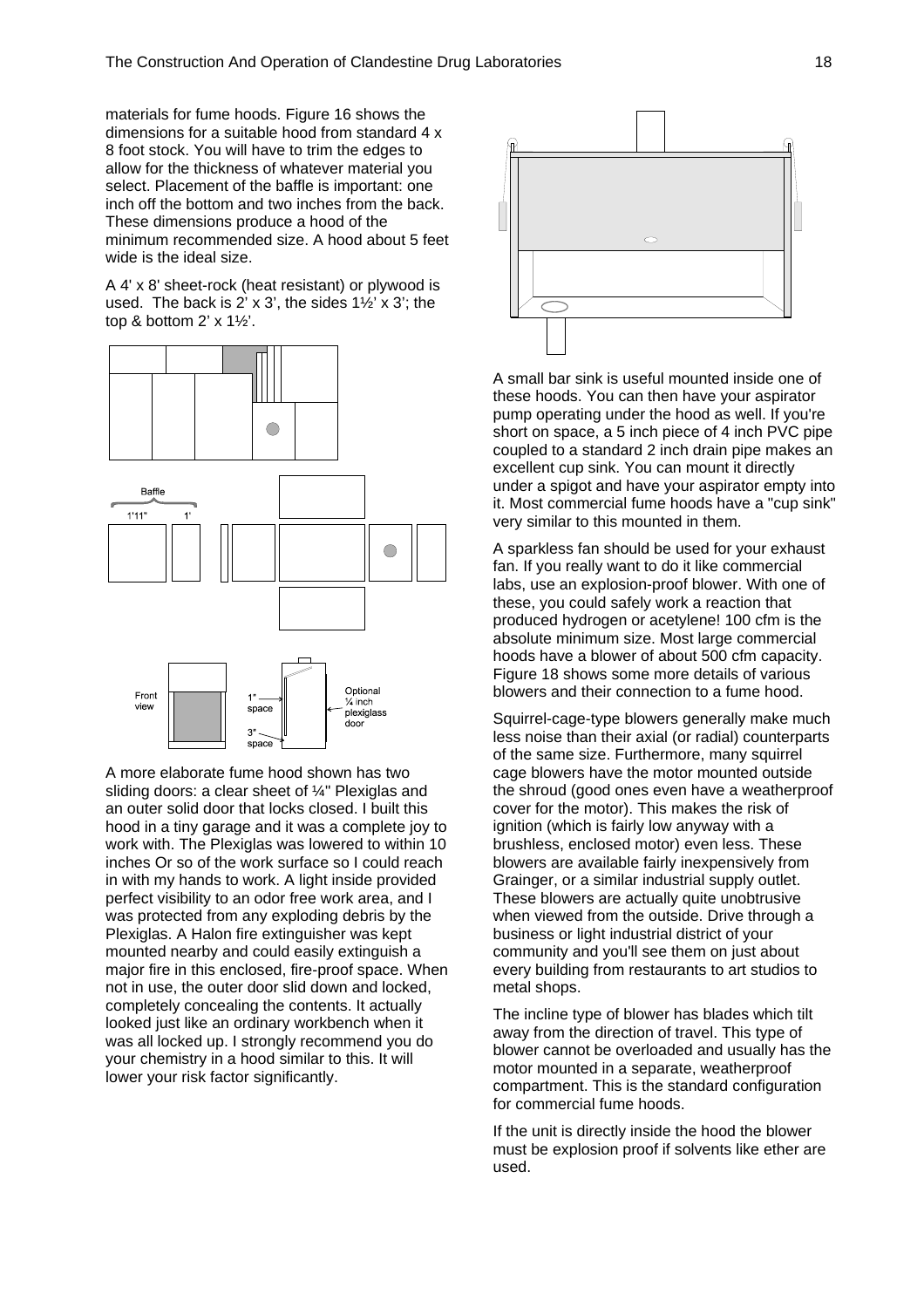An inline blower is quieter than a blower inside the hood.

This inexpensive set up works well. It lacks the flow and loading resistance of the backward incline unit, but is fine for many applications. It looks especially unobtrusive. Be sure to use 12 inch duct pipe to prevent excess air resistance that could overload the motor.

Leave your exhaust fan on continuously so that no smells ever leave your lab. Don't be the idiot that tries to tape all the windows and doors closed - use an exhaust fan and let the fresh air enter through all the cracks and crevices that abound.

For light use a socketless bulb and solder leads to supply wires otherwise a "vapor-proof" fixture with thread sealant on all conduit fittings and glass seals can be used.

In the construction of any fume hood, sources of ignition must be completely eliminated. Make certain any motors used inside are brushless and properly grounded. Illuminate the interior of the hood with a "vapor-proof" outdoor fixture or socketless bulb with soldered leads. (See Figure 19.) Mount the switch on the outside of the fixture.

Run all wires in outdoor-type conduit. The grey PVC variety works nicely and is inexpensive. Eliminate all contact-type connectors such as wire-nuts, light-sockets, plugs, etc. Solder all electrical connections and insulate them well. Remember, the slightest spark will ignite many vapors. Keeping the blower on further reduces the risk as the concentration of any flammable fumes is kept quite low.

Exercise extreme caution when using ether, even under a hood. The flash point of ether is minus 20° C. This means that even at this temperature, the vapors tight above the solvent can be ignited. Keep a fire extinguisher mounted to the wall, within immediate reach.

Another useful device is a movable fume hood, suitable for small operations. Construction details of this hood are a polyethylene jar held by the frame from an old drafting light. Flexible ducting is sold in building supply stores in a variety of diameters. Three inches is the smallest recommended for this hood. Six inches is much better. This device works well for small projects, but it's no substitute for a full-fledged fume hood.

The exhaust of your fume hood blower should be chosen carefully. On a commercial building (with a high roof) or farm, you can simply mount the blower on the roof and let it blow the fumes up into the air. Use the same trick corporate megapolluters use to obscure their filth: the higher the exhaust, the better. By the time they reach

another nose, the odor will be well dispersed and its origin vague. In a house, the vent pipe from the hot water heater or furnace can be used and extended by adding additional sections. If these vents extend high into the air and you are worried about being obtrusive with an extra vent, you can use them as exhaust ducts. Permanently seal all seams in the vent pipe with high-temperature metal tape. (See Figure 21.) A word of caution here: be sure the HW heater or furnace and their pilots are off. To be safe, turn off the main gas cock to these appliances if you're using flammable solvents. This arrangement works well in a basement where the furnace and HW heater are often located. The furnace has a much bigger vent (6-8 inches) as opposed to the HW heaters (3 inches) and should therefore be considered first. I must stress again that using an existing HW heater or furnace duct is an option to consider only if a standard type of blower arrangement is impossible.

Fume hoods are really outstanding. Build one and you'll wonder how you ever did without!

Also excellent for general ventilation are those wind-powered turbine attic vents. Though they lack the airflow needed for most fume-hood applications, they are great for things like your storage cabinets and as a full-time whole lab ventilator. They consume no energy, are nonsparking, and inexpensive.

## **Miscellaneous Equipment**

Most additional equipment can be scrounged from flea markets, auctions, and garage sales. You may have many items already, but haven't associated their use with a laboratory application. Household appliances have the advantages of availability, low-cost, and perhaps most important, unobtrusive appearance.

For non-flammable solvents, an **old percolator** makes an excellent extraction apparatus for separating crude drugs from plant material, or active ingredients from OTC drugs. Even ethanol can be used if cooling is provided on the lid and good ventilation is available. For moderately flammable solvents, the internal thermostat can be soldered closed and the heat controlled with a power-stat.

If the percolator is made of brass, copper, or steel, you can solder a small ring of metal to the lid to hold ice or cold water. Epoxy paste will work if the unit is made of aluminium. In some cases the lid can simply be inverted and filled with ice. A dry-ice acetone slush will condense virtually all vapors, but acetone itself is flammable. Bags of ice can be placed on the lid and these may be replaced from time to time.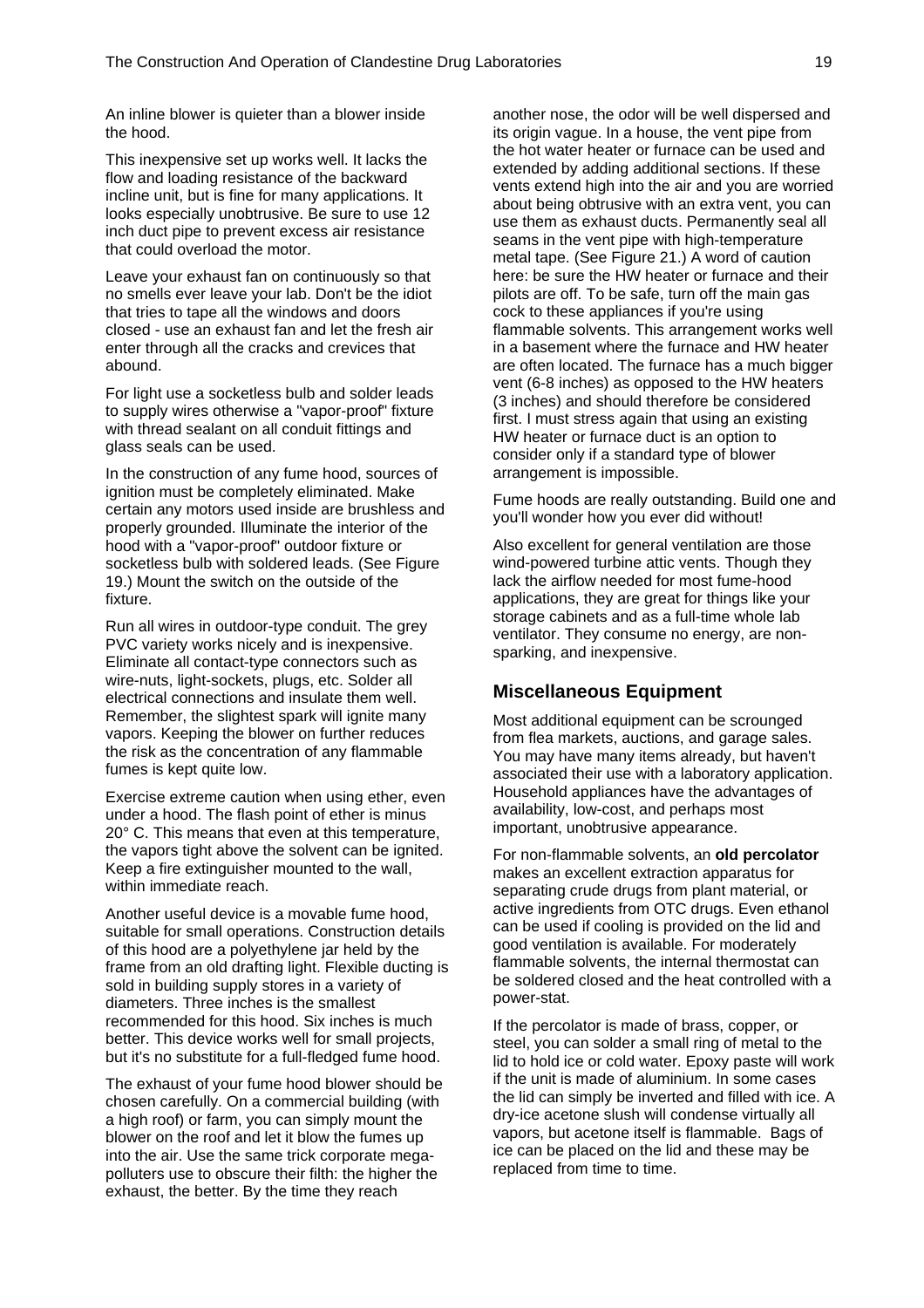Filter paper can be placed over the filter grid to stop power dropping into the liquid below.

The extraction solvent should be slightly acidic water, ethanol, ethanol/water, non-flammable solvents, etc.

The small espresso pots sold in gourmet coffee shops are useful for steam distillation of small quantities (see Figure 23). Steam distillation is useful for the extraction of volatile oils and terpenes from plant material (such as red oil from marijuana leaves and resin).

For efficient extraction of many drugs from plant material, fine powdering of the crude substance is necessary. Coffee grinders cost much less than laboratory mills and work nearly as well.

**Vacuum pumps** are a source of much mail from readers of the first edition. For some reason, people seem determined to make vacuum pumps from refrigerator compressors. In this second edition, I'll share with you my master plans for creating a quality vacuum pump from such a unit, but first I'd like to discuss vacuum pumps in general. I still believe the best vacuum pump for a chemical laboratory is the simple water aspirator. They're cheap, small, sparkless, don't wear out, and flush residual solvents and odours down the drain. With adequate water pressure, they produce a vacuum comparable to many mechanical pumps. Additionally, aspirator pumps have a higher pumping speed (about 7 litres/second compared to 1 litre/minute for a converted compressor). What more could you ask for? This pumping speed is especially important when evaporating or distilling solvents, as the evaporated liquid quickly expands to fill the evacuated glassware.

Mechanical pumps are easily obtained secondhand. Look in the newspaper or browse a large flea market. An **old refrigerator compressor** can work, but chances are the valves are bad. Why was it removed from the unit for which it was designed? You might acquire an old unit from a working refrigerator or freezer. Here is my plan for converting such a device into a usable laboratory vacuum pump: Leave the starting relay in place. This will eliminate the need for a troublesome combination of switches to start the unit. Be careful not to damage the tubes coming out of the compressor. Cut them down to a length of about 2 inches. Turn the unit on and identify the inlet and outlet. Unplug the unit and tip it on its side over a quart sized container so that the outlet faces straight down (see Figure 24). Let all the oil drain out (this will take an hour or so), and note carefully how much oil was in the unit. Record this amount, and engrave or scratch it into the case of the compressor (e.g., oil capacity 520 mL.). Tip the unit back up and using a funnel

replace this exact quantity of oil with high quality "vacuum pump oil." This is available at hardware and industrial supply stores. You will need to change the oil on a regular basis (as with all mechanical pumps) to keep the innards of the compressor healthy. It was designed to run in a closed system. Allow the oil to drain down to the bottom and you're ready to go! Be sure to change the oil frequently.

Nevertheless, this pump is excellent for certain purposes, and I wouldn't be without mine for anything. It makes virtually no noise, pulls a high vacuum and consumes no water. It works nicely for vacuum filtrations, drying under vacuum to remove trace amounts of water, and small-scale distillations that don't involve solvents or other highly corrosive vapors. Don't use it at all for evaporating solvents or performing distillations where large quantities of vapor are produced. It will foul up immediately. If you allow the unit to run with the intake wide open to the air, the increased air flow will blow a fine oil mist out the exhaust. This can be avoided by turning the unit on only when it is connected to your system. A few units have an oil separator that automatically filters oil and channels it back to the intake. If you find one of these, all the better, but it's not necessary. A cold trap should be used on all mechanical pumps to condense any moisture and other fumes before they can enter your pump, though you can do without it if you change the oil frequently and avoid high volatiles.

A mechanical pump is a nice accessory, but again, I think an aspirator pump should be the main vacuum source in a clandestine laboratory.

To save water, or if your water pressure is low, you can construct **a recirculating pumping station**. This station has been completely redesigned since the first edition, and this unit's performance is truly outstanding.

You'll still need a source of running water to keep the unit cool and flush out condensed solvents as the unit runs. It works quite well, however, and the pump can provide a higher pressure than most any municipal water supply. Use a 5 gallon can, plastic pail, or something similar to house the system. The overflow should have a fitting allowing the attachment of a one-inch or larger drain hose or the unit can be placed in a sink or bathtub. The pump is of the jet pump-type variety, and should be in the range of'/, to M horsepower. Units made for hot tubs and small swimming pools are also satisfactory; just be sure to check the rated pressure. The pump should provide a pressure of at least 20 psi, but 30 to 40 is much better. Their pressure is usually rated in "feet of head." Multiply feet of head by 0.4335 to convert to psi. The use of submersible pumps is not recommended as they raise the temperature of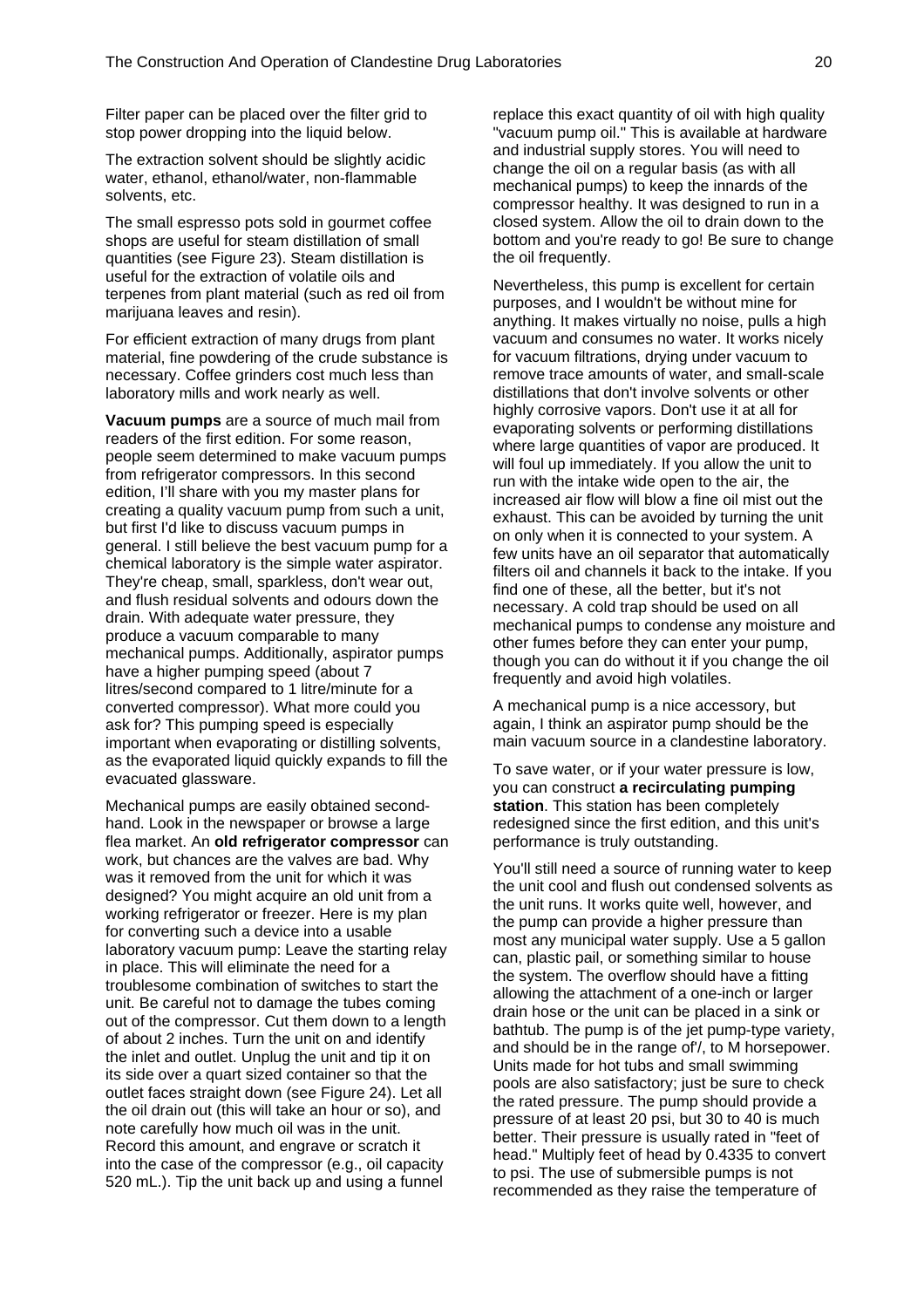the water, and quickly reduce the vacuum. One pump can usually power two aspirators. The intakes to these aspirators can be connected with a tee for increased pumping speed, or they can be used independently. Increased pumping speed is especially needed when evaporating large quantities of volatile material. As with all aspirator pumps, the colder the water, the higher the vacuum. Adding ice to the reservoir greatly increases the vacuum.



Aspirator Vacuum Station has the following features: a 5 gallon plastic pail with lid, overflow to drain, Jet pump, swimming pool pump or hot tub pump - 50 to 100 "feet of head" pressure capacity, a baffle will slow the flow of water down and allow some air to escape.

This unit will outperform most any municipal water supply. With 30 psi, it approaches the vacuum of many mechanical pumps. It can handle solvents and other corrosive vapors easily. It can also function out in the country where water pressure is low or otherwise unreliable.

The pail should not seal up air-tight. Leave a small space around the aspirator outlet to allow air to enter. The unit will not drain properly without an air inlet.

The baffle is important. It keeps the bubbly, aerated water from being sucked up by the pump. This would seriously affect performance. An extra lid can be cut into a half circle and wedged into position. Secure it permanently with silicone.

Since the first edition, the price of electronic digital gram scales has come down considerably. I recommend these devices. Accuracy to 0.01g is best. The bare minimum is 0.1 g. Old postal scales are useful for rough measurements of large quantities. The old Ohaus "dial-O-grams" are showing up used a lot lately and can be purchased at very reasonable prices. There is no need to feel nervous buying a scale - people from chefs to coin dealers are buying them these days. By all means don't pay the outrageous paraphernalia/head shop mark-ups.

As you scale up to larger and larger quantities, the resolution becomes less important. This is discussed further in "Scaling Up."

## **Still**

This easily made pot still works great. quickly condensing large quantities of liquid. Many variations have been made to this classic device. The lid is inverted and can be rigged with a running water system for cooling or can be filled with ice or ice bags. A run on off drain can be added to the lid. This will allow the continuous addition of ice without interrupting the process to dump the water. A continuous-filling system has also been adopted.



A stainless steel pot is best. but you can also make one from any pan that you can solder Copper is perhaps the most workable metal, but you should have the completed unit nickel plated for greater resistance to chemicals

This tin can still was one of the earliest to be used to distil alcohol fermentation broth for moonshine. Air provided the cooling it is a simple, cheap, design with which you can come up with your an improvements. A cooling coil is made from copper, Brass, or Stainless Steel Tubing.

This cabinet works great for drying (or keeping dry) chemicals. The candle, below, provides a slow current of gentle heat through the cabinet and up the flue. The door has an optional window. The baffle prevents the air rising directly and diffuses it into the cabinet. This baffle should be 3½ inches in diameter and 3 inches off the cabinet's bottom. The flame should just reach up into the lower flue which takes the hot air to the baffle. The cabinet can be constructed of plywood, sheet-rock, or sheet metal. If wood or sheet rock is used the finished cabinet is given several coats of marine varnish. You can also make this cabinet by converting an existing cabinet, or from an old oven. A 3" hot water heater vent pipe allows air to escape from the top.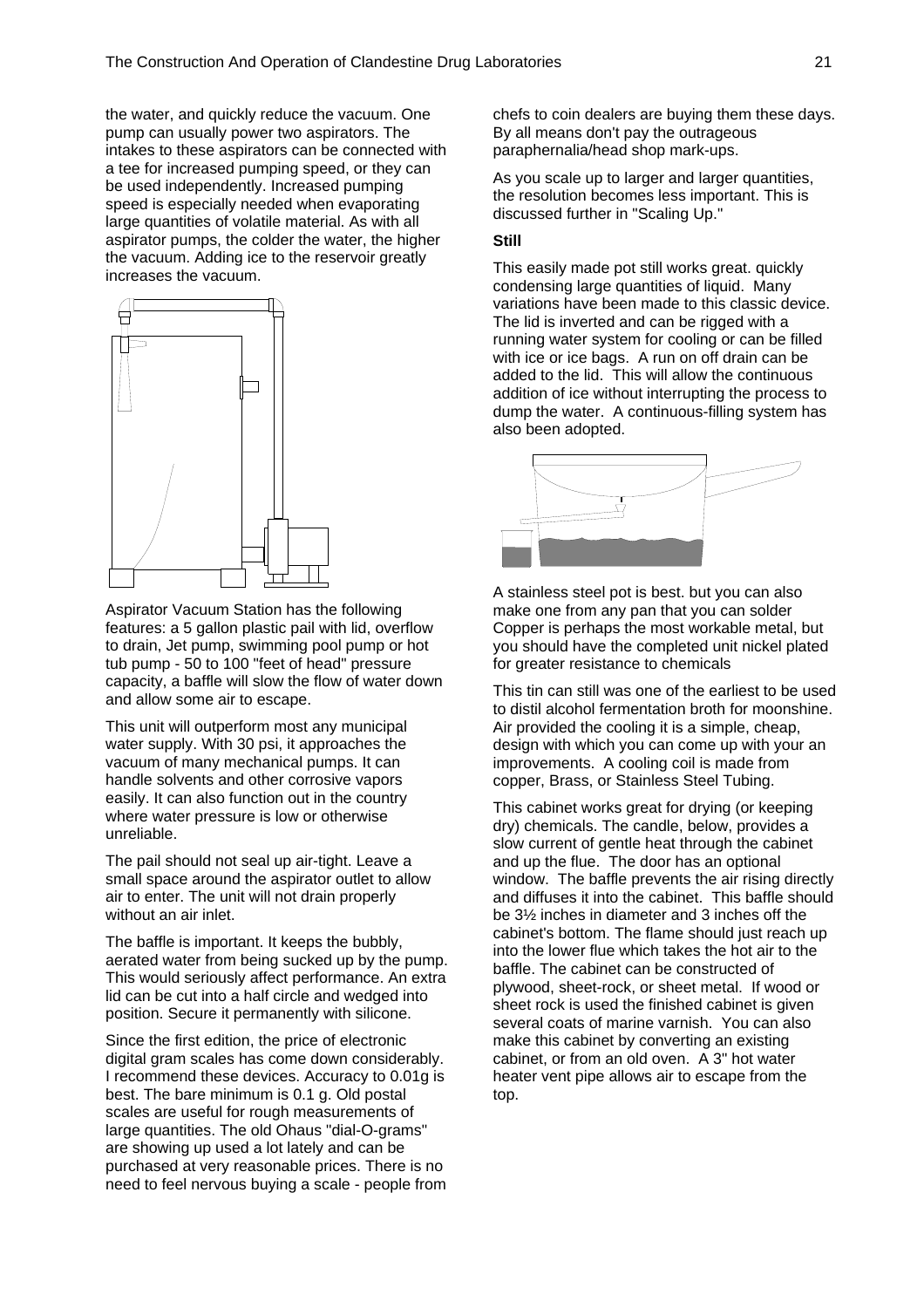# **Scaling Up**

I had originally intended to have a chapter on scaling up in the fist edition, but instead decided to emphasize the importance of maintaining a small, unobtrusive operation. Scaling up presents several problems to the clandestine operator. Chemicals bought in bulk quantities immediately flag you as a "manufacturer," rather than an entity performing research. You'll definitely need a larger place - a commercial building with a high ceiling is essential. You'll need more room too extra space to store your 55 gallon drums of solvents away from your working area. Waste disposal will also be an important dilemma to solve. You can dump some things down the drain, but large quantities of corrosive stuff will quickly trash a plumbing system. Never call one of the chemical disposal services! They will analyze anything you give them (they're usually required to by law), and they have been known to share their information with the police.

Recycling solvents is more important here than ever. A large rotary evaporator with a 5 litre or larger evaporating flask is recommended. It is still important to minimize the amount of precursors you have in your possession at any one time. You'll probably want to keep most of your solvents with you, but never the reagents - keep them in several storage stalls.

You'll probably want to play the part of some industrial-type company to your landlord. A metal plating business, some sort of industrial manufacturer, or other business that would ordinarily have 55 gallon drums lying around.

Odours will be in mega quantity. For this reason your lab should either be in an industrial area that is used to foul-smelling air or out in the country where no one can smell it. A large, roof-mounted exhaust fan is a must. It should stay on all the time - no exceptions.

Fire hazards are particularly amplified when scaling up. Have several large extinguishers in various parts of the building. Fire-proof refractory board should be used wherever needed. Have lots of cat litter handy to quickly soak up any spills before they run out the door or under the wall into the space next door.

Your lab should look the part of some legitimate industrial business on the inside too. It should not be apparent to a stranger that drugs are being manufactured. Put erasable boards up on the wall with bogus project schedules and deadlines. Keep unusual items like glassware out of plain view (under a fume hood with a door is ideal). Don't leave half full jars lying around either. Make it look like legitimate business is conducted there.

Typical 55 gallon drum stirrer. There are many varieties available. Explosion proof air-powered motors are available Variable speed models are recommended for the clandestine chemist.

Heavy weight polyethylene drums make excellent reaction vessels and separatory funnels.

For separatory work, prop up one edge of the barrel. Add a gallon or two of solvent and turn on the stirrer for several minutes. Now turn off and let the layers separate.

The solvent layer can then be pumped off the bottom with metal tube. If the solvent is lighter than water, you can just skim it off the top.

Equipment for large scale production is different. For precise distillations, you can't escape the standard glassware set with ground glass joints, but large sized pieces are available. Look in the yellow pages under "drums" and obtain several heavy-gauge, high density polyethylene containers, 55 gallon size. They are common and available both new and used at low cost. These make excellent reaction vessels when used with a stirrer designed for 55 gallon drums. These big stirrers should be mounted carefully. I once left one unattended and came back the next day to find 50 gallons of would-be product all over the floor! The stirrer was mounted to a sawhorse and vibrated its way across the floor until the stirrer rubbed against the inside of the drum. This made a hole through which I lost what would have been a very rewarding batch. Always mount the stirrer to the drum itself, or anchor it to something that doesn't move. Heavy-gauge polyethylene drums further serve to circumvent this problem.

These drums are also used as big separatory funnels. Forget trying to rig up a gigantic funnel with a stopcock on the bottom. Dump your solvent in the drum and turn on the stirrer for several minutes. Turn it off and allow some time for the two layers to separate. The bottom solvent (or water) layer can then be siphoned off into another container. This is repeated several times, just as when using a small hand separatory funnel. Use of clear hose or tubing allows you to detect the separation point.

Instead of a siphon, an air-powered diaphragm pump can be used. They can pump liquids with undissolved solids in them, produce no sparks, and stand up to hard use even when pumping harsh solvents. They are a must for a large operation. You must have a small air-compressor to power it, which can be mounted some distance away. A lawnmower muffler attached to the air outlet on the pump will cut the noise down considerably.

The small, air powered diaphragm pump is well suited to the large scale chemical laboratory.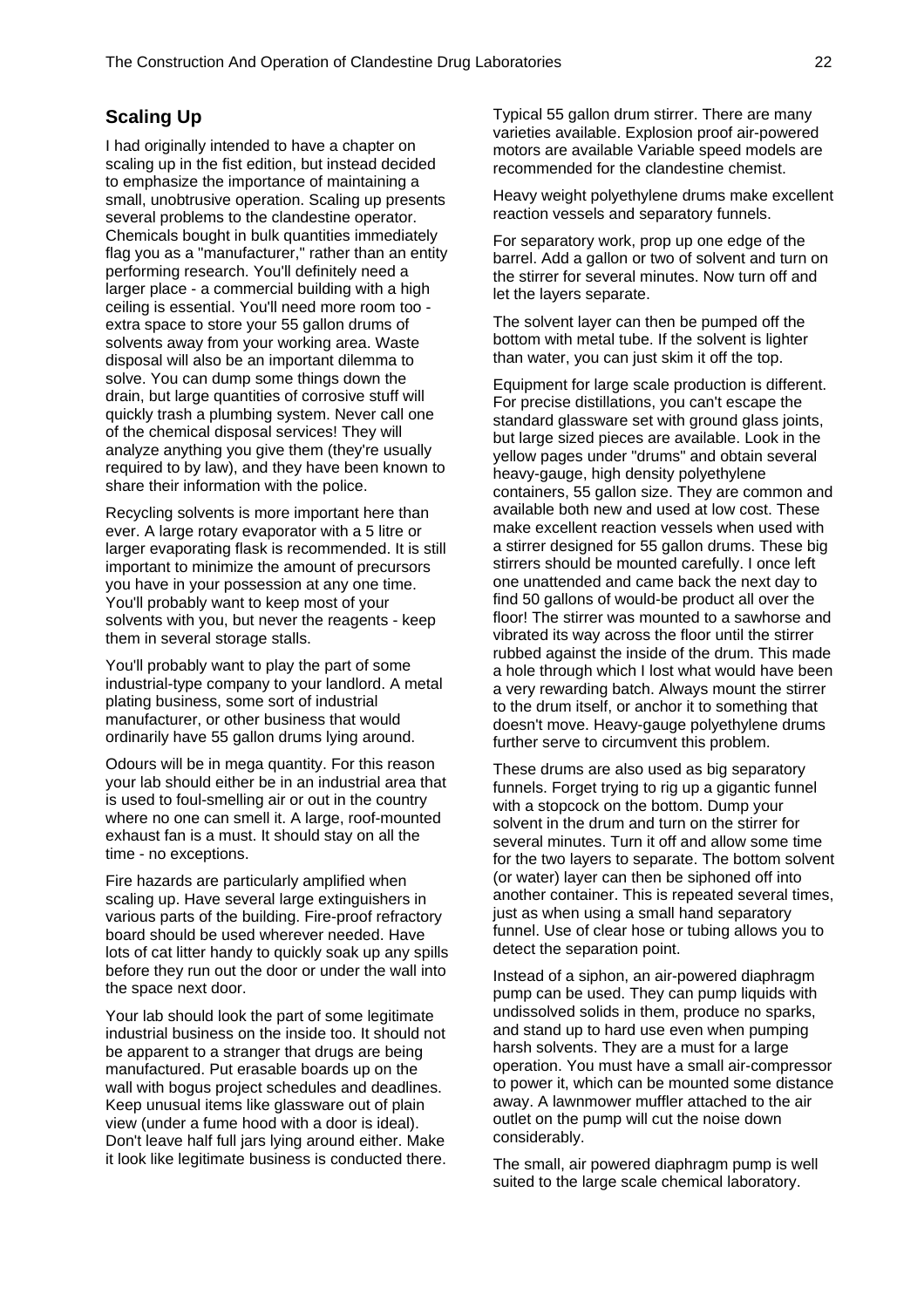It can safely pump volatile, corrosive and sediment laden fluids with great speed and control. It will empty a 55 gallon drum in about 1½ minutes.

Combined with a clear polyethylene siphon tube, it is great for pumping the bottom tot top layer from large separatory funnels

I have not seen any other pump that fits the needs of the chemical manufacturing lab as well as the air-powered diaphragm pump. You'll use it for all sorts of things -emptying drums into the drain, transferring working quantities of solvents from your large drums, etc. They are definitely worth considering! Make sure you get one made of materials compatible with your chemicals. They are available in polypropylene, stainless steel, bronze, and a host of other materials.

As I said before, you'll probably need a large rotary evaporator to process (and reclaim) the large quantities of solvents you use. It is very foolish to use a big fan to evaporate such large quantities into the air. The smell will tip someone off, you'll blow trash into your product, and it's downright wasteful.

Weighing out large quantities requires a slightly different technique. One-hundredth gram accuracy is usually not needed, as total volumes used will be up in the multi-kilogram range. One gram becomes but a minuscule amount in such quantities. You can buy a larger capacity scale fairly cheaply with only single-gram accuracy. You can also use a postal scale if your quantities exceed a few kilograms. You may have to convert from ounces to grams, but what's new?

The same is true of measuring solvents. You can carefully fill several 1 gallon jugs to the full mark (this is 3.79 litres) and fill a 55 gallon container to the required volume. It is helpful to mark on the drum several quantities, say 10, 20, 30, 40, 60 and 80 litres. Then, in the future, you can just fill the container up to the nearest amount and proceed with individual jugs until your exact amount is reached. As with reagents, the accuracy becomes less important as you get into larger quantities. Solvent quantities are even more forgiving, as they're usually just providing a medium in which the reaction takes place. It's always best to start out with the full volumes calculated in scaling up the chemical procedure. It is my experience, however, that you can often reduce the proportionate quantities of solvents used when you scale up. Experiment!

The five gallon glass carboys come to the rescue once again, this time to aid the large scale operator with filtrations. Your final quantities will be in the kilogram range, and it will waste much time to keep emptying a 2000 mL vacuum Erlenmeyer flask. Large Buchner funnels are

available, and these fit beautifully on top of a carboy with the proper stopper (see Figure 29). You'll need to drill a M inch hole in the lower neck area. Glass drill bits are available in hardware stores and look like tiny spades. The trick to drilling glass is keeping it wet to dissipate heat. Use a much lighter pressure than is used for wood bits. I use an ordinary hand sprayer and a cordless drill and usually have a perfect hole in a couple of minutes. It doesn't take a lot of water, just enough to keep the cutting surfaces wet. Rough up the glass around the hole with abrasive paper and attach a brass (or other material) hose-bib with epoxy putty. This jug works really well, and seems to be the perfect size for large batches.

**A large Buchner funnel**. Use a 5 gallon glass "carboys" available in grocery stores. They are inexpensive and well suited to the needs of the large scale chemist.

To make a large vacuum filtration flask. you'll need a glass drill bit. These look like tiny spades and are available up to ½ inch size.

Use a cordless drill to gently apply pressure and bore out the hole. Keep the drill's cutting surface wet with turpentine or water from a hand sprayer while you drill.

Fit a brass or stainless steel hose bib into hole with plumber's epoxy puny.

This jug will accommodate very large Buchner funnels for vacuum filtration.



I thought it interesting that several states list "filter funnels" as watched laboratory equipment. How ridiculous! Coffee filters work great. If you need vacuum filtrations, you can make your own Buchner funnel out of clay and have it fired. They are also easily fabricated from stainless steel or brass, and brazed together with a torch. Common steel can be used if you have it plated. For the price of a giant Buchner funnel from the supply store, you can buy everything you need, including tools.

I've seen some excellent home-made laboratory equipment made of stainless steel. This equipment was built using a MIG welder that cost less than 500 dollars. The owner of this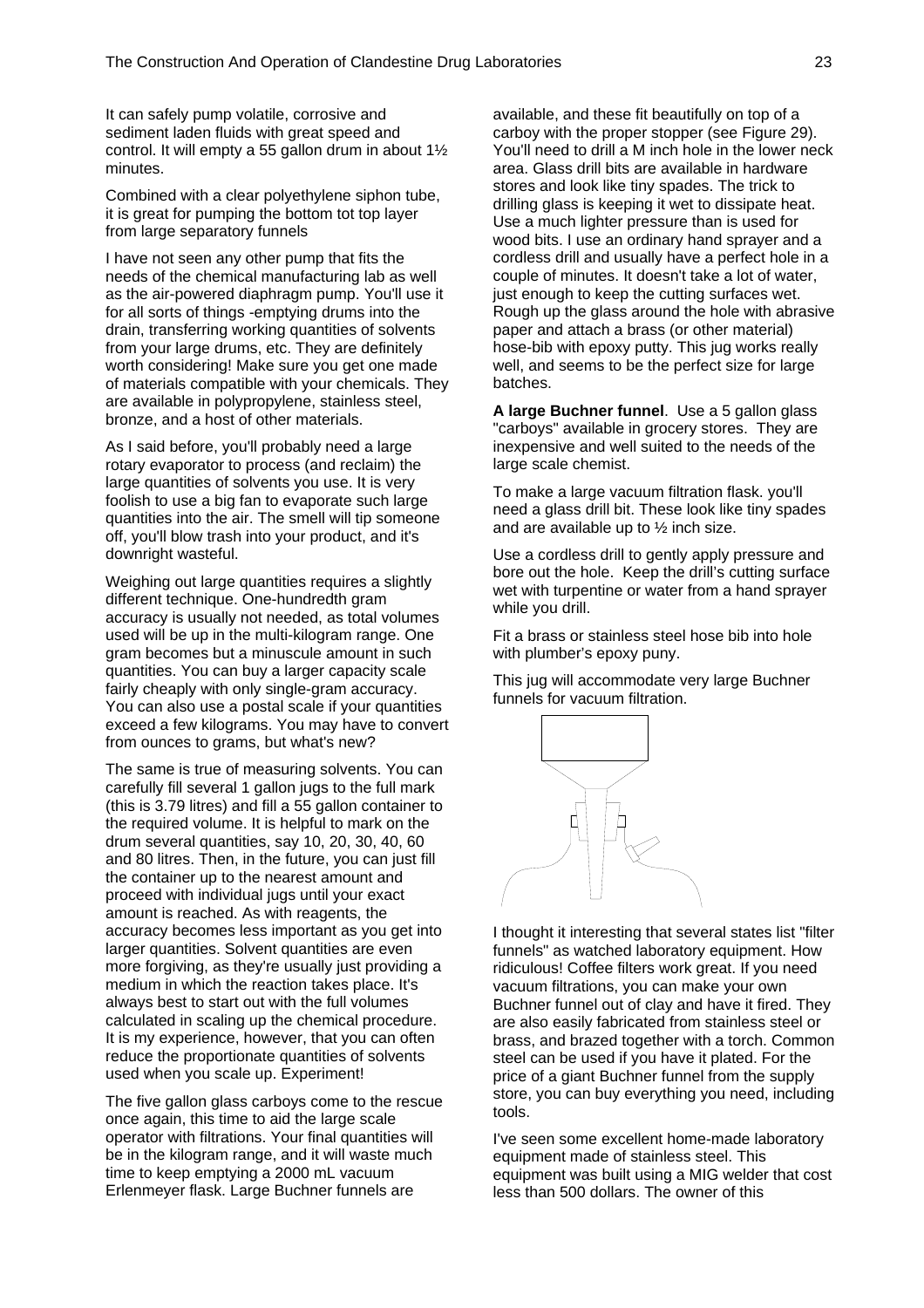equipment let me try my hand at it. I was very impressed with the ease with which I sealed together two stainless steel tubes - having no experience. A MIG welder can be truly useful to the clandestine chemist. You can construct unbreakable condensers, boiling vessels, reaction chambers and receiving flasks of nearly unlimited size.

Excellent condensers can also be made from copper or brass tubing of various diameters. You can assemble these with silver solder and a propane torch. It's a good idea to have them nickel plated. This can be done yourself with a car battery, or inexpensively by a plating company. Tell them the condenser is "an aftercooler for an air compressor." They bear a remarkable similarity.

## **Procurement of Suspicious Items.**

Next to safety, this topic is perhaps the most important discussed in this book. Chemical companies are now required by law to report the sale of an increasing number of specific chemicals (even some solvents), a list that grows longer each month. I had originally intended to give the reader a list of all watched chemicals as of this writing. The DEA, however, is adding chemicals so fast that it would be inaccurate and create a false sense of security) to present you with "the list. You used to need Only look in the Federal Register to see what chemicals companies were required to report, but the "emergency Scheduling" powers now granted to the Justice Department allow them to add new things without warning. Later in this book, I give you a general list, but beware - it is only a sample! A good journal to read is Controlled Substances Quarterly, available at many university libraries. It doesn't list all the items that the Federal Register does, but it gives you insight regarding possible future legislation.

We have seen a dramatic increase since the first edition in the difficulty of obtaining required precursors and solvents. This makes the extraction of the necessary chemicals from common sources even more attractive. Neighbours are more aware than ever of telltale signs that drugs are being manufactured nearby. The world's crack propaganda scene has brought an incredible stigma to the illicit drug world, depicting the illicit chemist as a maniac. This has hurt the clandestine chemist who makes legal drugs and less-harmful illicits. You should browse through the Federal Register and Controlled Substances Quarterly, before you make a fool of yourself at the local supply store with a paper driver's license.

I was recently in my local scientific store, and a gentleman walked in with ripped jeans and tattoos up each arm:

"What can I do for you?" said the counter clerk.

"Eye'd lyke a keeelo of Uhc..ti. .Anh..y..dri.." his voice fell apart.

"A kilogram of what?"

"Uh... Uhcetic Anhydrite.

"Acetic Anhydride?"

"Yeah, that."

"You'll have to fill out this reporting form, it's required by law. Could I see a photo ID? What did you say your name was?"

"Uh.... oh, I dun' have my ID, let me seez if it's in thu car...

Equally inappropriate is to strut in wearing a 3 piece business suit, claiming to be the owner of a large "company" or "corporation." Companies like these don't send someone from their board of directors down to buy chemicals. They have it delivered, mailed, or couriered. If you're needing massive quantities of chemicals, you may feel the need to impersonate a universal, mega-large corporation. In this case, your best bet is probably to make telephone and written contact first, then arrive to pick the stuff up as a courier that works for that big bureaucracy. If you are shopping locally, park across the street for several hours and watch the customers come and go. You'll get a feel for the type of buyer this company is used to dealing with. You might be really surprised!

I hear a lot of talk about "DEA front" companies, set up solely to sell you chemicals then bust you. I personally think their threat is diminishing. I am not saying that they don't exist (I've read about a few court cases), but I personally believe their existence (as of this writing) is slim. There ARE, however, many chemical companies that cooperate fully with the DEA (and other authorities) on a consistent, regular basis.

Establishing a working relationship is more important now than ever. Don't make your first order 200 kilograms of phenylacetic acid. Call them up requesting something specific you know they have (i.e., "7mm Teflon tubing" for your "chemical feed pump"). Pick it up, request a catalog, order more and more stuff over time, in larger and larger Quantities. Even when you have nursed this relationship to the point of ordering drug precursors, always order other stuff on a routine basis. Credit accounts are often required before you can buy from many vendors. Some may request similar information to set up a "cash account." Someone calling up for the first time to order tubing, or a laboratory labelling kit, or safety goggles IS legitimate; and, the overwhelming majority of chemicals sold ARE used for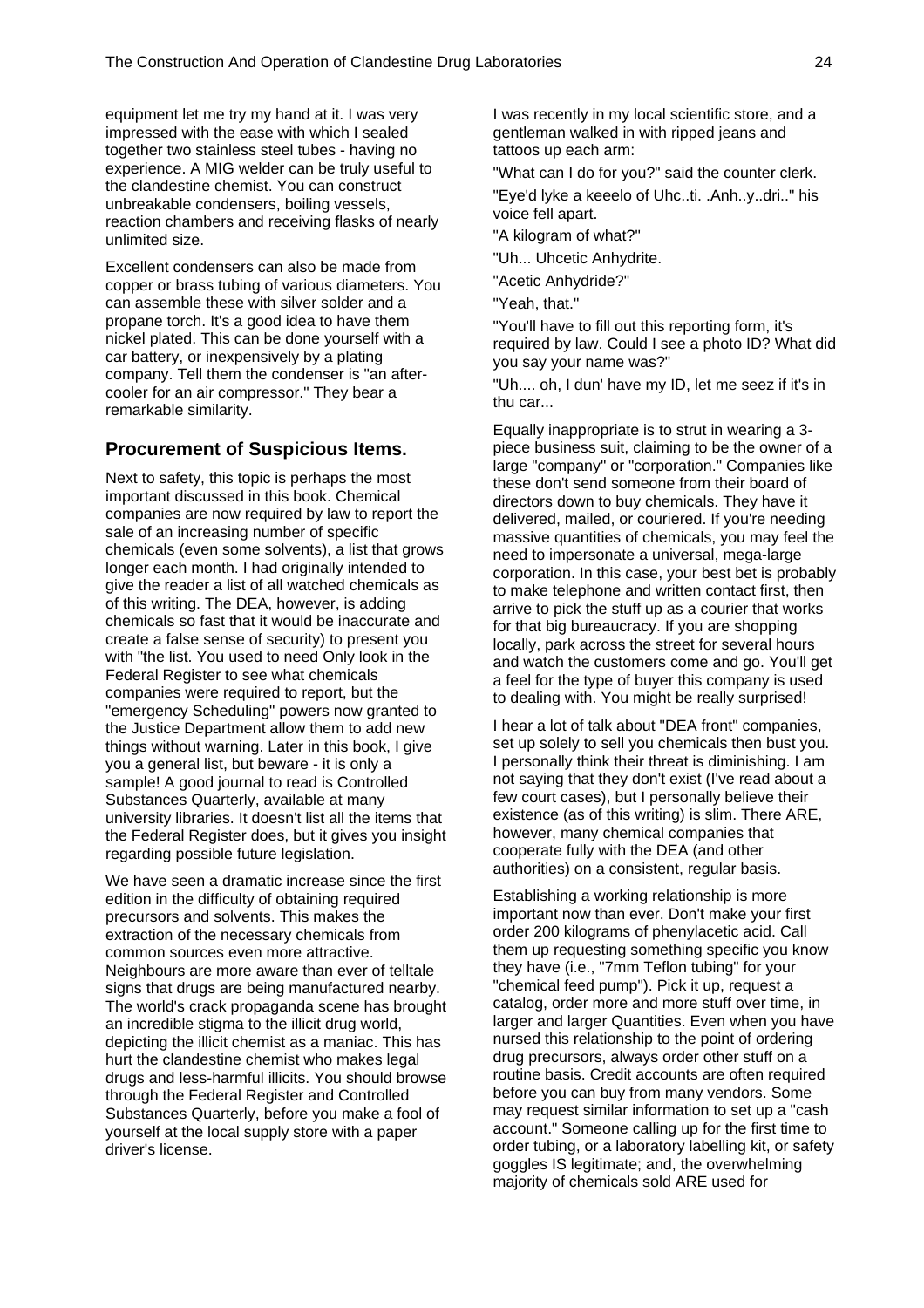legitimate purposes. You can greatly take the stress and pain out of your first encounter with a new supplier by beginning with something benign. Getting the picture? Just remember, they are required by law to identify the purchasers of many chemicals (and lab equipment in some states), and you should know which ones these are before you are caught with your pants down at the will-call desk. I have included two lists at the end of this book. These are lists of watched chemicals and laboratory equipment I compiled from the lists of several states.

If you've tried to buy chemicals lately, you know that this is becoming one of the most difficult aspects of drug manufacture. Most novice chemists are being weeded out of the business, leaving the more proficient individuals who can synthesise what is needed from more "available" materials. Be sure you insulate yourself well against this weak link in the chain. Always have your chemicals shipped (if purchased by mail) to a place that can sign for the package, and has 24 hour access to you. Then let it sit there awhile. Pick it up early one morning as the sun is coming up. It's easier to blend in and vanish with the morning business crowd at this hour. These mail service centres seem to be getting more popular nowadays. Be sure to check policies concerning customer records and confidentiality. You must also have an answering service that will answer the phone with the name of your company. These service companies are everywhere now and cost little more than a phone line. You can often set up service completely over the phone. That's an additional plus. Get one that can put the party on hold while they try to call you and connect you with the person calling. A digital pager that can display a message from your service can help you return calls quickly, and it insulates you from frequent voice-contact with your service. When you establish an account with your service, consider giving them a false phone number that will never be answered.

Such a phone might be a pay phone in a remote area (or one with no ringer), or the telephone of a business that is never open during daytime business hours. To your answering service, you will only seem Like a busy executive who's never home when they call. This will insulate your true identity one step further. To your chemical supplier, you are just hard to catch in your office. Check in with them often and always return calls promptly. Be sure your service is properly instructed: always have them refer to themselves as your "secretary, NEVER as an "answering service."

"Good afternoon. Acme Co Industries." "Could I please speak to John Smith?"

"One moment, I'll give you his office... " (No answer.)

"He's out of his office. May I give him a message?"

"Yes, this is David Price with Toxico Chemical. John ordered 2 Pounds of Methyl Formamide on Wednesday, and we will not be able to ship it until early next week. "

"I see. John will Probably want to speak: with you about this, I'll have him call you as soon as he returns."

"You 're welcome. Have a nice day"

Don't get stressed out setting up an account with an answering service, bank, or anyone else. Remember, buying chemicals is routine business for thousands of companies from photographers to sheet-metal shops. Call many places, inquire about everything from office furniture to airconditioning system upgrades - with all these people leaving messages with your service, you're occasional "quotes" from chemical suppliers will blend right in.

Be immediately suspicious if you (your answering service) are constantly being called to come pick up a shipment. This is a sure red flag! I had a friend to whom this happened. He had a package shipped to a big freight receiving/forwarding yard in a large city. They kept calling/paging saying "Come on down, we can't hold it forever..." and "...be sure to tell us when you are coming so we can have it ready for you." Sure enough, the package was hot. Fortunately, this friend had no criminal record, and no paraphernalia of any type with him at the time, and he was in a city hundreds of miles from where he did his work. They followed him nearly 200 miles to his home town. He was keen enough to notice the surveillance and not make the delivery to his lab or storage space. They finally pulled him over, confiscated the chemicals, and said he had to prove what he was using them for to get them back. It put an end to his clandestine drug business. To this date (years later) he is immediately harassed whenever his name is typed into a government computer, such as at customs, security checks, etc.

Don't freak out when placing orders. Remember, it's not illegal and you're not a criminal for simply ordering a chemical. It's not even illegal to have a "chemical laboratory," just to make something in it that is illegal. If some company makes it, then someone legitimate is using it. This is THE secret to obtaining chemicals! Find out who does use it legitimately, educate yourself about that business, and become one of those businesses/ You should often expect a follow-up call asking what you're using chemicals for. Have your

<sup>&</sup>quot;Thank: you. "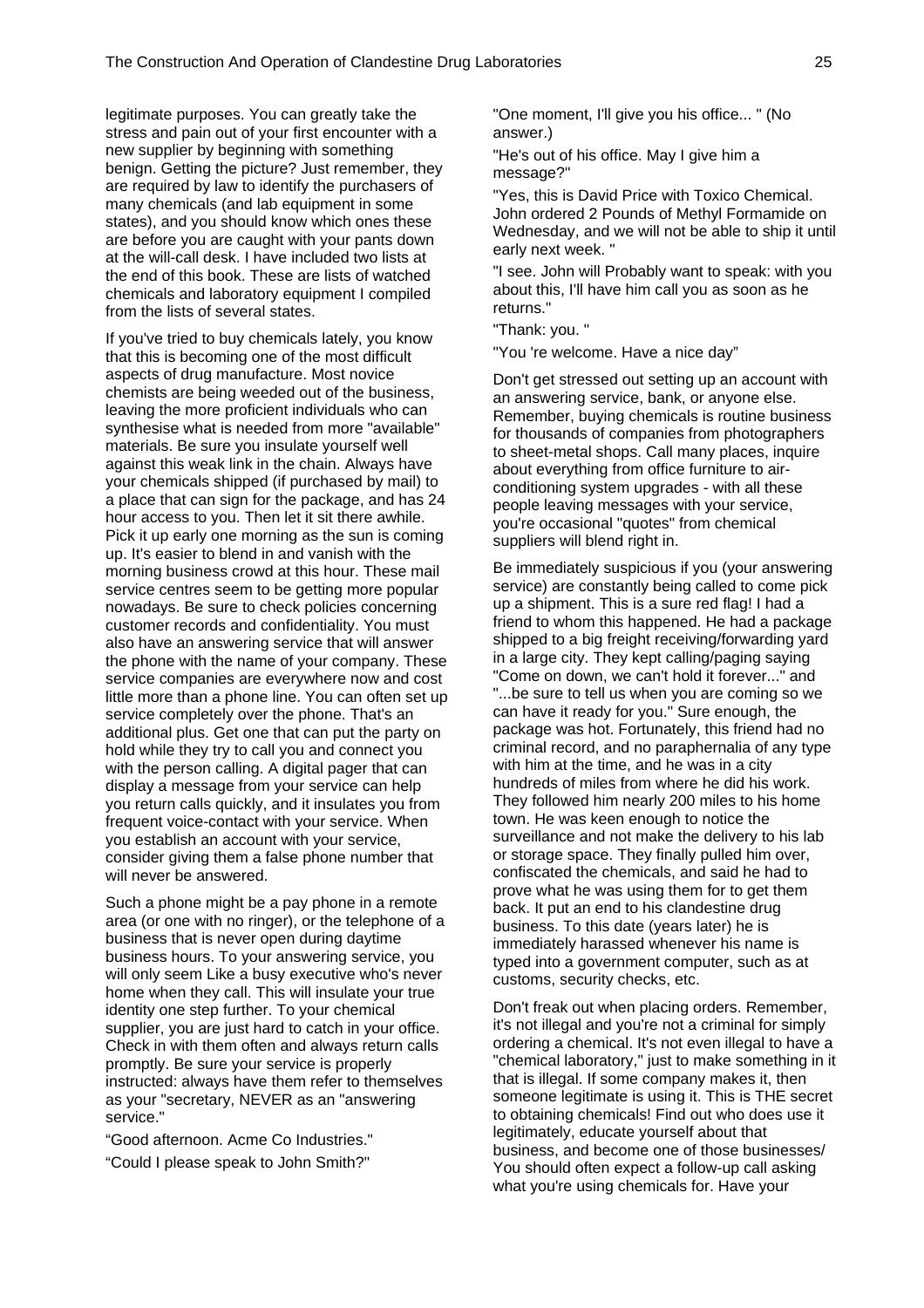stories ready and rehearsed beforehand. Educate yourself on the legitimate use you're claiming for your chemicals. Be prepared to answer any question regarding your ostensible business. "What is your market, how long have you been in business, what do you manufacture, what reactions are you working with, etc. Then again, they may not ask you anything at all, and often their "technical service" people are bozos.

It is not suspicious to request rush next-day shipping on chemicals. When I was at a large university, it seemed like every chemical we ordered was a super-rush-we needed-ityesterday kind of affair. In fact, rush shipping gives them less time to set up some sort of sting, and you know immediately when something is wrong when your package doesn't arrive.

The telephone, in person, or mail? I prefer the mail. If your voice cracks up under stress, definitely use the mail to order what you need. Just be sure you use a good letterhead and envelopes (commercially printed with two or more colors is a must). Your letterhead should have the name of your business, a telephone number, and a fax number (use the number of a fax service company if your answering service does not have one). It should also have an address where you can receive correspondence (NEVER your home or lab), and a simple logo that reflects your ostensible type of business. Look at the logos of other big companies if you need ideas. Commercially printed purchase orders are a good plus as well. You can buy these at office supply stores. I always liked the "carbon-less triplicate" type with serial numbers. The walk-in chemical supply stores seem to be dropping like flies in the '90s. If you find one you feel good about, then by all means pop in and grab your methylamine and benzaldehyde. Just be sure you're not followed.

Always pay for items with a bank-issued money order or certified check. The convenience-store MOs should be avoided. Of course, you should never use a credit card or Personal check. Cash is not easily traceable but looks awfully suspicious.

Always procure chemicals one at a time from different sources, and never while you are manufacturing. Get what you need, store it in a safe place away from your other chemicals, and wait awhile to be sure everything is okay. The best procedure I have used for this type of operation was having several small publicstorage stalls rented in different persons' names. These establishments rarely ask for ID, and even then don't scrutinise a fake one closely. Store your chemicals separately in different ones. The "climate-controlled" types are especially well suited. When you need something, you go by that storage space and take exactly the amount you

need from your bulk quantity. This way, you are never in possession at one time (other than in your lab, of course) of more than a small quantity of one chemical, and should your operation be busted, you have only a small quantity on hand, with no excess. This is very important in a court of law. The prosecutors love to point out things like, 'The defendant had enough precursors to make an additional 2 million dollars worth of methamphetamine. We recommend the maximum sentence of 75 years, your Honour." It has been my observation also that they dump everything that's white powder into a sack and call it "drugs," and dump all liquids into the category of "drugs in various stages of manufacture." So your small-time operation could seem quite massive to a jury that doesn't understand such things.

To a novice chemist, the above procedure may seem extreme. But listen, my friend, the consequences of any misfortune in this era are very, very severe. And setting all this up is easier than you might imagine. You'll only need three or four storage spaces, and you could secure these in one afternoon of work.

Items even hotter than chemicals right now are tablet making machines. Don't be the fool that calls up the manufacturer and tries to order one. They will probably sell it to you, and with it will arrive the biggest barrage of narcs and surveillance you have ever seen. Even manufacturers of dies (which you cannot do without!) are hard to trust now. My advice, unless you really know exactly what you are doing and whom you are dealing with, is to stay far, far away from these menacing machines. Let people further down the hierarchy mess with making tablets. If you insist on making your own, moulded tablets are easily made at home and are more than adequate unless you are making tens (or hundreds) of thousands of units.

It can't be done? I didn't write this book to tell you that you can't buy tablet making machines or certain chemicals. Several readers have expressed frustration over obtaining needed precursors, saying it seemed like an impossible task. Well, it can be done, what ever it is, if you want to bad enough. I can't guide every reader step by step through each phase of procurement, as each situation is different. But I'll propose a hypothetical situation, and I'll tell you how I would do it, starting from scratch. Let's say you are convinced that you want to make LSD, a relatively difficult drug to manufacture and procure the necessary items for. Here's what I'd do, knowing nothing:

First, find out several ways in which it has been successfully made before. Be sure you know how to spell its full name correctly. Looking in a book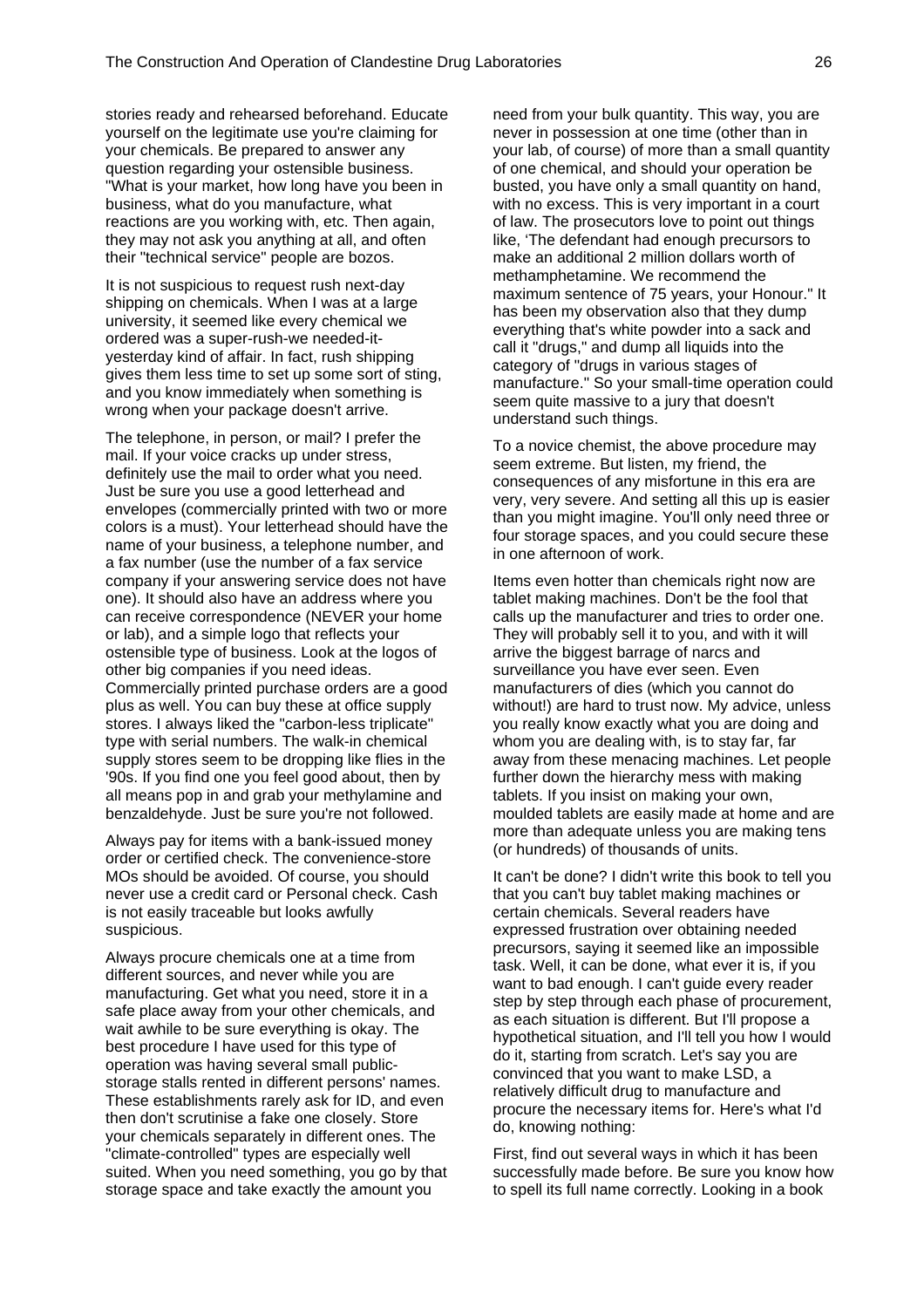about drug abuse, I find that its real name is lysergic acid diethylamide. With a computer and subscription to an information service, you could simply do a name-search. If no computer, no problem - just go to the library (a medical or university library is best). Chemical Abstracts is a great place to start. It references articles in other publications and provides you with an abstract (short synopsis) of the article, enough to see whether you want to locate the actual article or not. Usually, you'll at least find enough references to other literature. A librarian can tell you other cross-reference Periodicals that your particular library may have. Pharmaceutical Abstracts is another excellent starting place to locate a broad range of literature. It's also good to simply browse the yearly indexes of various periodicals. Some examples of the hundreds available: Journal of Pharmaceutical Science, Psychopharmacology, American Journal of Pharmacology, Planta Medical - this is just a tiny taste of what's available. This takes time; be patient and don't get discouraged. It takes us all a long time to find out what we want and where to get it.

Anyway, after looking through many articles, I find four different syntheses that I feel I could do. I photocopy them and return them to their place on the shelf. I notice that ergotamine tartarate is the common precursor in three of these, and even the fourth one makes this intermediate after the third step. Great! Time to order? Well, unfortunately, a look through the Federal Register indicates that ergotamine tartarate is a controlled substance. In fact, several other ergo-xxx chemicals are also listed. I look back at some of the other syntheses I passed up that did not require this reagent, but conclude after going over them that they're all beyond my capability, require exotic equipment, or produce low yields. Back to ergotamine tartarate! That's what I really need to make, so I look up syntheses for it. Nearly all of them require the use of one of the ergo-xxx chemicals as the starting point, but they are probably all watched to some degree. After more reading, I conclude that the easiest and lowest-risk procedure involves the extraction of ergotamine from dried ergot, a dark-purple fungus that grows on rye. Some research on ergot gives me a good idea what it looks like and where to find it. I make numerous held trips to rye fields, finding only minute amounts of the fungus. Finally, I find a commercial source for ergot from overseas (expensive, but better than months trespassing in rye fields), and I stock up, with enough excess to allow for numerous screw-ups While I stumble through the first attempts.

The extraction and conversion (as per the article) of the raw fungus follows - as usual, I get less than expected yields, but I have excess, so there is plenty. As I am squeezing out those last

crystals of ergotamine tartarate, I am careful to remove as many impurities as possible, as I still have several steps to go before the final product. When at last finished, I take a break from the long procedure.

The other chemicals seem easy compared to the ergotamine, but I go through the usual precautions obtaining them. I still acquire them from different sources, and order them in conjunction with other benign substances, playing the part of a legitimate industry that would ordinarily buy them in the course of business. The ergotamine is priceless; it stays in an especially secure place. I tear the labels off all of the other jars, referring to them only by the phoney names I've written on the lids. This makes them less suspicious should someone stumble onto them, and destroys evidence of where they were purchased. I look for the few solvents needed first at hardware and auto-parts stores. The chemical supply company is always the last resort. With all in hand, and only working quantities in my lab, I am ready to begin a trial run, then proceed with a larger batch.

LSD is more difficult than the norm, so you probably won't have an ordeal this tough to go through. The basic principle is to find a procedure you're comfortable with, then work backwards from the required precursors until you've got to a set of chemicals that are not watched closely and that you can obtain. Perhaps it is the precursors to the precursors to the precursors. If the drug you're making is obscure, you probably won't have to go much further than making the actual chemicals called for in the procedure. If you're making something like methamphetamine, you'll quickly find that many others before you have thought of the same thing, and you'll have to work way, way back. In the 70s, you could walk right up to the will-call desk and buy phenyl-2 propanone. Today, you can't buy phenyl or acetic anything. Even reagent grade acetone is reported! But look around, methamphetamine is more available than ever, so hundreds are making it from various things they are able to obtain. My hat must go off to the crank chemists they are a resourceful bunch indeed!

But what if you simply must have a chemical that is reported? Well, don't give up yet. Remember, this list of "reported" chemicals is becoming quite long, and the number of entities buying them is in the thousands per week category. The cost of scrutinising all these purchases at the federal level and separating them from the legitimate users is very high. You can either set yourself up as a company that has a legitimate use for the reagent, and/or you can fake-ID your way into purchasing what you need. Personally, I don't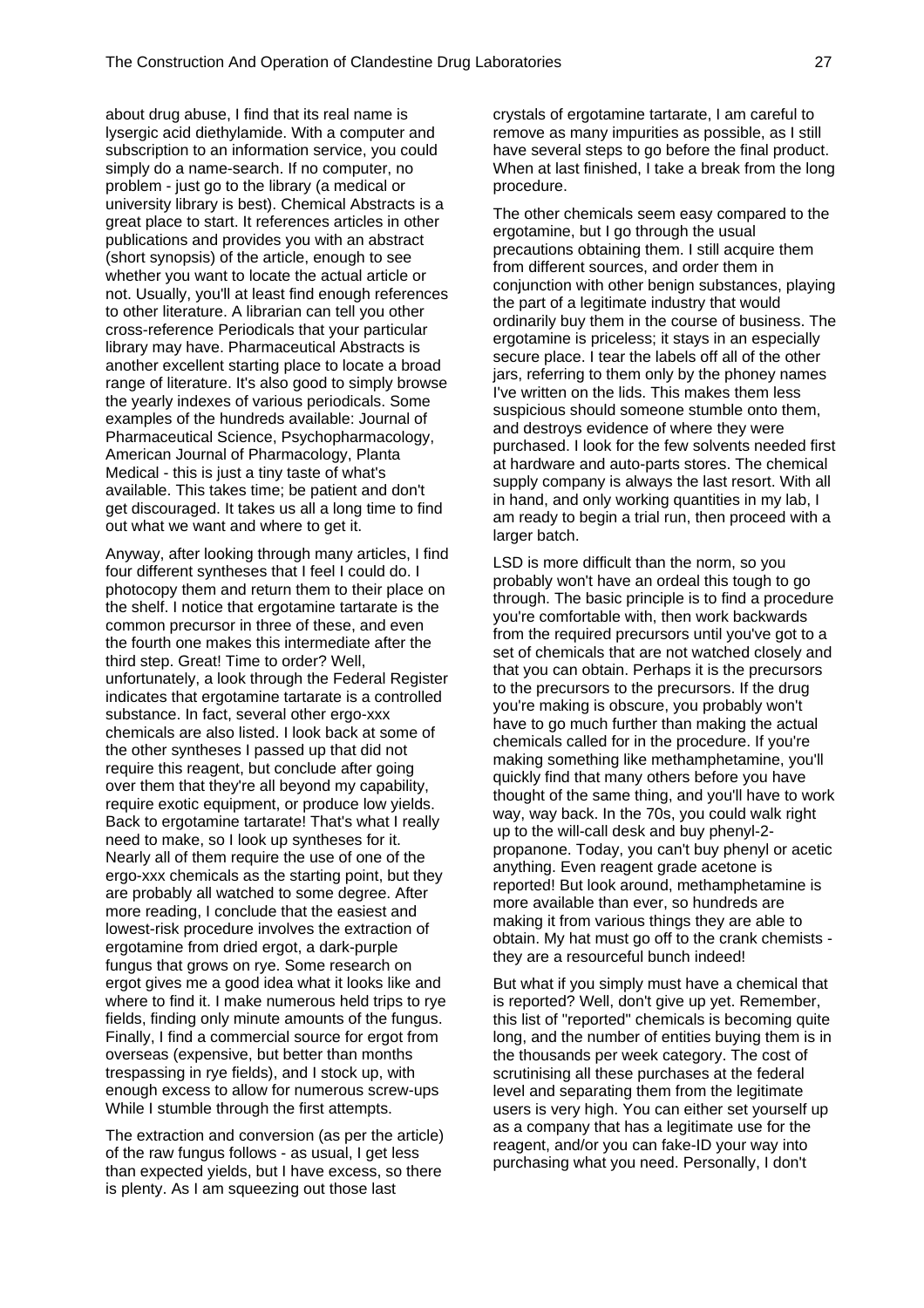recommend revealing your true identity to ANYONE in the course of obtaining chemicals.

But by far the safest sources of many chemicals are your local hardware, pharmacy and grocery stores. Use laboratory supply companies as a last resort. Many otherwise benign items look suspicious if purchased from a "Laboratory Supplier." These include vacuum drying devices, transformers and thermometers. I stressed this in the first edition, but it holds even more true today. A scant few precursors, and most solvents can be purchased as easily as tomatoes and laundry detergent. Start looking at the ingredients of OTC drugs. You'll find some surprising things! Ephedrine, Phenyl-propanolamine, etc. Solvents are the most abundant at hardware stores. Look at the ingredients of the various cleaners and solvents: you'll find acetone, tetrahydrofuran, methyl ethyl ketone, chloroform, methylene chloride, methanol, and nearly everything else. I have used diethyl ether many times, but I have NEVER bought it from a chemical supply house. I have never needed to look further than my corner convenience store, which sells "starting fluid" (my favourite brand was called "Thruster, or something like that). The low boiling point ether is easily distilled in minutes from any other adulterants in the can. Hydrochloric acid is sold for use in swimming pools, magnesium sulfate as Epsom salts, sodium hydroxide in lye, and ethanol in 190 proof vodka. Appendix 5 lists just a few products and the valuable chemicals they contain.

Even more of a gold mine can be found now than when the first edition was written in the form of essential oils distilled from plants. These oils provide the major precursor for a number of the hallucinogenic amphetamines, as well as other drugs. And thanks to a "back to nature" movement, obtaining these oils in quantity is easier than ever. It's interesting that safrole (a precursor of MDA and MDMA) has become a watched chemical since the first edition; and its source, sassafras oil (which is up to 90 percent safrole), is available at my local grocery store for "aromatherapy." Don't overlook plants. Most recreational drugs have a plant-origin precursor somewhere down their line. You'll undoubtedly find references to these during your research of possible syntheses. These sources are often free for the picking.

Drugs have been manufactured for several centuries. But the chemical supply house is a relatively new phenomenon. Chemists used to make everything they needed themselves.

The authorities seem hell bent on killing the entire science of experimental chemistry. When I was young, I remember the " Gilbert Chemistry Set" as a very popular Christmas gift. A hundred years ago a "home laboratory" in the basement was common (and encouraged). Now they want your fingerprints if you buy an Erlenmeyer flask. One must wonder what the future holds - will they try to keep people from studying organic chemistry? Censor chemistry literature?

# **Tablets, Capsules & Other Packaging Methods**

After you've synthesized a particular substance, you will need to decide on the dosage and packaging method. You can always stick to plain powder, but it's great to carefully weigh out precise dosages while you are good and sober.

For very small quantities, hard gelatin capsules are often the best choice. They are cheap, and available at drug and health-food stores. They are available in eight standard sizes: 000, 00, 0, 1, 2, 3, 4, and 5, 000 being the largest and 5 the smallest. Capsules are recommended when the amount of substance (drug plus dilutents) ranges from 65 to 1000 mg. Lactose is frequently used to increase the bulk of capsulated drugs. A small (5%) quantity of magnesium stearate added to the drug-lactose mixture facilitates easy filling. Prepare a mixture of the drug (corresponding to the number of doses) and lactose necessary to fill the desired number of capsules. Fill only the capsule body, not the cap. Using a cotton swab, you can apply a thin film of water to the inside of the cap before placement on the capsule body. Twist the cap as you put it on. This will seal the capsule. For larger numbers of capsules, you can make a convenient support for the capsules to be filled from a block of wood or plastic.

Drill holes such that the tops of the capsule bodies fit flush with the surface of the filler. They should be snug, but not binding. A tiny hole drilled from the other side of each cavity will allow insertion of a toothpick for easy removal of the filled capsules. Use a small spatula or knife to evenly fill (not pack!) the capsules. When the body of the capsule is full eject it by inserting a toothpick from the other end, then seal the capsule. This well-accepted procedure produces capsules with a remarkable consistency of dosage.

Tablets offer many advantages, especially for the clandestine chemist who sells large quantities. Of course, not all drugs are best put into tablets. But other drugs like the MDA class always seem to find their way into tablet form. With tablets, large quantities of consistent dosages can be produced in a short amount of time. The "operator error" factor is also reduced when stoned people are taking their second helping. Tablets also seem to command higher prices, probably because most persons associate them with "professional"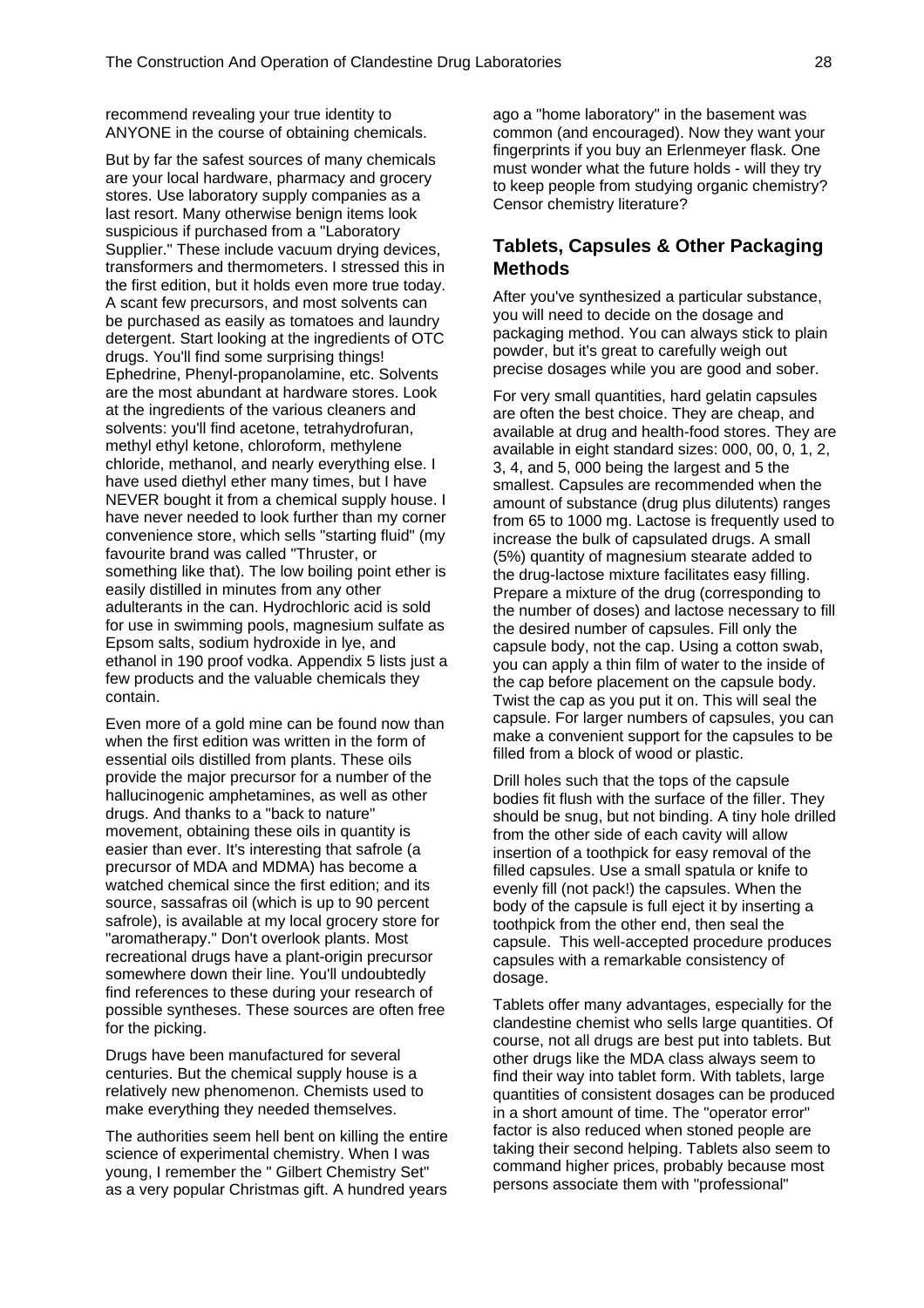manufacture. Tablets can either be pressed or moulded.

Pressed tablets require an elaborate punch and die mechanism. The pressure required varies from 4000 to 40,000 pounds of force. Expensive granulating equipment is needed, and the tablets must have binders and disintegrators added before compression. It takes skill to operate one of these complex machines effectively. I've seen some really sloppy work on the street, with tablets from the same bag varying in thickness 30%. Improperly or inadequately mixed drug and binders also produce grave inconsistencies. However, with very large quantities, there is little alternative. I've already warned you about the risks involved in procuring tablet making machines. There are only a handful of manufacturers, and few qualified buyers exist. I have seen a couple of used units obtained from flyby-night "brokers." It's just so hard to tell who you can trust. I'm told these two units are both now in DEA seizure custody. Binders for compression machines are best purchased. The best ones are the one-component formulations made with micro-crystalline cellulose. They produce a bright white, hard, shiny tablet that breaks cleanly from the dies. Unfortunately, these commercial binders ate suspicious to purchase. Caveat emptor.

Moulded tablets are considerably easier to work with for the average clandestine operator. These tablets are made by mixing finely powdered lactose with up to 20 percent sucrose (powdered sugar works fine). The more sucrose added, the harder and less brittle the tablet, but more pressure is required. This mixture or "base" is moistened with a 50/50 ethanol (vodka)- water mixture; the ethanol facilitates drying. Moisten the base just enough so that the powder sticks together when pinched between the fingers.

The base and amount of drug corresponding to the number of tablets is worked into a mold. As the tablets just begin to harden, they are gently removed from the mold for final drying. The mold can be made of metal, hard rubber, or plastic. Its thickness should correspond to the tablet's desired thickness. Using a drill press, bore the desired number of holes. An "end mill" will drill a much cleaner hole than a standard drill bit. Sloppy drilling makes the tablets look lopsided, and difficult to remove from the mold. Find a machine shop if needed. The hole walls must be smooth and free of burs or tablets will distort when removed.

Fifty to one hundred is a good number for a mold. After drilling, grind the chuck-end of the drill (or next larger size if the fit is better) flat. This will be used to gently punch out the individual tablets. If you leave a small, sharp, ridge down the middle

of the bit-end, you can make "scored" tablets for easy division into halves (see Figure 31). A light coat of shellac is a nice sealer, and gives a shiny appearance. This sounds odd, but is actually common practice on commercial pharmaceuticals.

Moulded tablets don't always have the perfect aesthetics of their pressed counterparts, but they have certain advantages. They are generally more resistant to chipping, and they are easier to maintain consistent dosages in. This is especially true for potent drugs in which the active dose is less than 25 mg.

To fill, place the mold on a flat glass plate, and force the moistened base-drug paste into a mold with a small spatula. Now turn the mold over and make certain the bottom is filled also. Allow the tablets to harden a few moments (no longer) and gently eject them with the drill bit end. Let them air dry until hard. |A ridge can be left down the middle to produce a "scored" tablet.

You must file the flat end flat polish it to a mirrorsmooth surface so that the moulded tablets can be gently ejected without damage.

Each drug you package must be standardised to the particular mold you use. Once standardised, you can record the exact formulation to repeat at later times. This standardisation is done as follows:

- 1. Weigh out the amount of drug for the mold. This will be the size of the dose multiplied by the number of holes in the mold.
- 2. Mix the drug with a quantity of base not quite enough to fill the mold completely.
- 3. Moisten the base-drug mixture and fill the openings as far as possible.
- 4. Moisten additional base material (no drug) and finish filling the mold. Be careful not to remove any of the drug material already in the holes.
- 5. Punch the tablets out and mix them thoroughly.
- 6. Refill the mold with the mixed base-drug paste. Punch the tablets out and allow to completely dry.
- 7. The weight of these tablets is recorded. Subtracting the total amount of drug substance you initially added gives you the amount of base. This is the standard for this particular drug in this particular mold. From now on, you can simply weigh out the quantity of drug, then add enough base material to teach the weight of the combined, dried tablets.

For extremely potent drugs, like LSD, you can apply the drug dissolved in a volatile solvent, onto the packaged form. For example, if you dissolve 1000 doses of the drug in 1000 drops of solvent,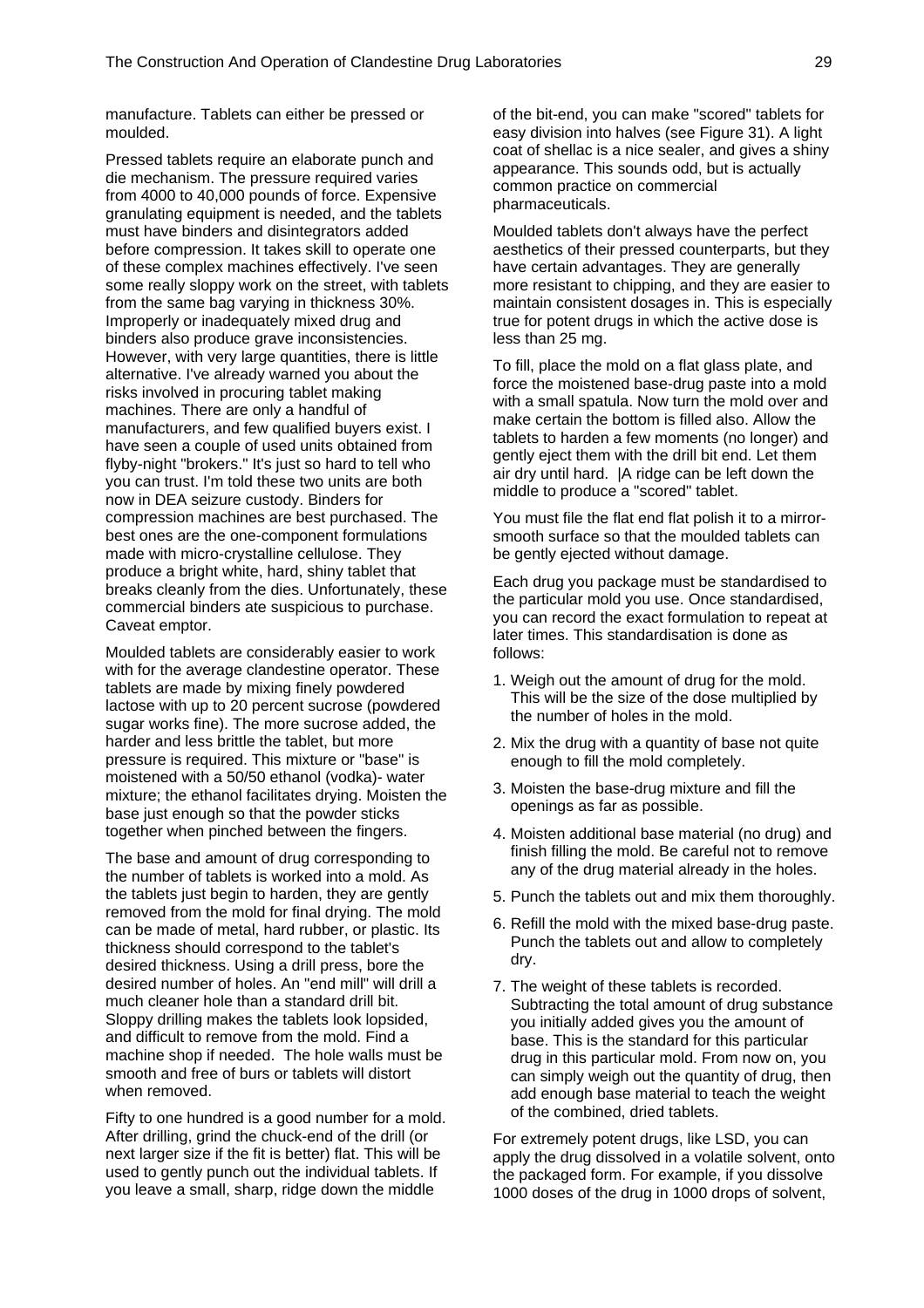then each drop contains one dose. You may wish to dissolve each dose in 2, 5, 10 or more drops, depending on the particular potency and solubility of the drug in that solvent. Make certain the solvent does not decompose your drug - this has been common when LSD has been dissolved in aqueous solvents. Also watch for evaporation of the solvent, which will concentrate the drugsolvent solution.

For large packaging of this type, you can use a modified version of the previous method. It requires the use of an accurate balance, however. For example, say you were packaging LSD on blotter cards of 100 doses: weigh a dry blotter card, dip the card with tweezers into the solvent until it is saturated. The hold the blotter card above the solvent and let it drip dry. As soon as the last drop of excess solvent has fallen, weigh the saturated blotter card before the solvent evaporates appreciably. Subtract to find the weight of solvent absorbed by the blotter. You now know that 100 doses are dissolved in this amount of solvent. The cards can now be dipped in the properly prepared solution and hung to dry. This will provide a fairly accurate system for large quantities of potent drugs.

The following formulas and equivalencies may be of use. Be certain to use the same units for all the values when using one of these formulas:

#### **number of doses** = total amount/size of doses

**child dose** = adult dose x age/(age \*12)

| total amount specified in | $=$ | quantity of each ingredient in formula |
|---------------------------|-----|----------------------------------------|
| formula                   |     | quantity of each ingredient in amount  |
| total amount desired      |     | desired                                |

### **Computers**

One tool I have come to rely on since the first edition is a personal computer, coupled with a subscription to several information databases like DIALOG, BRS After Dark, and Knowledge Index (via CompuServe). These searchable databases are goldmines for finding scientific papers describing the perfect synthesis of that reagent you can't seem to procure. They're also excellent for finding legitimate uses for the chemicals you must buy, and for finding what common products might contain your needed substances. A quick, 10 minute search can uncover a wealth of information, and you can often print the full text of the article right on your terminal. If not, for a nominal fee (usually 2-7 dollars) you can order copies of the document after you locate it, and they will mail it to you. Often, all you need to see is the abstract, such as when looking for popular commercial uses for a particular chemical. Of course, if you are looking for a synthesis, you're going to want the entire article, along with all pictures, charts, and diagrams.

The learning curve for these services may seem steep at first, but don't get discouraged - they are becoming essential in this day and age. Many of them offer free training seminars that last a full day (usually on a Saturday). Knowledge Index is especially cost effective, and is probably a good one to start with, as their databases include the "International Pharmaceutical Abstracts. DIALOG is the cream of the crop. It's expensive, but nearly every scientific article ever written in recent times is here, often in full text form. A sample search on one of these services might go something like this:

1>? begin 121

2> \*\*Now in Pharmaceutical Industry index\*\*

3>? find (RU-486 and synthesis)

4> 219 RU-486

5> 6278 synthesis

6> S1 4 RU-486 and synthesis

### 7>? type S1

What does all that stuff mean? In the first line, the user tells the service to enter database number 121, the "Pharmaceutical Industry Index." The service confirms, and the user tells them to search in this database for articles that deal with BOTH RU-486 (an "abortion pill") and synthesis. The service responds, saying it finds 219 articles about "RU-486," 6278 about "synthesis," but only 4 that are about both RU-486 and synthesis. The user then tells the service to display these articles. If you want to manufacture RU-486, you'll probably find out how in one of these 4 articles. If not, you'll at least find a great place to start searching for the necessary information, in their bibliographies.

Computers are great for organising all your notes and records related to your lab. Good records are important to maximising your yields and procedures. One of the best things about computers is that you can encrypt all of your sensitive information. This is especially important for all of your suppliers' names and addresses. If you are busted, and the police find your records, you can bet they will contact every company you have listed and ask for sales records. All of your notes about procedures, yields, etc. are devastating in the hands of the police. I've spoken briefly with someone who had their computer system confiscated during a bust, and he confirmed that the police meticulously went through his more than 100 diskettes and entire hard drive. If encrypted however, they would have appeared as meaningless garbage to anyone without the proper password.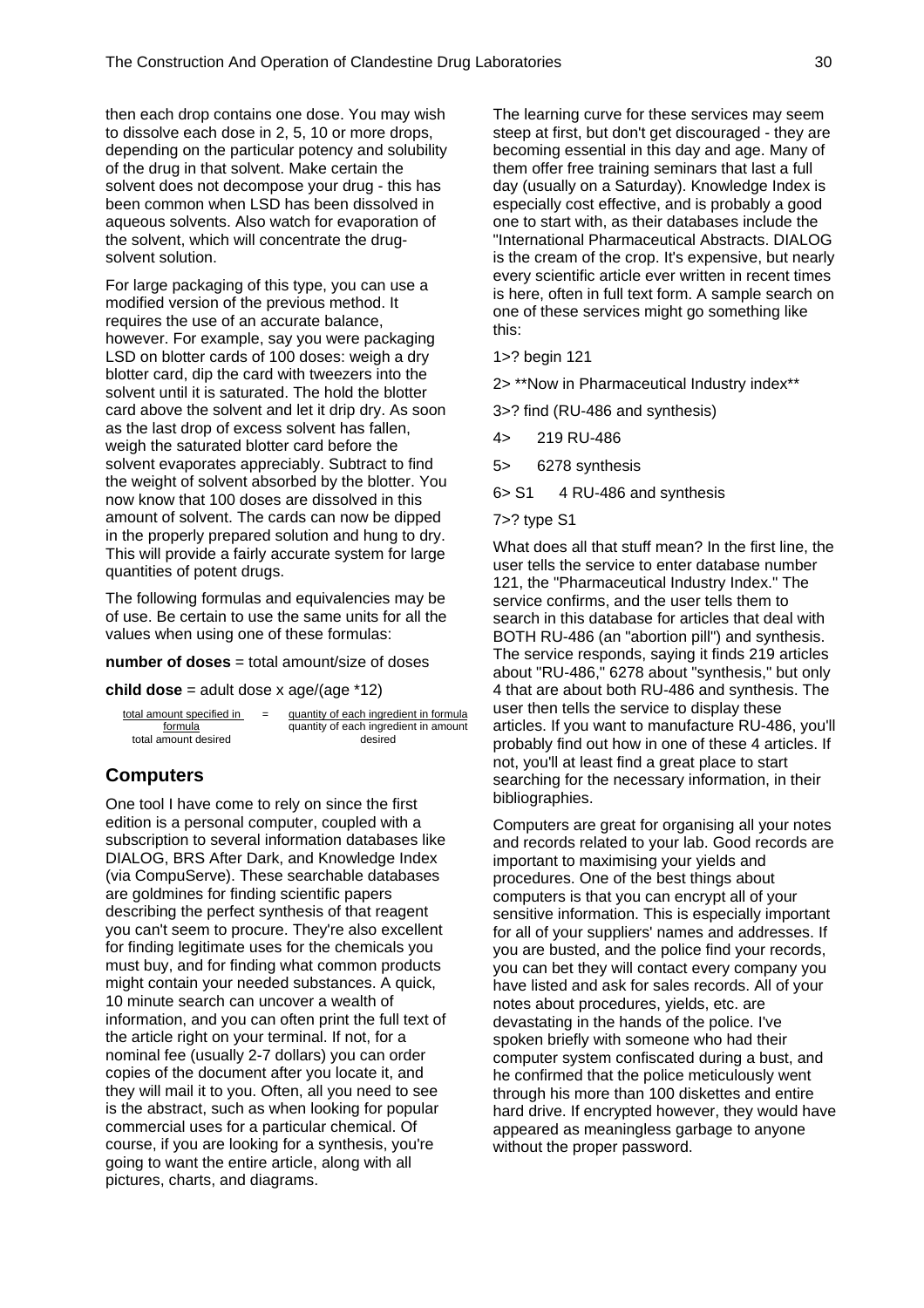"Sir you can think! what you want, but POOFTER IS the Password I used! Your guys must have screwed it up during the raid!"

I am constantly amazed at how naive people are about their trash. A peek in the garbage is an extremely routine procedure for police. Receipts for solvents and chemicals, broken glassware, chemical-stained gloves, empty bottles (even bottles of "household" chemicals like lye and muriatic acid), shipping cartons with the chemical supplier's address still imprinted on the mailing label, lab notes - leaving any of these in your trash is a potentially lethal mistake that could mark the turning point in your life when you become a convicted felon. Paper shredders are cheap nowadays, and you should use them on EVERYTHING: phone and utility bills, junk mail from lab suppliers, etc. If you live in a metropolitan area, your trash is probably gone through several times each day by transients looking for aluminium cans, etc. These people are usually harmless, but they often pull trash out and leave it all over the sidewalk. Police have definitely been known to pose as transients too, so beware!

The Underground Communications Centre contains: a) a voice-activated, long-play tape recorder, b) a programmable scanner, c) computer with encrypted diskettes for backups of lab notes. etc.

#### **Appendix 2 Watched Chemicals**

Figure 33 Ordering any of these chemicals usually says blatantly that you're up to no good:

Acetic Anhydride Acetone (only reagent grade) **Acetonitrile** Allylbenzene Amyl, Ethyl, or Butyl Nitrite Anthranilic Acid Any Ergo-x compound Barbituric Acid Benzaldehyde Benzyl Cyanide Bromobenzene D-Lysergic Acid Diethyl malonate Ephedrine Ephedrine derivatives Ethyl Malonate Ethylamine (or its salts) Formic Acid hydroxylamine (or its salts) **Isosafrole** Large quantities of plant oils ordered with other chemicals Lithium Aluminium Hydride Magnesium Turnings Malonic Acid Methylamine (or its salts) Methylenedioxy compounds Morpholine N-Acetyl-anthranilic Acid N-Methylformamide Nitro compounds Nor-pseudoephedrine Oxalyl Chloride Palladium Black Phenyl-anything Phenylacetic Acid Phenyl-acetonitrile Phenyl-propanolamine Phosphorous Pentachloride Piperonyl (Heliotropine) Potassium Cyanide Pseudoephedrine Pyridine Pyrrolidine Raney Nickel Safrole Sodium Cyanide Sodium Cyanoborohydride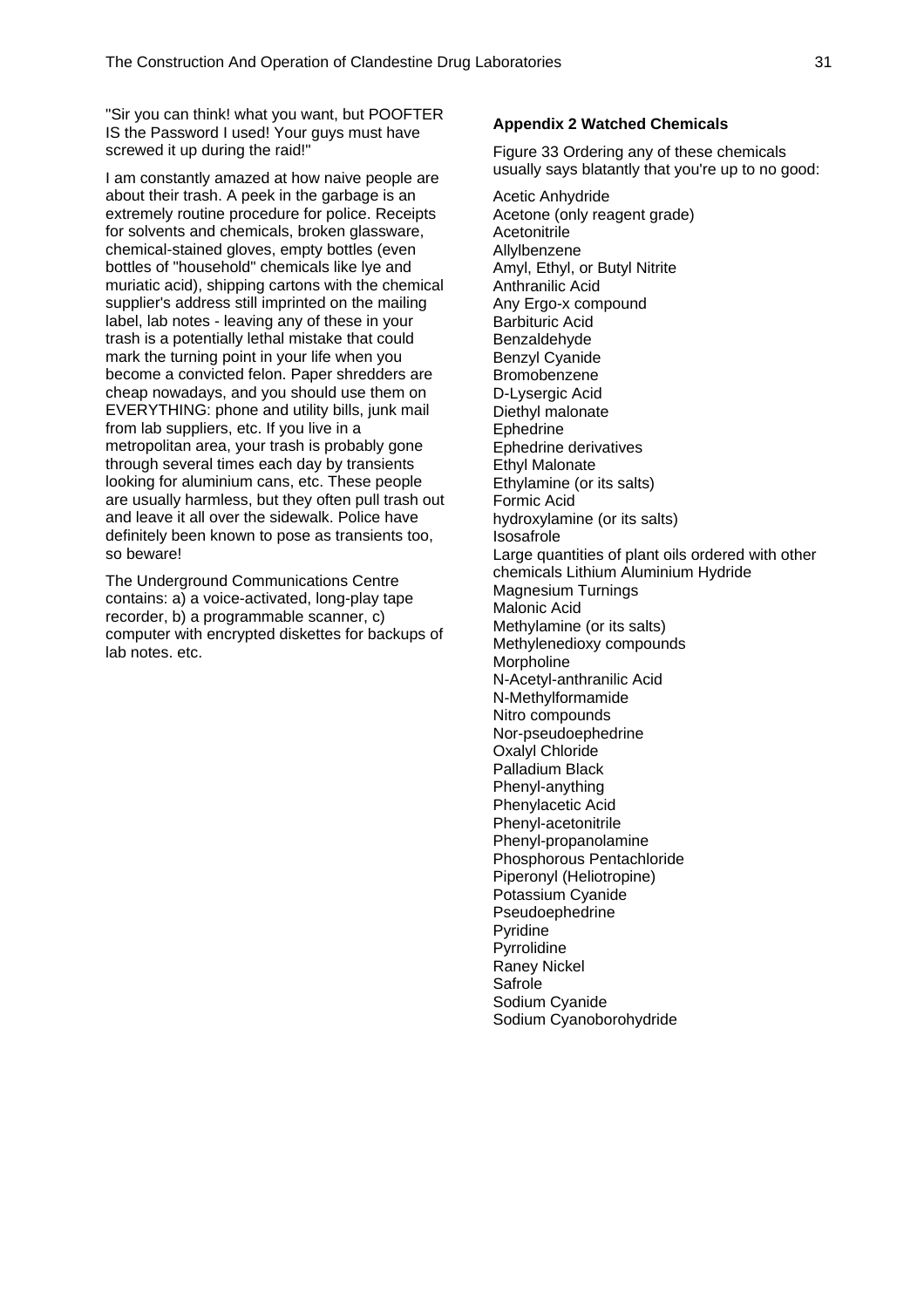#### **Appendix 3: Watched Laboratory Equipment**

Many states now watch the sale of certain kinds of lab equipment. The items below are especially prone to arouse suspicion. I compiled it from the actual lists used by several states:

Buchner Funnels Capsulating Machines **Condensers** Distilling Equipment Erlenmeyer, Vacuum Filtration, Round Bottom, Two-Neck, Three Neck, and Filtering Flasks Filter Funnels Heating Mantles Separatory Funnels Soxhlet Extraction Devices Tableting Machines or Presses Transformers (Powerstats) Vacuum Drying Equipment

Appendix 4: Legitimate Businesses That Use Laboratory Equipment

Analytical Laboratories **Breweries** Cosmetics Manufacturers Dairies Educational establishments (schools, universities, trade schools) Etching and Plating businesses Fragrance Manufacturers Manufacturers of cleaners, detergents, maintenance products, etc. Medical facilities Nurseries Paint Manufacturers Photo Labs Research Foundations Wineries Foundries Plus, nearly any industry dealing with cuttingedge technology.

#### **Appendix 5: Common Products and The Valuable Chemicals They Contain**

| 190 proof Vodka        | 95% Ethanol              |
|------------------------|--------------------------|
| Allergy OTC            | Ephedrine                |
| Preparations           |                          |
| Dexatrim               | Phenyl-propanolamine     |
| Epsom Salts            | <b>Magnesium Sulfate</b> |
| Lye                    | Sodium Hydroxide         |
| Muriatic acid          | 20-30% Hydrochloric Acid |
| Naphtha                | Petroleum Ether          |
| <b>WC Pipe Cleaner</b> | Tetrahydrofuran          |
| Sinus Decongestant     | Pseudoephedrine          |
| Spot remover           | Dichloromethane          |
| <b>Starting Fluid</b>  | Diethyl Ether            |
|                        |                          |

#### **Plants and Plant Products**

| Calamus Oil           | Asarone             |
|-----------------------|---------------------|
| Camphor Oil           | Elemicin            |
| Hawaiian Baby         | Lysergic Acid Amide |
| <b>Woodrose Seeds</b> |                     |
| Nutmeg Oil            | Myristicin          |
| Ocotea Oil            | $(90\%!)$           |
| Sassafras Oil         | Safrole             |

#### **Appendix 6: Recommended Reading**

Persons interested in setting up a laboratory will find the following literature interesting:

Psychedelic Chemistry, by Michael Valentine Smith. This book is checked full of valuable information on all sorts of interesting compounds. Most of the procedures are copied directly from the original scientific literature with additional comments added on synthesis difficulties, dosages, effects, etc.

Psychedelics Encyclopedia, by Peter Stafford. This book isn't really on laboratories or chemistry, but it will introduce you to some of the many plants and herbs that contain hallucinogenic chemicals

Pihkal, by Dr. Alexander Shulgin. This is a gold mine of information on the phenethylamines: synthesis, dosage, effects, etc. The first half of the book is a fascinating glimpse at Shulgin's life.

Creative Glassblowing, by James E. Hammesfahr. This is an excellent introduction into this valuable skill.

Scientific and industrial Glassblowing. This is a bit more advanced than Creative Glassblowing, dealing only with scientific glassware. It's recently out of print but can be found at many libraries.

The Thomas Register. Nearly any library has this yearly index of manufacturers. Spend an afternoon browsing through it and you'll find sources for just about anything.

The Federal Register. This is the publication the government uses to inform citizens of laws and